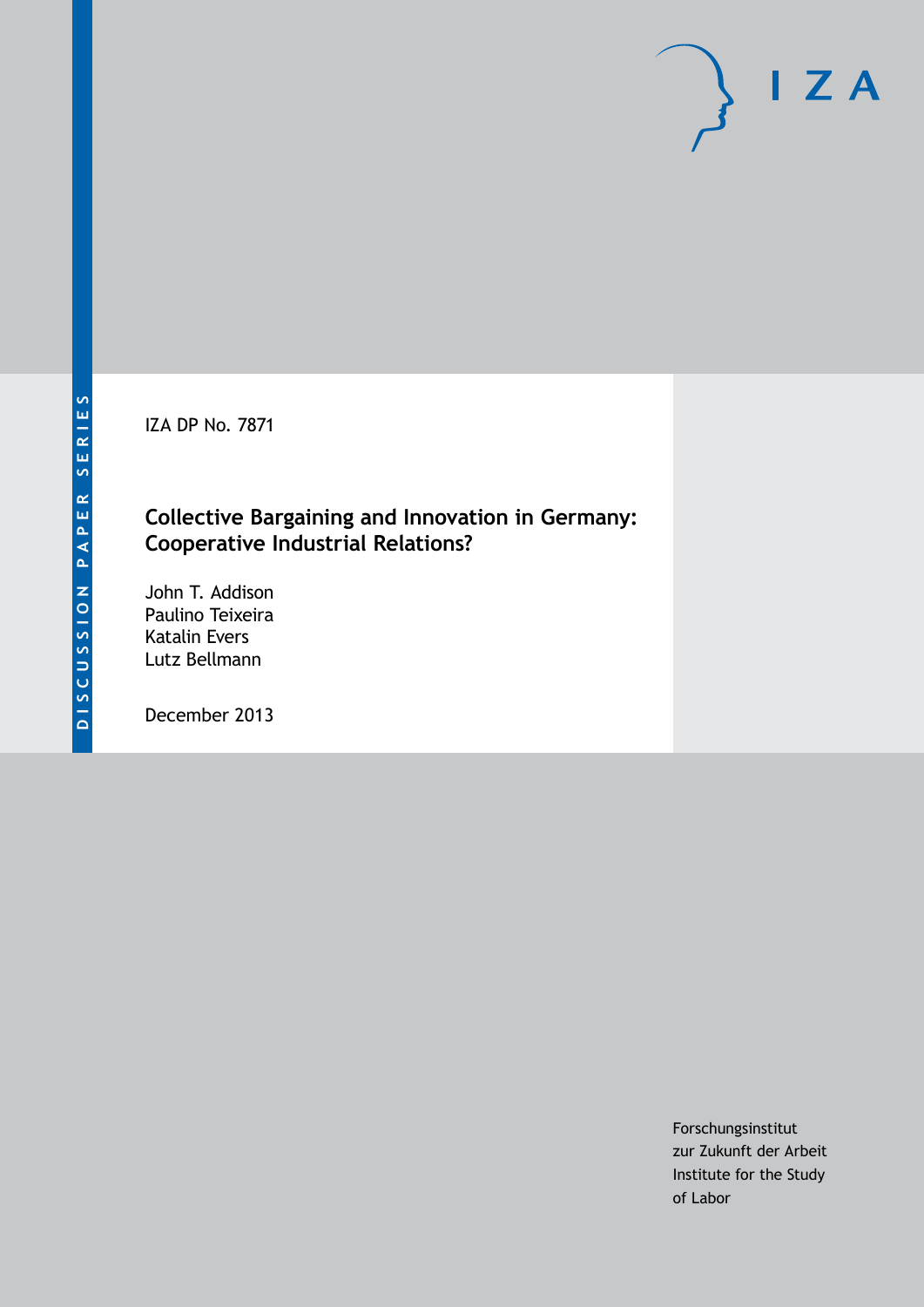# **Collective Bargaining and Innovation in Germany: Cooperative Industrial Relations?**

## **John T. Addison**

*University of Durham, University of South Carolina and IZA*

## **Paulino Teixeira**

*University of Coimbra/GEMF and IZA*

## **Katalin Evers**

*Institute for Employment Research (IAB)*

### **Lutz Bellmann**

*Friedrich-Alexander-Universität Erlangen-Nürnberg, IAB and IZA*

Discussion Paper No. 7871 December 2013

IZA

P.O. Box 7240 53072 Bonn Germany

Phone: +49-228-3894-0 Fax: +49-228-3894-180 E-mail: [iza@iza.org](mailto:iza@iza.org)

Any opinions expressed here are those of the author(s) and not those of IZA. Research published in this series may include views on policy, but the institute itself takes no institutional policy positions. The IZA research network is committed to the IZA Guiding Principles of Research Integrity.

The Institute for the Study of Labor (IZA) in Bonn is a local and virtual international research center and a place of communication between science, politics and business. IZA is an independent nonprofit organization supported by Deutsche Post Foundation. The center is associated with the University of Bonn and offers a stimulating research environment through its international network, workshops and conferences, data service, project support, research visits and doctoral program. IZA engages in (i) original and internationally competitive research in all fields of labor economics, (ii) development of policy concepts, and (iii) dissemination of research results and concepts to the interested public.

IZA Discussion Papers often represent preliminary work and are circulated to encourage discussion. Citation of such a paper should account for its provisional character. A revised version may be available directly from the author.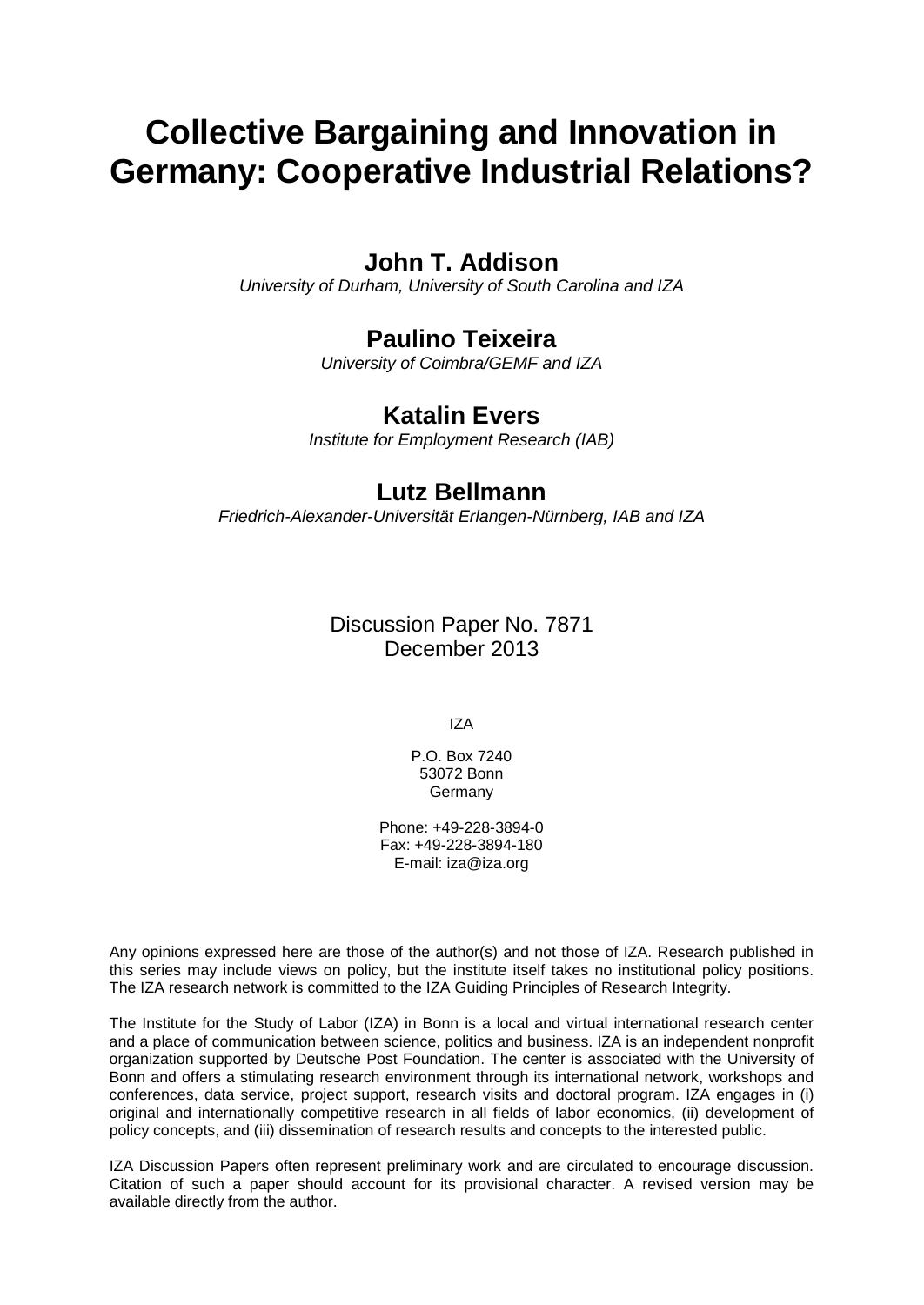IZA Discussion Paper No. 7871 December 2013

## **ABSTRACT**

## **Collective Bargaining and Innovation in Germany: Cooperative Industrial Relations?**

The effect of collective bargaining on innovation has long been in dispute. At the level of theory, the hold-up problem has been used to justify positive as well as negative effects of unionism. At the empirical level, although some would consider the North American evidence as cut and dried, this is not the case for other countries. In Europe there is some suggestion that certain industrial relations systems, either alone or in combination with the regulatory framework in which they are embedded, may tip the balance in favor of a beneficial union effect. In the present paper, we assemble nationally representative data for Germany – for many observers the exemplar of a cooperative industrial relations regime – to investigate the impact of collective bargaining on (several measures of) process innovation and product innovation. Our cross section and longitudinal analysis fails to indicate that unionism retards innovation. Indeed, in conjunction with workplace representation, collective bargaining at sectoral level might even be pro innovative.

JEL Classification: J51, J53, O31

Keywords: Germany, collective bargaining, innovation

Corresponding author:

John T. Addison Department of Economics Moore School of Business University of South Carolina Columbia, SC 29208 USA E-mail: [ecceaddi@moore.sc.edu](mailto:ecceaddi@moore.sc.edu)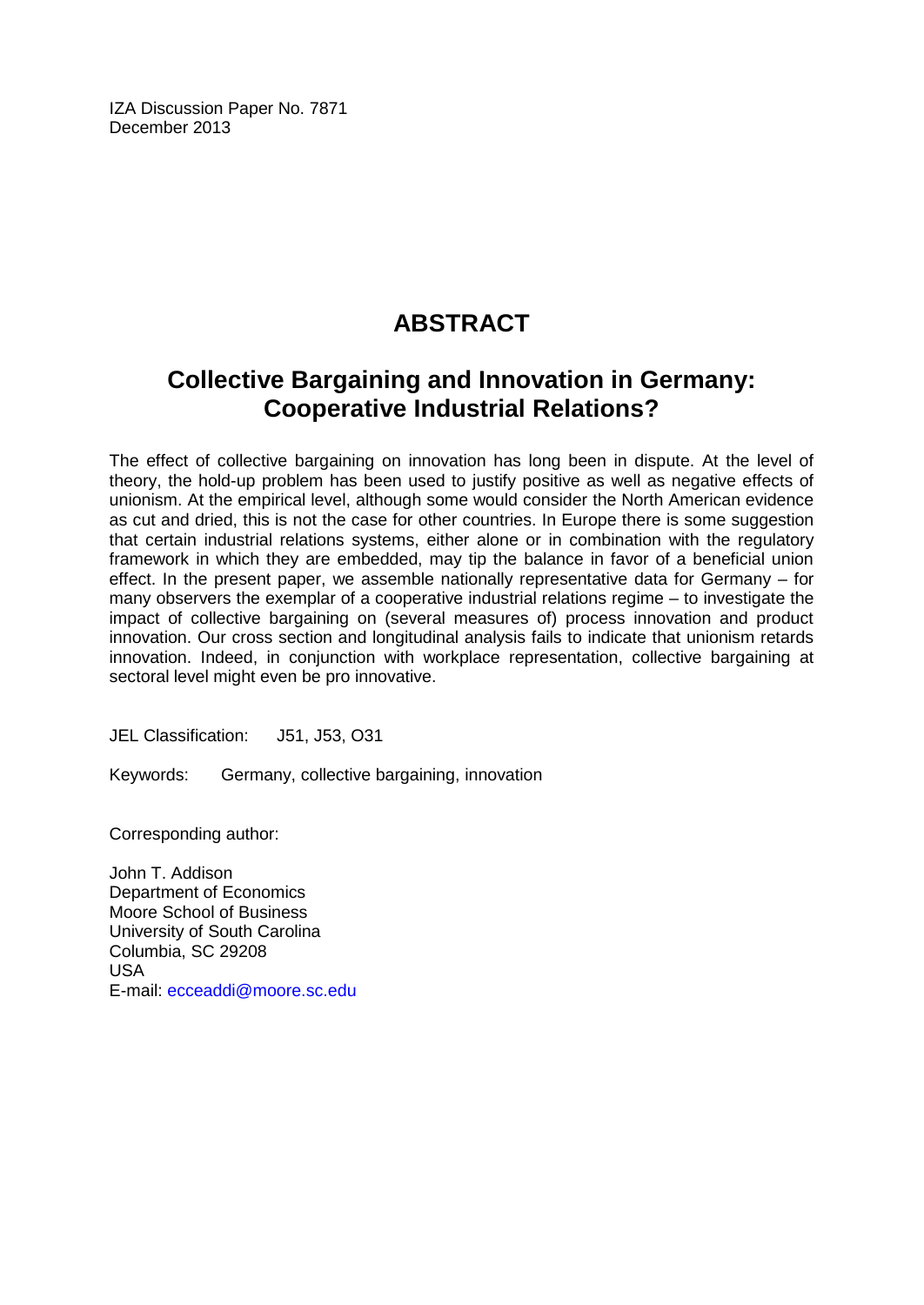#### **I. Introduction**

The topic of collective bargaining and investment in intangible (and tangible) capital has been the subject of considerable controversy for a number of years now. The debate remains unsettled, although *theory* has tended to look with more favor upon the union entity if it is located in an "appropriate" institutional setting. Theory has in one sense been channelled in this direction by empirical research pointing to a sharp dichotomy between North American findings that are almost invariably negative in respect of the union impact on innovation capital and European research that generally points to an absence of significant associations once one proceeds beyond the raw correlations in the data.

In the present paper, we focus on the innovative activities of *German* establishments over the four-year observation window, 2007–2010. Our measure of innovation is the actual introduction of some product or process innovation. Apart from allowing us to consider a new outcome indicator, our choice of Germany was predicated on that nation's unique structure of cooperative industrial relations; early research seeming to offer some confirmation of the benefits of cooperation provided the level of union density was not "too high."

The structure of the paper is as follows. First, the theoretical backdrop receives somewhat closer attention than normal given the generalization of the hold-up principle, recent developments emphasizing specific German institutions, and the potential importance of the wider regulatory background. Next, the empirical literature on unions and innovation is reviewed. International evidence is first addressed, before proceeding to a review of contemporary research findings for Germany. There follows a discussion of our unique dataset, the Establishment Panel of the Institute for Employment Research of the Federal Employment Agency, together with some descriptive evidence on unionism and innovation. Our modelling procedure is then presented. This is followed by a detailed cet. par. analysis of the determinants of innovation and a set of difference-in-difference estimates designed to capture the causal effect of collective bargaining and worker representation on innovation. A brief summary concludes.

3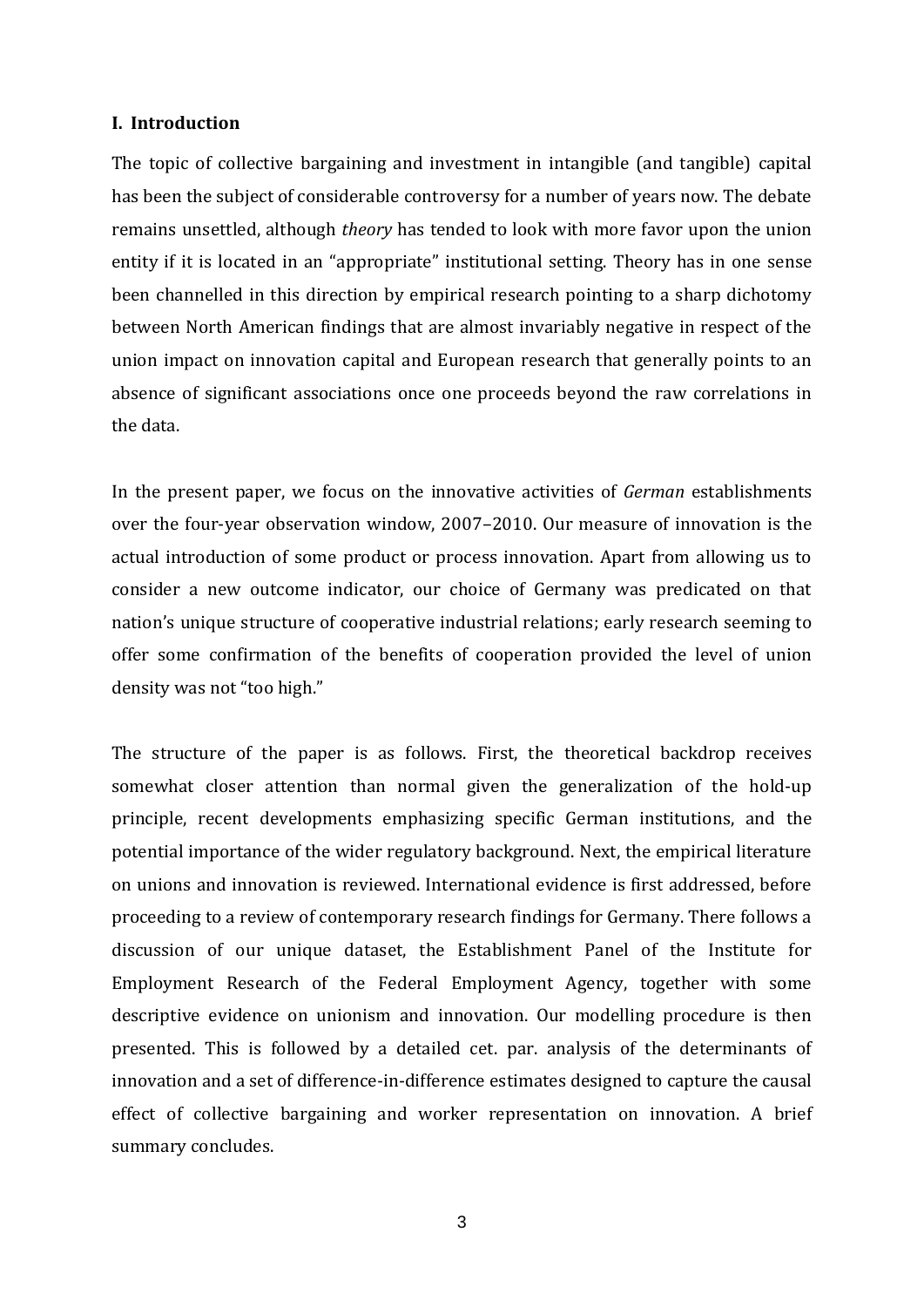#### **II. Theory**

Theoretical considerations suggest that collective bargaining can have positive as well as negative effects on innovation. In the traditional model, the union-set wage is represented as an exogenous change in the price of labor, with the firm duly adjusting employment along its labor demand curve. In this case, the union premium or tax is levied on labor. Union firms duly substitute away from expensive labor. The net effect is unclear. It depends on the degree of substitutability between capital and labor and the magnitude of the scale effect as the premium filters through into higher product prices and output falls.

By contrast, the more modern view is that unions tax capital, that firms respond unambiguously by cutting tangible and intangible capital investments, and that the wage is endogenous. The idea is that unions expropriate part of the quasi-rents that form part of the normal (i.e. competitive) returns to capital but which are vulnerable to capture once investment in specialized plant and equipment (and R&D) has been made. Familiarly, such assets will continue in use as long they earn a return above their alternative use; the more specific the asset, the bigger the scope for union rent seeking. Of course, with the relation-specific capital *in situ*, higher wages are unlikely to influence the use of the asset, but firms will anticipate reduced returns to such capital and invest less.

This is the so-called "hold-up" problem, first analyzed by Grout (1984). Consider a simple one shot two-stage game. In the first stage, the firm chooses a level of capital (high/low) and in the next round the union chooses the wage (high/low). By backwards induction, the union will always choose a high wage in the second stage and, knowing this, the firm will always choose a low investment strategy at the first stage. As noted earlier, the union tax on investment will vary directly with the specificity of the asset and its longevity. The tax would vanish were the union able to commit itself to a low wage strategy by posting a bond or hostage to a third party, or where there was bargaining over investment as well as wages. However, neither arrangement is other than sporadically encountered in the real world.1 Now collective bargaining is repeated over time rather than being a one-shot exercise and, abstracting from an end-game scenario (Lawrence and Lawrence, 1985), repeated games offer a solution to the hold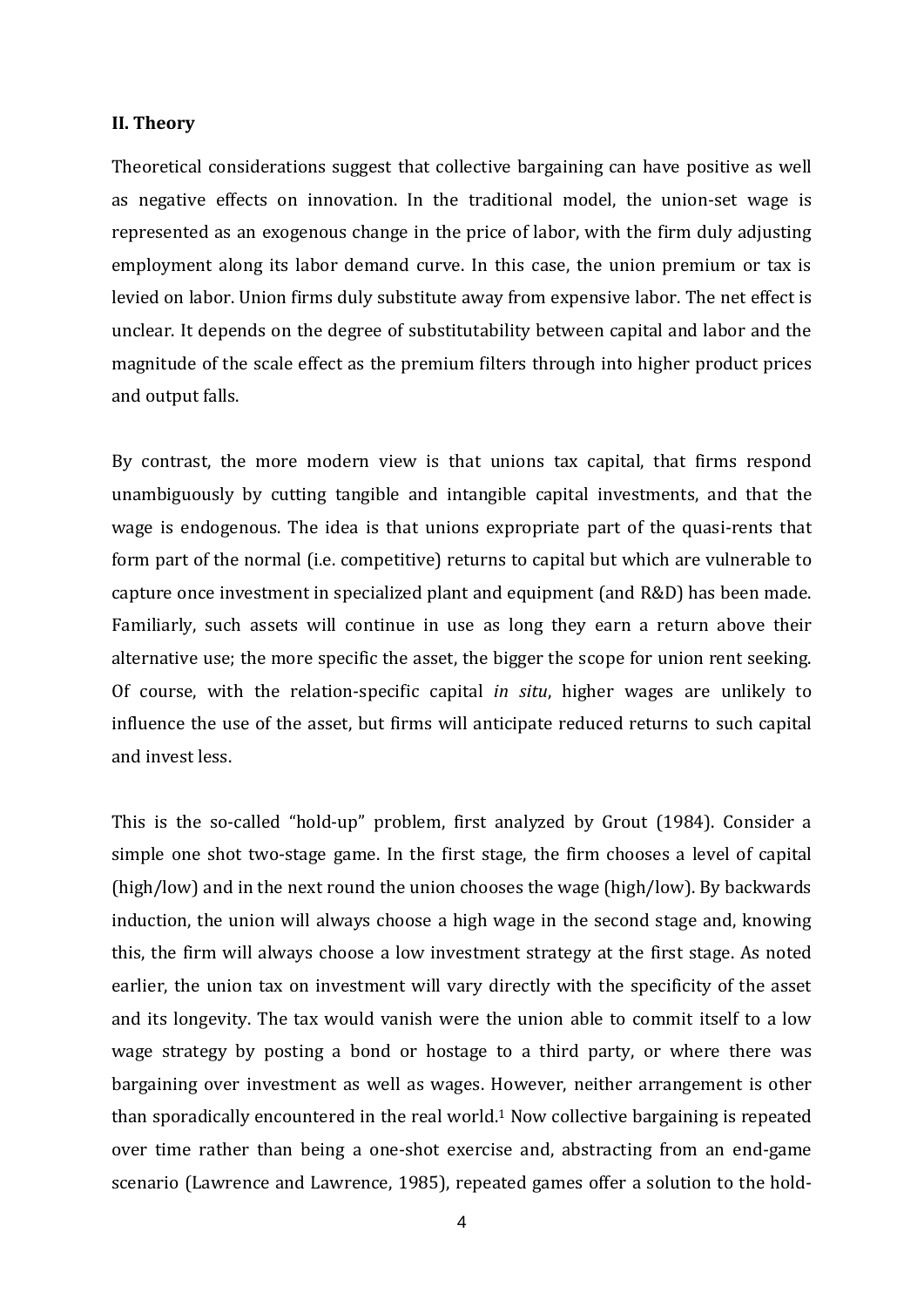up problem since opportunistic behavior can in principle be appropriately punished (e.g. van der Ploeg, 1987). An important issue in the literature has been the degree to which unions discount the future. In particular, it has been argued that because union members do not have property rights in the union they will be rationally myopic and discount the future at a higher rate than shareholders. And this tendency will be reinforced by the greater influence of older workers in union councils (Hirsch and Prasad 1995). Accordingly, much hinges in a repeated game context on the union's discount factor and the success of firms in extending the union's horizon (including greater recourse to debt), as well as inefficient defensive strategies such as the maintenance of inefficient capital or plants to facilitate substantial cuts in employment as a short-run profit-maximizing response to wage demands (for a discussion, see Baldwin, 1983).

There is a strong presumption in the unions-and-investment literature, therefore, that greater worker representation will depress investments in physical and intangible capital – the Grout result – and will be accompanied by second-best responses including greater reliance on debt financing. Abstracting from the related possibility that union firms might license out innovations rather than develop them in house – which might lead to no difference in *patenting* as between union and nonunion regimes – a number of theoretical caveats and new developments have also to be recognized. First, Addison and Chilton (1998) have shown that union opportunism alone does not necessarily underpin suboptimal investments in physical capital and that – irrespective of the union's horizon or the productive life of capital – sufficient patience on the part of the firm can yield self-enforcing contracts that are efficient with respect to employment and investment. In other words, the efficient outcome may depend crucially on the *firm's* discount factor.

Second, the hold-up model ignores the strategic component of R&D activity. The argument here is that much R&D is conducted by large firms that operate in oligopolistic industries. Menezes-Filho and van Reenen (2003: 299) argue that this strategic interaction undermines the analytical clarity of the Grout result. They illustrate drawing on Ulph and Ulph's (1994, 2001) patent race model in which stronger unions can actually increase R&D spending.2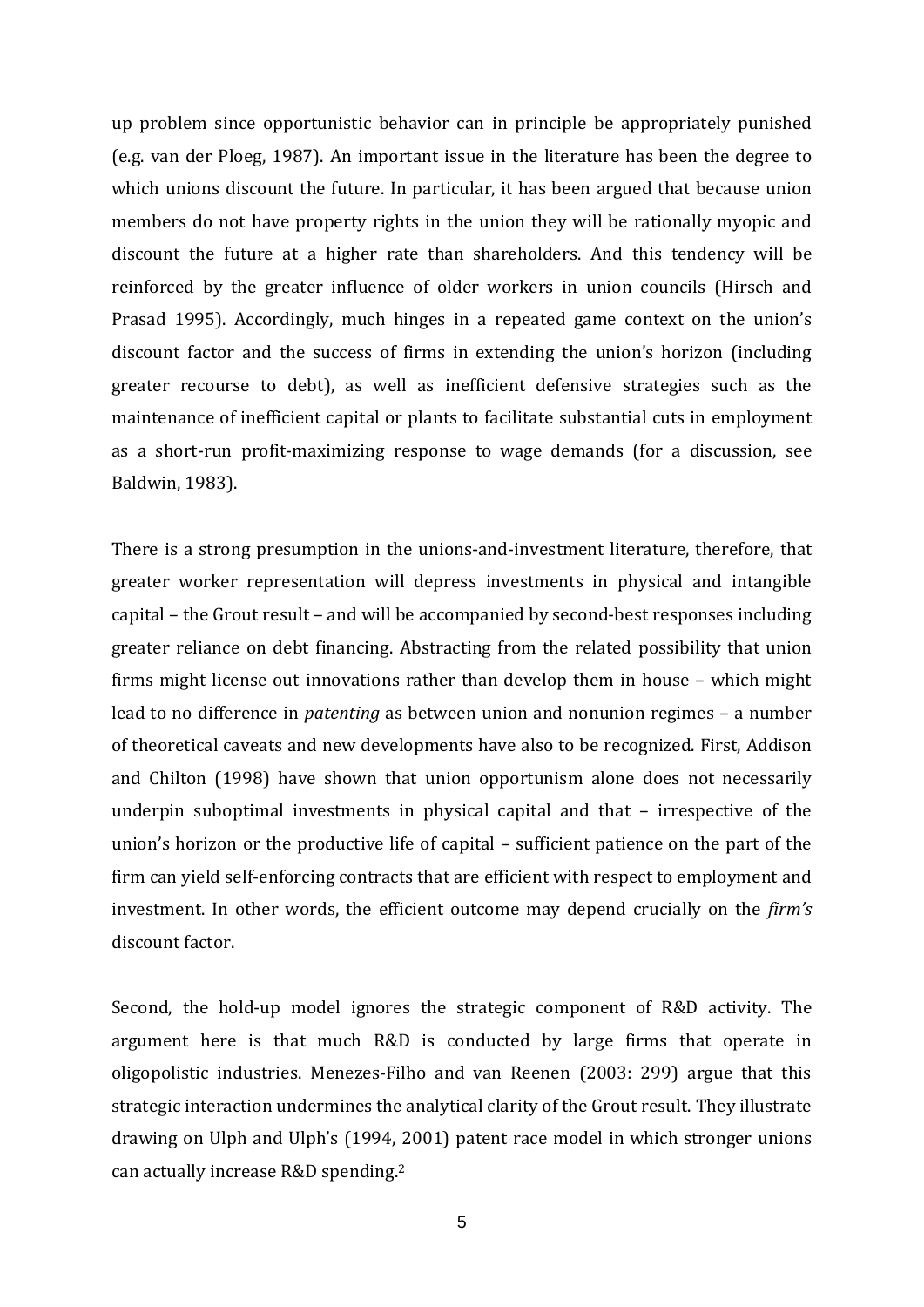Third, unions can help the adoption and spread of new techniques by giving workers "collective voice" (Freeman and Medoff, 1984). The labor market context is important here: it is (largely) one of continuity rather than spot market contracting because of onthe-job skills specific to the firm and the costs attaching to worker mobility and turnover. Legally protected unions can allow workers effectively to express their preferences and exercise collective voice in the shaping of internal industrial relations policies. Collective bargaining may be more effective than individual bargaining in overcoming workplace public goods problems and attendant free-rider problems. As the workers' agent, unions may facilitate the exercise of the workers' right to free speech, acquire information, monitor employee behavior, and formalize the workplace governa nce structure (see below) in such a way that better represents average workers who are more skilled. Given an appropriate response by management and a cooperative industrial relations environment, greater training, lower turnover, and better morale can help the adoption and spread of new techniques. In all these ways, unions may affect the cost of implementing technology and have an indirect effect on the price of investing in R&D (Menezes-Filho, Ulph, and van Reenen, 1998). But there are no guarantees and the union rule book and poor industrial relations could slow down technological adoption.

Fourth, a case has also been made that unionism can facilitate efficient contracting in situations where there is a long-term relation between the two sides but where employer's ex ante promises to take workers' interests into account are not credible or where the reputation effects mechanism is weak. This characterization of the union as a commitment device was first advanced by Malcomson (1983). For their part, Freeman (1976, p. 364) and Freeman and Medoff (1984, p. 11) argue that the union governance apparatus of the collective voice model is quite consistent with the modern contracts literature. Thus, the presence of a union specializing in information about the contract and in the representation of workers can prevent employers from engaging in opportunistic behavior. Further, workers may withhold effort and cooperation when the employer cannot credibly commit to take their interests into account. Thus, fearing dismissal, workers may be unwilling to invest in firm-specific skills or disclose information facilitating pro-productive innovations at the workplace. The formation of a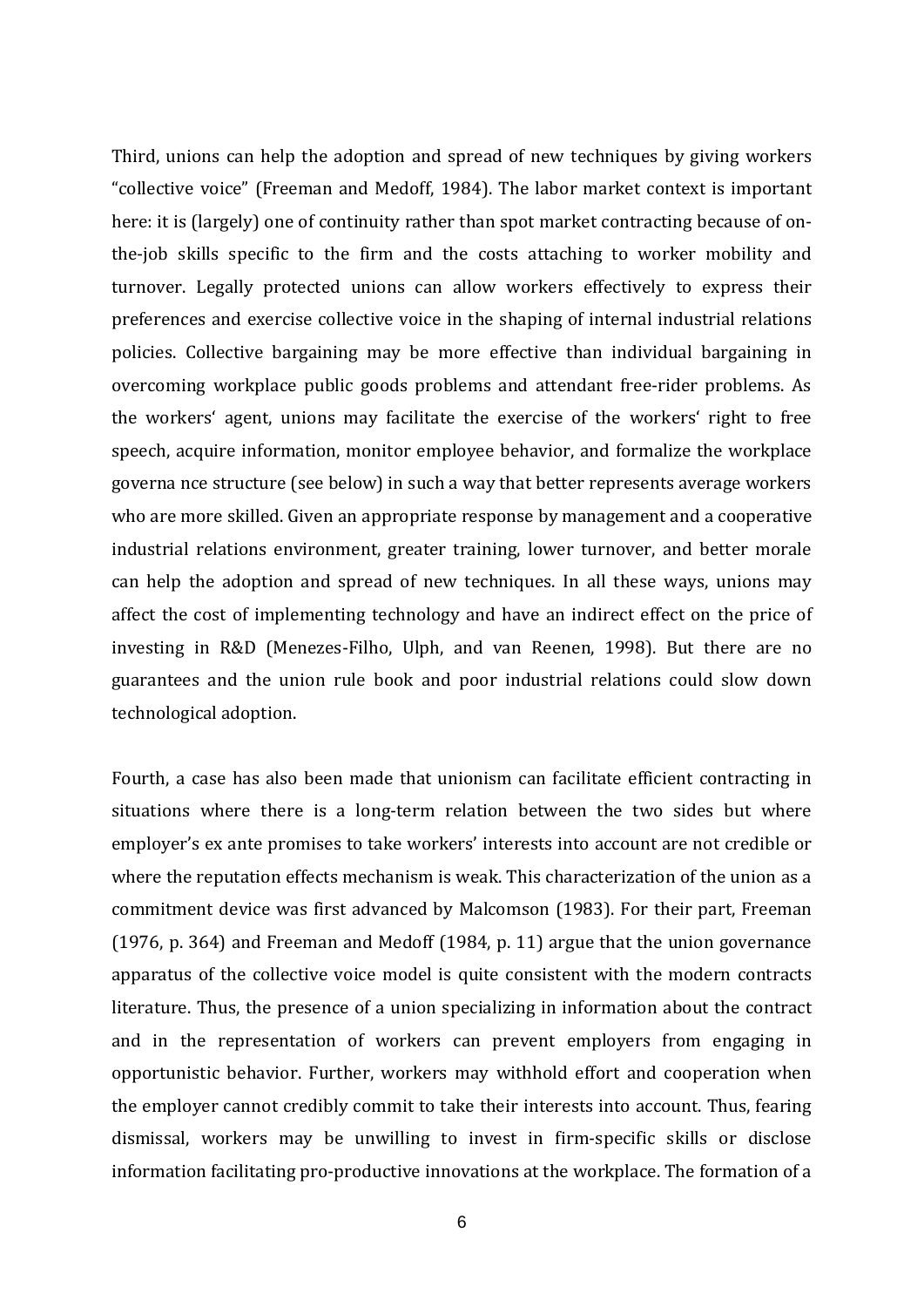union and the introduction of a system of industrial jurisprudence is one way of protecting the employees. In this way, unions may generate worker cooperation, including the introduction of efficiency-enhancing work practices. That said, there is a downside: the threat of credible punishment implies bargaining power, the expression of which can undermine the union voice solution to the governance (and informational) problems of continuity markets.

Fifth, there is the question of how different collective bargaining structures might affect the firm's incentives to innovate – and whether the laws governing the employment relation might offset any unfavorable union *or firm* effects on innovation. Beginning with collective bargaining structures, the most relevant analysis is that of Haucap and Wey (2004), whose framework is that of a unionized oligopoly model with two firms that are engaged in a patent race for an innovation that lowers the labor required per unit of output (i.e. a process innovation), Innovation provides the only route for achieving a competitive edge in this setting. With the introduction of a process innovation, the investment cost of the innovation is sunk and labor's productivity rises. The size of the (specific) investment cost indexes the scale of the hold-up problem confronted by the firm under unionization. The setting is a three-stage game in which a wage-bill maximizing union sets the wage and the firm the level of employment, and where the firms compete in Cournot fashion in the product market.

But now the specific type of collective bargaining emerges as a crucial determinant of the firms' investment incentives. Haucap and Wey distinguish between three modes of unionism: decentralized, coordinated, and centralized. Decentralized bargaining is where there are two separate firm-level unions that set wages independently and noncooperatively. Coordination refers to a situation where a common, industry union sets wages *separately* for the two firms so as to maximize the industry wage bill. Finally, centralization refers to a common union that sets a single uniform wage standard for the two firms, again so as to maximize the industry wage bill. The model shows that firms' incentives to innovate are largest under centralization and smallest under coordination. This is because coordination permits the monopoly union to exploit its hold-up potential fully by setting discriminatory wages, while the other two union types constrain union power. Under centralization since wages are set according to average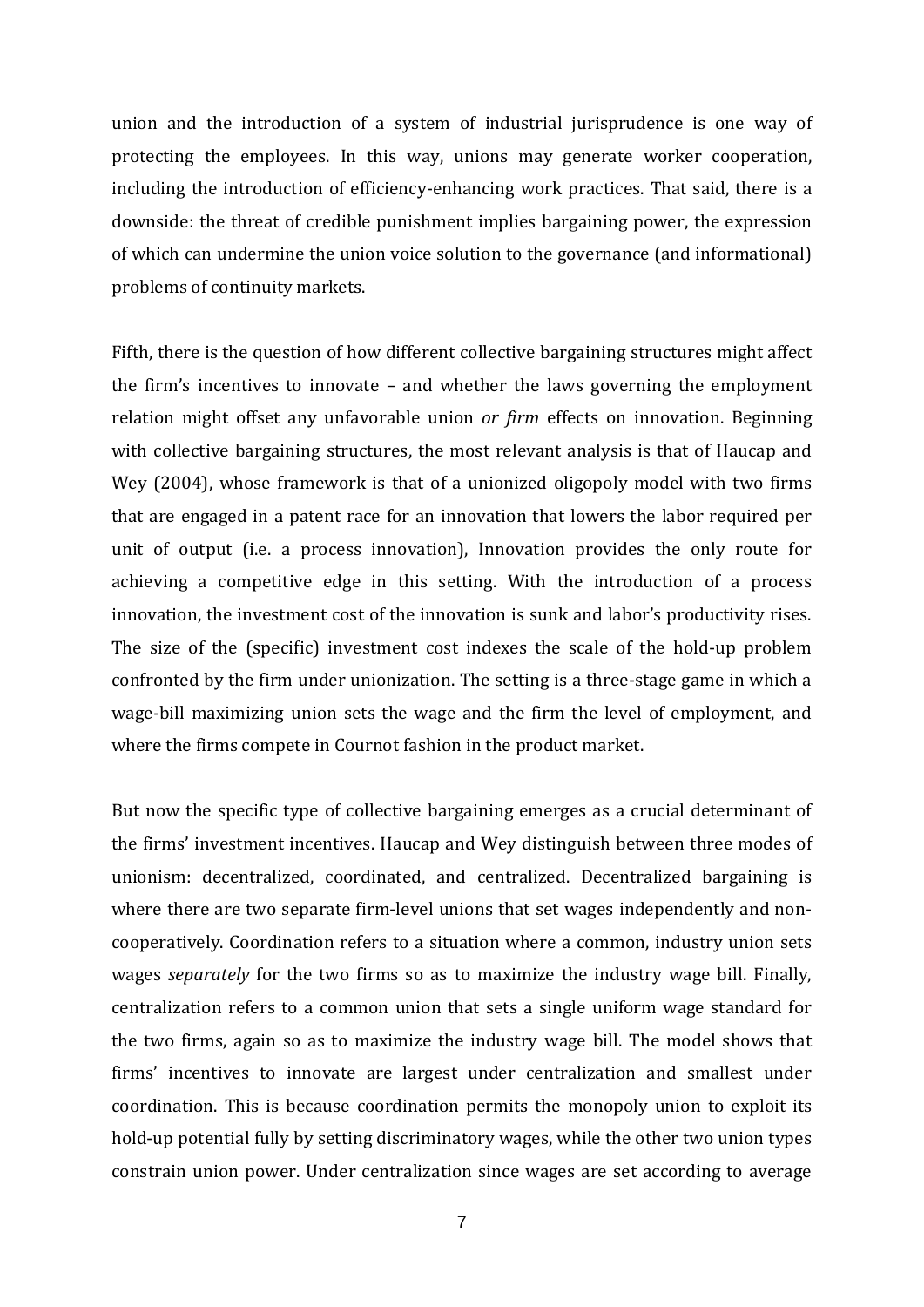productivity, once a firm innovates industry productivity will rise and along with it the wage. But the wage rises less than the productivity secured by the innovation at firm level and the innovating firm will not therefore lose the entire profits. Contrast this situation with coordination, where the firm will lose all the gains of a cost-reducing innovation since the wage will rise *pari passu* with productivity. Finally, under decentralization, the union of the now less efficient firm makes wage concessions to restore that firm's competitiveness.

Another recent institutional application builds on employer hold-up of *innovating employees* – rather than the more standard worker training investments. Acharya, Baghai, and Subramanian (hereafter ABS) (2012) specify a game in which the employer first recruits an employee and chooses to invest in either an innovative or a routine project in period 0, each requiring the same initial investment and generating cash flow at *t=2*. At *t=1* the employee invests firm-specific effort which affects the innovative project outcome. This effort is observable but not verifiable ex ante. At time *t=1.5* each party learns whether or not the project yielded an innovation. If the employee has invested sufficient effort, it does. The model rules out the possibility of complete contacts at  $t=0$  so that at point  $t=1.5$ , after the employee has made the firm-specific effort and it is known that the project has generated a successful innovation, that individual is exposed to the possibility of hold-up. The employer can threaten to fire the employee to reduce the employee's bargaining power. And the innovating employee may take steps to hold on to bargaining power, prompting the employer to replace him or her with new employees. ABS now introduce a wrongful discharge law that allows the fired employee legal recourse in the event that the innovation was successful. Given the circumstances/unknowns, the parties still cannot commit to a contract that would not be renegotiated at *t=1.5*. But the law lowers the probability of employer malfeasance and increases employees' innovative efforts, thereby encouraging firms to invest in innovative projects.

If the above institutional developments modify the standard hold-up analysis, there is another German entity that also needs briefly to be addressed, namely the works council or *Betriebsrat*. The works council is the second component of that nation's dual system of industrial relations – the first being the system of sectoral collective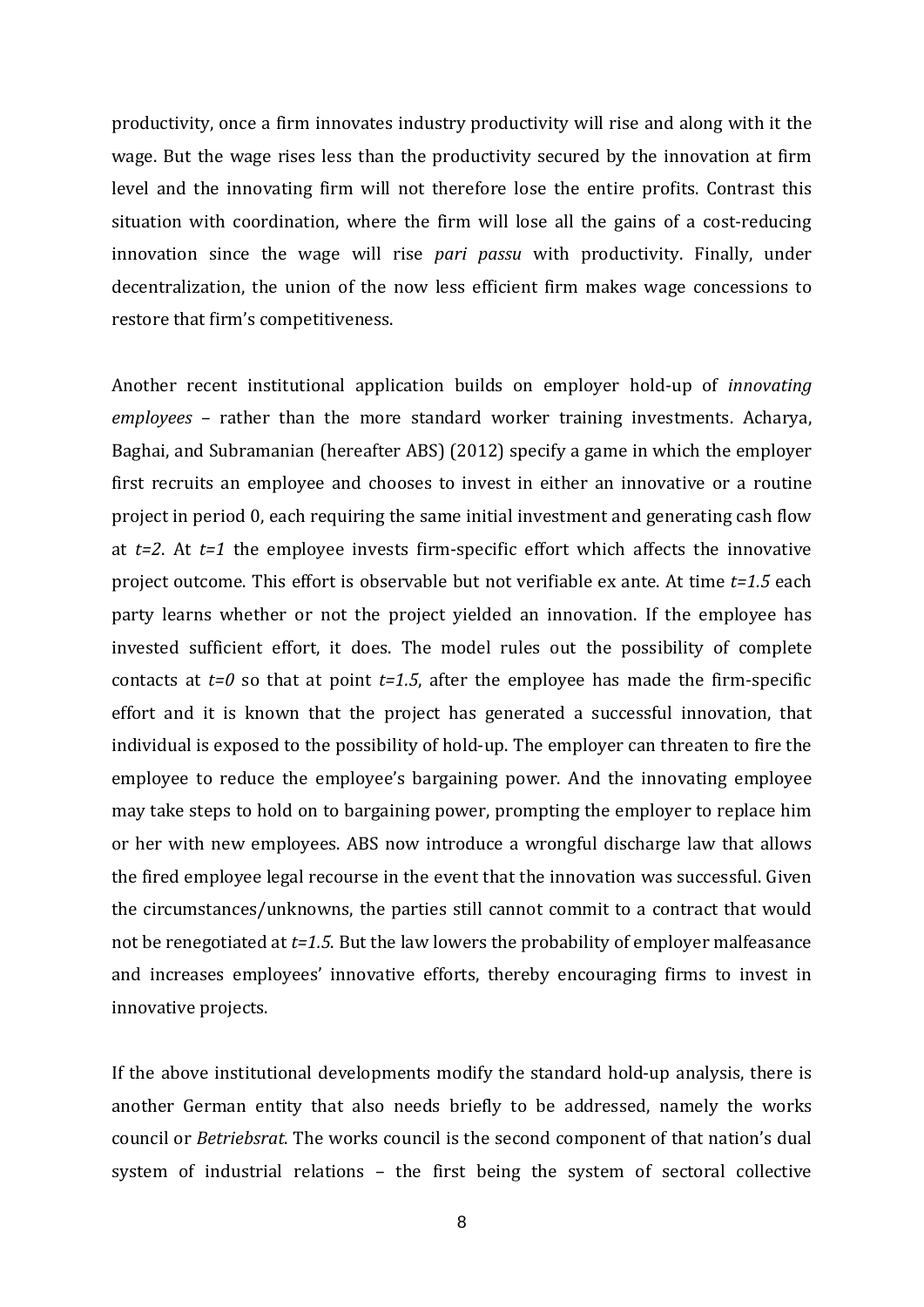bargaining.3 Given their location at the workplace and restricted bargaining rights, works councils are in principle the exemplary voice institutions. Indeed, Freeman and Lazear (1995) have provided a specific voice-theoretic model of the works council. Freeman and Lazear contend that the machinery of the works council holds out the prospect of an improvement in the joint surplus of the enterprise because of that body's information, consultation, and participation/co-determination rights. Having access to information that can verify management claims, the works council can render them credible to the workforce and preempt such behavior, resulting in increased effort flexibility. For its part, consultation allows new solutions to production and other workplace problems by virtue of the non-overlapping information sets of the two sides and the creativity of discussion. Finally, participation or co-determination rights generate an improvement in the joint surplus by providing workers with greater security, encouraging them to take a longer-run view of the prospects of the firm. The issue of the time horizon of workers is it will be recalled an important consideration in investment models.

Freeman and Lazear nevertheless argue that workers may be expected to demand too much involvement because their share in the joint surplus of the enterprise will continue to rise after that surplus has peaked. Equivalently, firms will either resist works councils or vest them with insufficient power. It is at this point that the wider industrial relations context in which the German works council is embedded commends itself to Freeman and Lazear because of the limits placed on their rent seeking. In particular, works councils cannot call a strike nor can they (without authorization) negotiate terms that are settled or normally settled by collective agreements at sectoral level. At issue, is whether there is a sufficient decoupling of production from distribution issues in practice, with some research suggesting that the discipline of an industry agreement makes this more likely.

#### **III. The Empirical Literature**

In what follows we examine the empirical literature on innovation, excluding results for tangible capital other than in passing. We begin with a brief summary of the fullest cross-country review of the unions-and-innovation literature offered by Menezes-Filho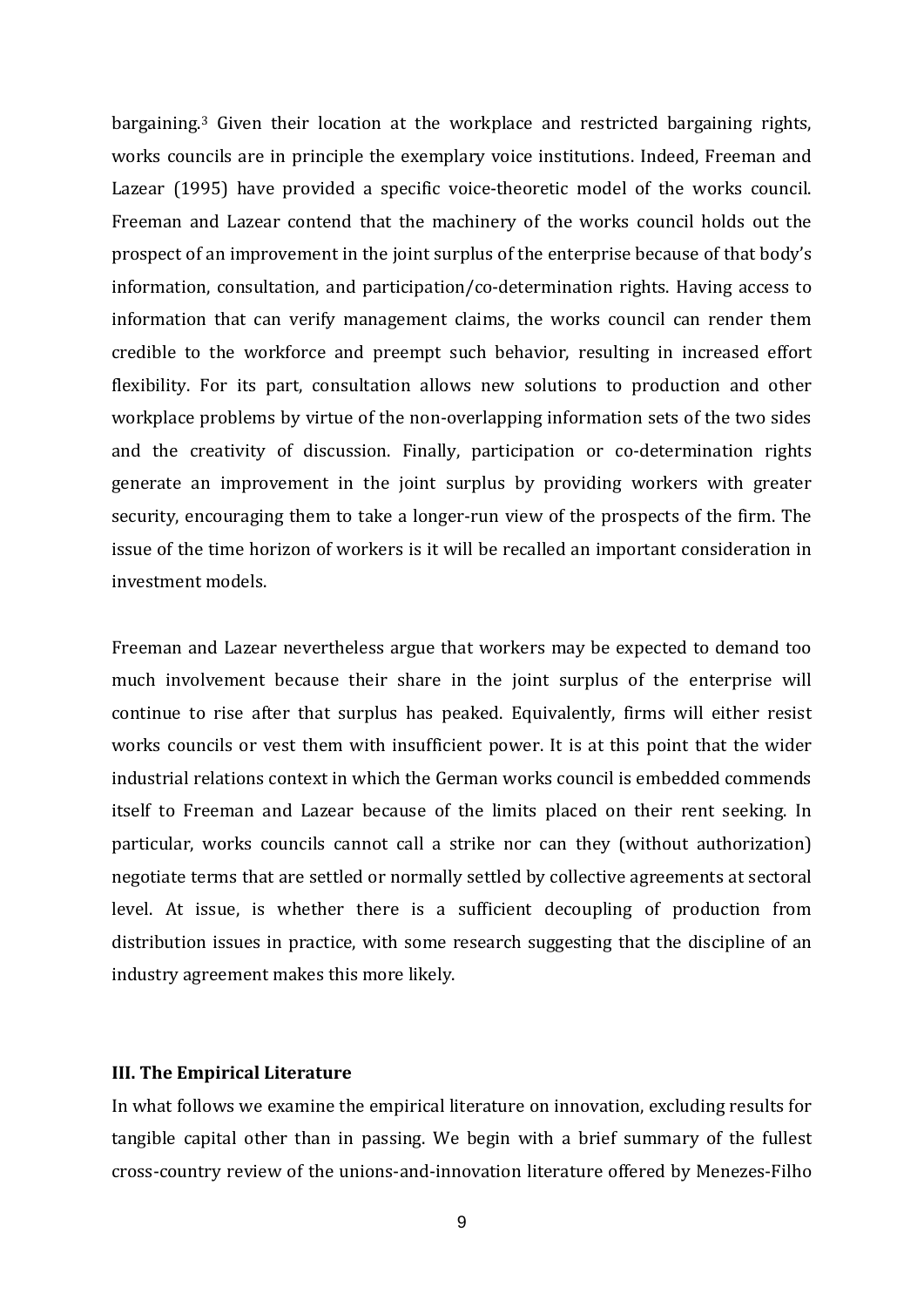and van Reenen (2003) and including some early German studies. We then turn to findings from a meta regression analysis by Doucouliagos and Laroche (2013). In the light of issues raised by the latter, findings from one of the studies reviewed in section II are discussed. Finally, we provide an update of the still sparse German literature.

#### *Menezes-Filho and van Reenen (2003)*

The authors review 31 national studies on the impact of unionism along the dimensions of R&D intensity (14 studies), the output of R&D/head count of measures of innovation (5 studies), and technology diffusion/the adoption of technology (12 studies). <sup>4</sup> First, the hallmark of the specifically R&D studies is the divergence between the U.S. and Canadian findings on the one hand and the European evidence (for Britain and Germany) on the other. The North American studies all point towards strongly negative effects of unions on R&D intensity, whereas the European studies suggest either insignificant effects or material non-linearities. For example two German studies by Schnabel and Wagner report no effect of union density at industry level (1992a; 1994) but a positive effect at firm level providing union density is not too high (1994). Second, studies examining the impact of union power on counts of innovations are sparse (but see below) and point in Anglo-Saxon countries to a negative but not always significant effects. The only early German study by Schnabel and Wagner (1992b) indicates positive but insignificant effects of unions (actually works councils). Third, altogether more numerous are investigations of unions and technological diffusion. The various national studies vary widely in finding. Positive raw correlations between unionism and diffusion usually become insignificant when other arguments such as wages and training enter the set of covariates. An early German study by FitzRoy and Kraft (1990) reports a negative and significant effect of unionism – or strictly 'organized labor,' namely union density interacted with works council presence – on the proportion of sales accounted for by products introduced within the previous 5 years.

#### *Doucouliagos and Laroche (2013)*

One way of organizing the data in surveys such as Menezes-Filho and van Reenen is via a meta regression analysis. One such analysis of the association between unions and innovative activity covering four countries (Canada, Germany, the United States, and the United Kingdom) is provided by Doucouliagos and Laroche (2013) who seek to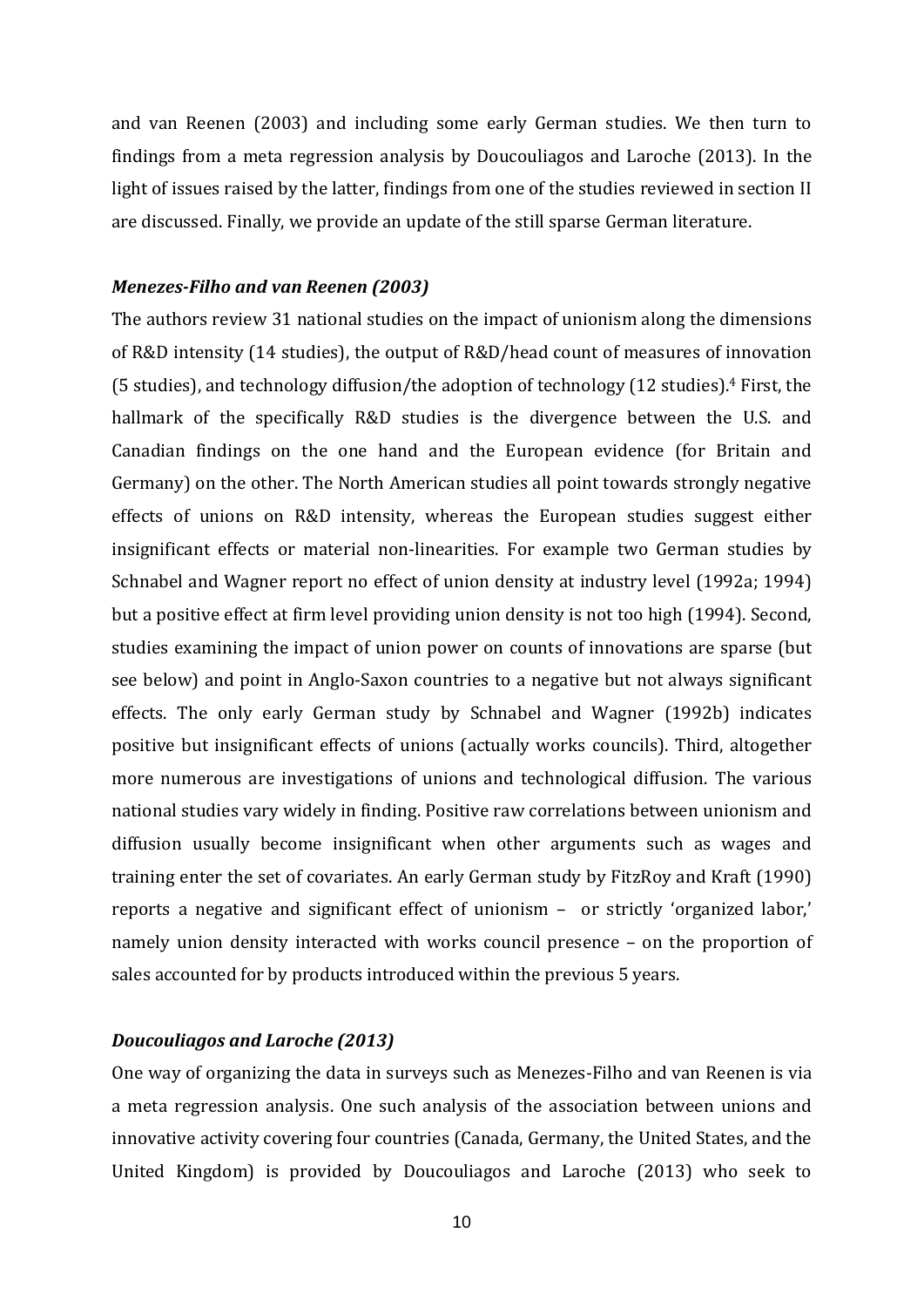determine the direction and magnitude of that association, establish whether there are differences between countries, and assess the contribution of differences in economic specification and measurement of the key innovation and unionization measures. The authors' meta-analysis has a basis in 27 studies providing 208 estimates (i.e. partial correlations) of the union-innovation association. The average correlation is positive for the U.K. and Germany and negative for the U.S. and Canada. To model heterogeneity in the partial correlations, the authors deploy 23 other potential explanatory variables. Apart from country dummies, these include variables reflecting data differences between the studies (e.g. whether they were conducted at industry versus firm level), a set of dummy variables picking up measurement differences in unionism and innovation, and variables reflecting differences in the controls employed in the various studies. In addition there are so-called exogenous variables – those not used in the original studies. These include time trends in the union-innovation association and the degree of labor market regulation.

Abstracting from the basic result that most of the variation in the reported estimates are attributable to differences in data used (industry versus firm), in the measurement of technology (R&D versus patents), and in econometric specification, the key results of the meta regression exercise are fourfold. First, since none of the three non-U.S. country dummies is significant while the constant term measuring the correlation for the U.S. was negative and strongly significant, it appears that unions have a negative association with innovation across the board, contrary to the simple average correlations noted earlier. Second, the time trend is positive and significant, indicating some weakening in the adverse influence of unionism over time. Third, the coefficient on the labor regulation measure was negative indicating that in countries where labor market regulation is less onerous union effects on innovation are more adverse.5. Finally, there was some suggestion that the union effect was nonlinear; unions having a smaller impact on innovation at lower levels of union density but an elevated effect with increases in density.

#### *Acharya, Baghai, and Subramanian (2012)*

The model that wrongful discharge laws spur innovation in circumstances where the employer and the employee cannot commit to a contract that prohibits either of them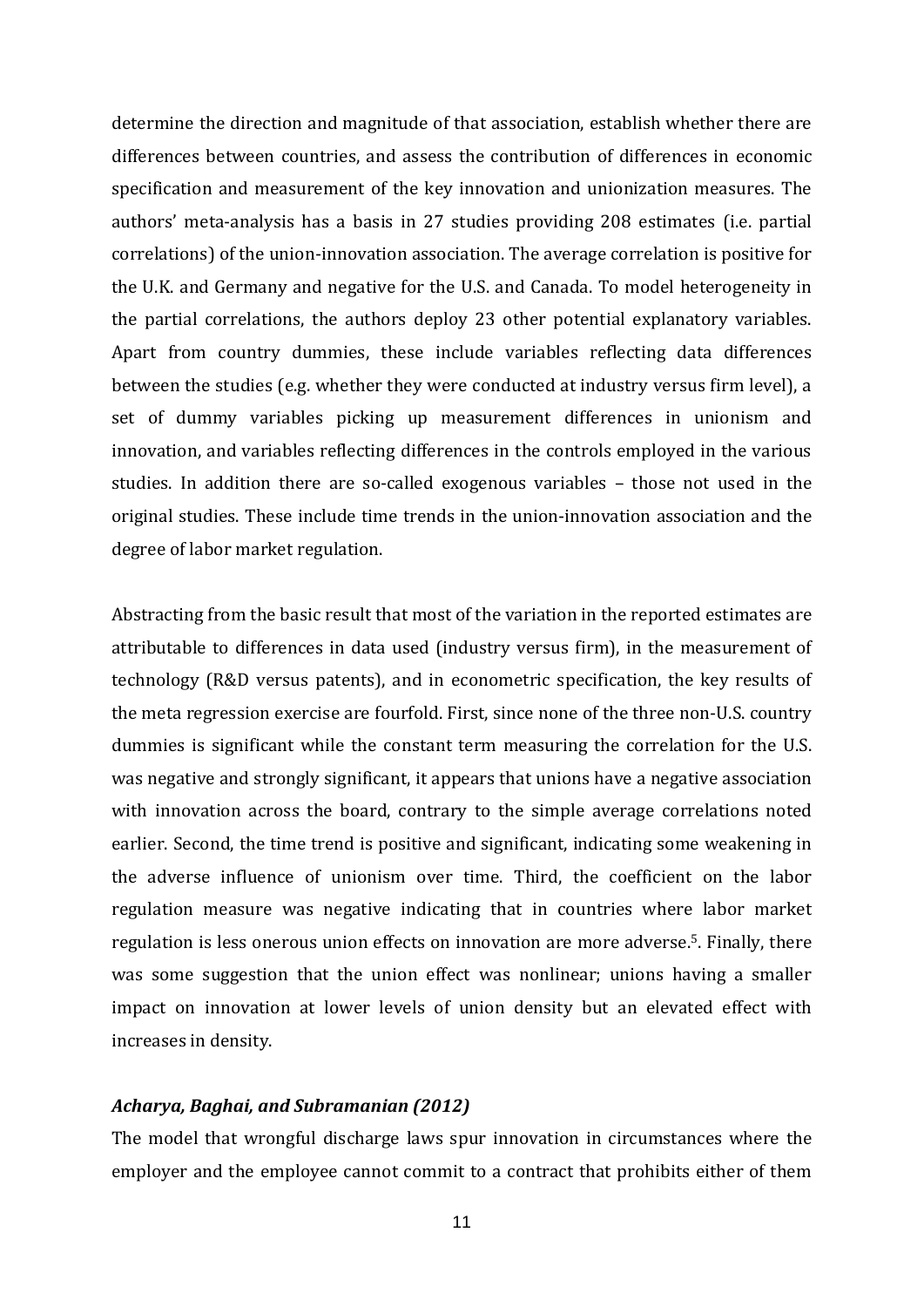from acting in bad faith ex post is tested using patent and financial data on 5,698 U.S. firms, 1971-1999. The base outcome indicators are the number of patents granted and the number of citations to patents. Over the sample period, U.S. courts in different states and at different times adopted three exceptions to the common law hire-at-will doctrine of which the most important was the "good faith exception" which applies when a court determines that an employer has discharged an employee in bad faith.<sup>6</sup> The empirical model examines the before-and-after effect of a change in the law recognizing the good faith exception (inter al.) on innovative activity in affected states versus the before-andafter effect in states where no such change was introduced.

Focusing on the results for the good faith exception alone, ABS report firstly that the adoption of the good faith clause led to an increase in the annual number of patents (citations) of 12.2 (18.8) percent vis-à-vis firms in states which did not pass this law. Secondly, innovative effort as measured by patents (citations) scaled by the number of employees, or by R&D expenditure, increased materially with the adoption of the good faith exception. Finally, the impact of the good faith exception was much stronger in innovation-intensive industries than in other industries. Although it does not consider unionism, the bottom line from this study is the finding that institutions matter – here the legal framework in which contracts are embedded. 7

#### *Recent German Innovation Studies*

#### *(a) Codetermination at the Plant Level*

Studies investigating the effects of German works councils – codetermination at the plant level – have proliferated in recent years and vastly outnumber studies of the effect of collective bargaining proper. That said, innovation studies are sparse. The earliest studies of the effects of works councils involved small company samples of less than 200 establishments. Such studies examined the introduction of new products (Addison and Wagner, 1997) or R&D expenditures (Schnabel and Wagner, 1994) and none reports statistically significant works council 'effects' on the innovation measure (other than in interaction with union density which, as noted earlier in our discussion of Menezes-Filho and van Reenen (2003), points to negative effects of 'union-dominated works councils.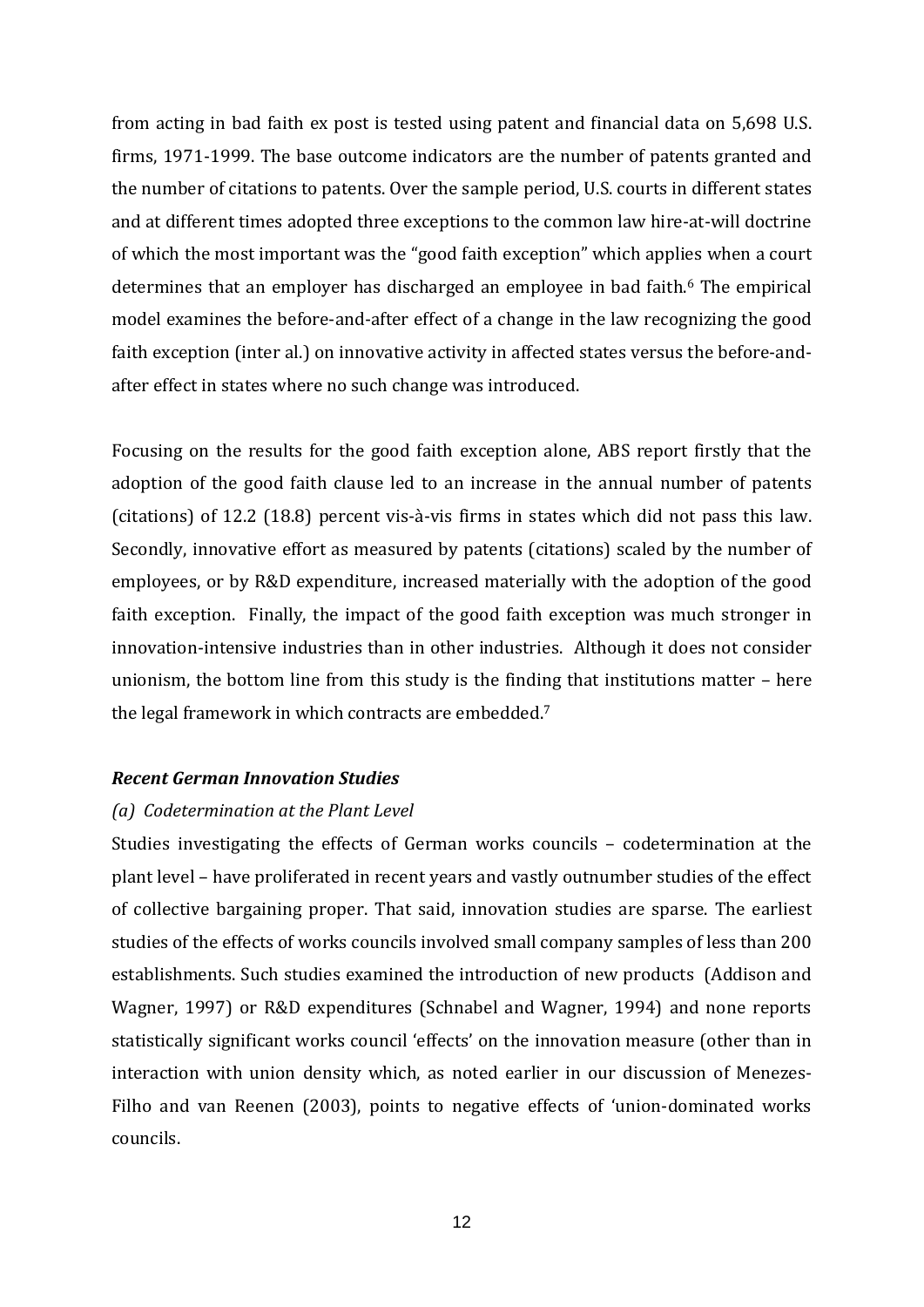In a much larger scale inquiry, using the first wave of the Hannover Firm Panel, containing information on 1,025 manufacturing plants in Lower Saxony in 1994, Addison , Schnabel, and Wagner (2001) also report an absence of association between the works council dummy and their two measures of innovative activity, namely whether or not the establishment introduced a new product or a new process in the previous year (see also Addison , Schnabel, and Wagner, 1996) Unfortunately, although the quality of the survey material is generally high, this is not the case for workplace union density where the imprecision of survey responses was too severe to exploit this question.

#### *(b) Codetermination at Company Level*

The second set of codetermination studies examine the effects of worker directors on innovation – strictly speaking the effects of the 1976 co-determination law extending quasi-parity worker representation on company supervisory boards to firms with at least 2,000 employees – on innovative activity as measured by the number of patents granted to a particular codetermined company. The major study is by Kraft, Stank, and Deventer (2011), who compare the years before the introduction of the law (specifically 1971-1976) with the period after the law became effective (1981-1990). In both time periods, the large and after 1976 the codetermined firms are compared with smaller firms. The sample comprises 148 manufacturing firms of which 61 are codetermined after 1976 and 87 are not. The authors use negative Binomial and Zero-Inflated Negative Binomial models for estimation, coupled with a fixed effects specification. The authors' regressions indicate a positive effect of codetermination at company level on firms' innovative behavior, yielding small marginal effects.

#### **IV. The Dataset**

Our dataset is extracted from the most comprehensive establishment-level survey conducted in Germany, namely the IAB Establishment Panel *(IAB-Betriebspanel*). Designed to encompass a wide range of employment policy-related topics, including labor force composition and turnover (hiring and separations), wages, working hours, training, and public funding, as well as investment, innovation, and other business policies and developments, the Establishment Panel is an annual representative sample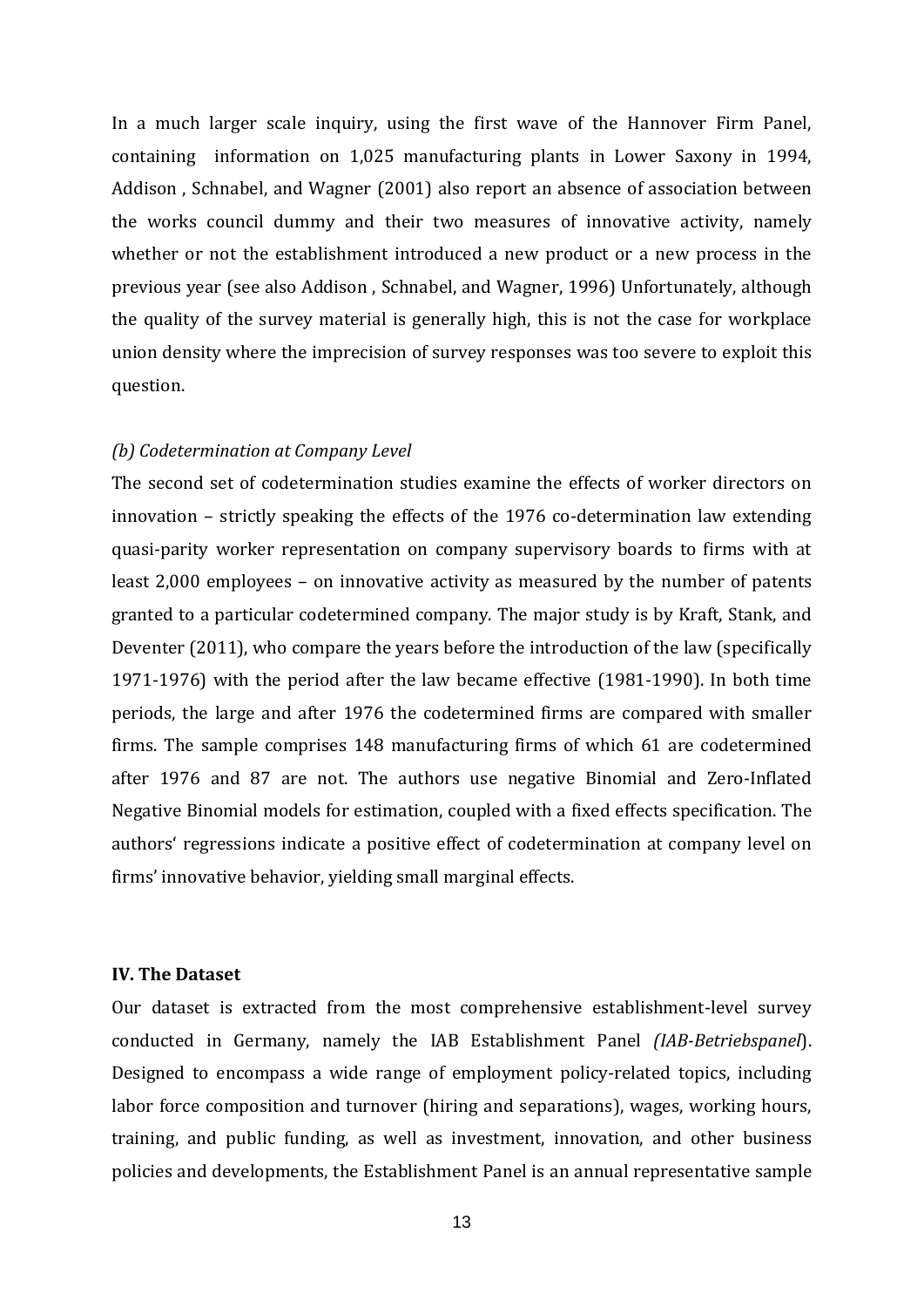that currently covers some 16,000 establishments in all sectors of the economy. Most importantly for our purposes, the survey comprises a longitudinal component that is critical in our approach to identification, as described in sections V and VI. (Further details on the IAB establishment survey are to be found in Fischer et al., 2009.)

Our observation window covers the 2008-2011 surveys. In practice, however, we are looking at variables dated from 2007 up to 2010. This is because for some key arguments the relevant information collected in year *t* pertains to year *t-1*. We do not range further back in time by reason of there being a break in the innovation measure. Specifically, prior to 2008, the questionnaire inquired of the innovation outcome *in the last two years*, rather than *in the last year* as in the 2008 though 2011 rounds.

The innovation variable is coded as a 1/0 dummy variable that indicates the presence (or absence) of the selected type of innovation. The different innovation categories are defined according to the Oslo Manual guidelines (see OECD, 2005). Briefly, establishments can engage in either process or product innovation (or no such innovation). Product innovation is divided into three distinct categories: imitative, incremental, and radical, defined respectively as the introduction of a product or service that was already available from other firms in the market, an improvement to or further development of a product or service already supplied by the establishment, and the introduction of an entirely new product or service for which a new market has been created. For their part, process innovations are new procedures developed by establishments designed to improve the production process or the supply of services.

Turning to the information on the presence or otherwise of collective bargaining, the survey allows us to distinguish between firm-level agreements, industry-wide or sectoral agreements, and individual agreements between workers and firm (i.e. no collective bargaining at all). Observe that we make no attempt to use the information on *orientation* (i.e. whether an uncovered establishment supposedly shadows the wage settlements agreed at industry level (but see Addison et al., 2012). Nor for that matter do we look at situations in which collective agreements have recognized or implemented so-called opt-out clauses (or opening clauses) and/or company-level pacts for competitiveness. In each case, the main reason is that the relevant information is not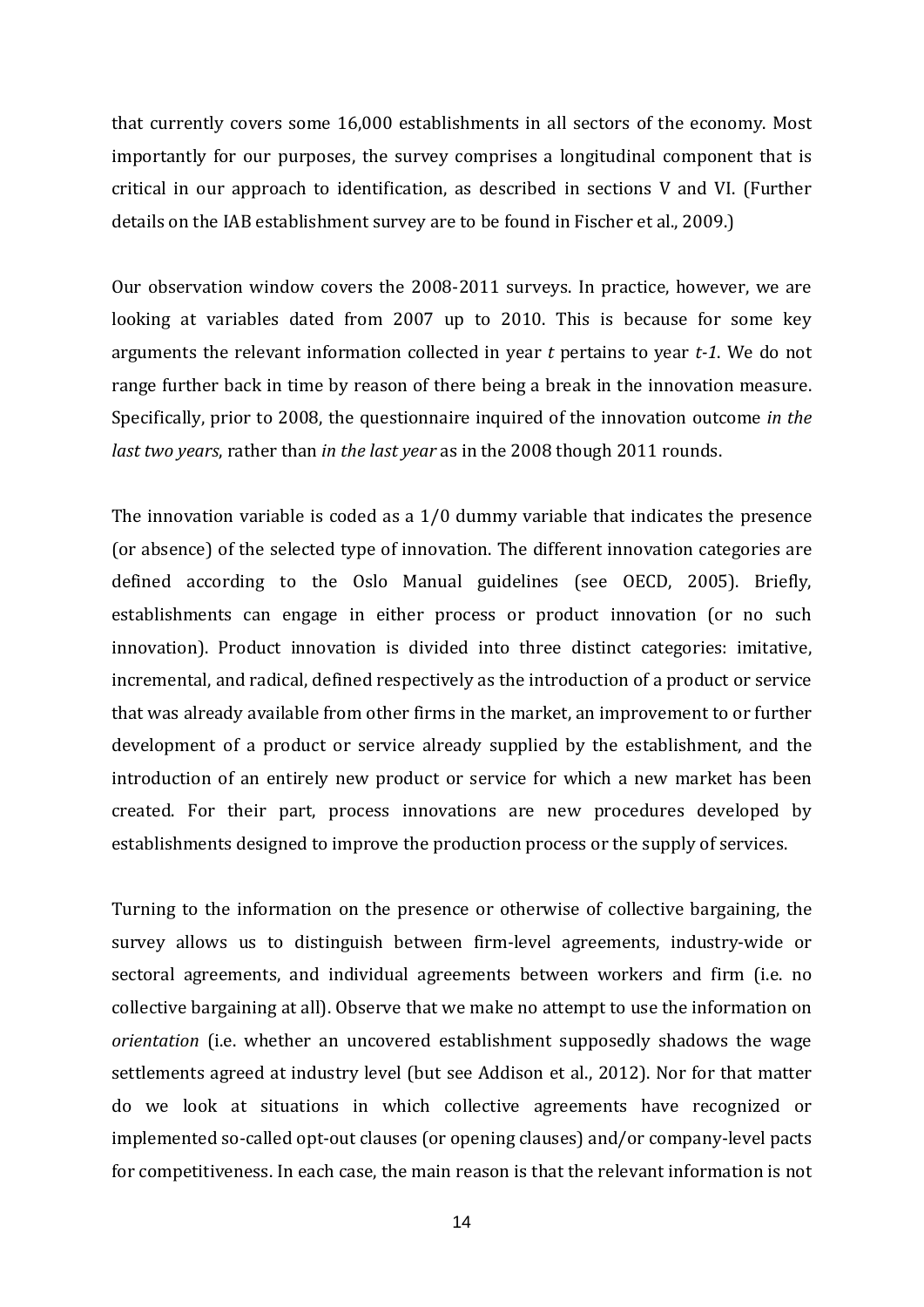observed on a yearly basis. Specifically, from the perspective of our observation window, information on pacts was collected in 2008 and 2009 but not in 2010 or in 2011, while the question on opt-out clauses was asked only in 2011. (The implications of opening clauses and pacts for competitiveness are discussed in Heinbach, 2007; Brändle and Heinbach, 2010; and Bellmann, Gerner, and Hübler, 2013.)

The raw data also contain information on the second pillar of the German dual industrial relations system: the works council. This institution is coded as a 1/0 dummy variable. We will not seek in our analysis to directly model the role of the works council on innovation since our emphasis is upon collective bargaining per se. That said, we shall of course condition innovation on the presence or otherwise of a works council. As will be explained below, this assumed exogeneity of works council presence is benign, given that establishments in our dataset rarely change their works council status over the sample period. In the interests of transparency, we chose to drop the small number of establishments that either introduced or abolished a works council (viz. 2.5 percent of the total).

Finally, we assembled a wide set of control variables from the survey. These included variables capturing the establishment's workforce structure (its skill, gender, parttime/full-time composition and type of working arrangement), together with its size, age, state of technology, ownership, single-establishment status, share of exports in sales, and expected sales development. (The full list of controls, including industry dummies, is presented in Appendix Table A.) In addition, since the survey contains information on the volume of total investments as well as the percentage of total investments allocated to the expansion of the establishment, we included the latter in our set of regressors.

In what follows, whenever possible we present separate results for manufacturing and services. Our sample is restricted to plants with at least five employees operating within the private sector of the economy. Establishments from the agricultural and extractive sectors were excluded as were plants in the public utilities. Finally, the 2009 changes in industrial classification were accommodated. In particular, since sectors in the 2007 and 2008 waves are grouped using the NACE Revision 1.1, while in 2009 and 2010 the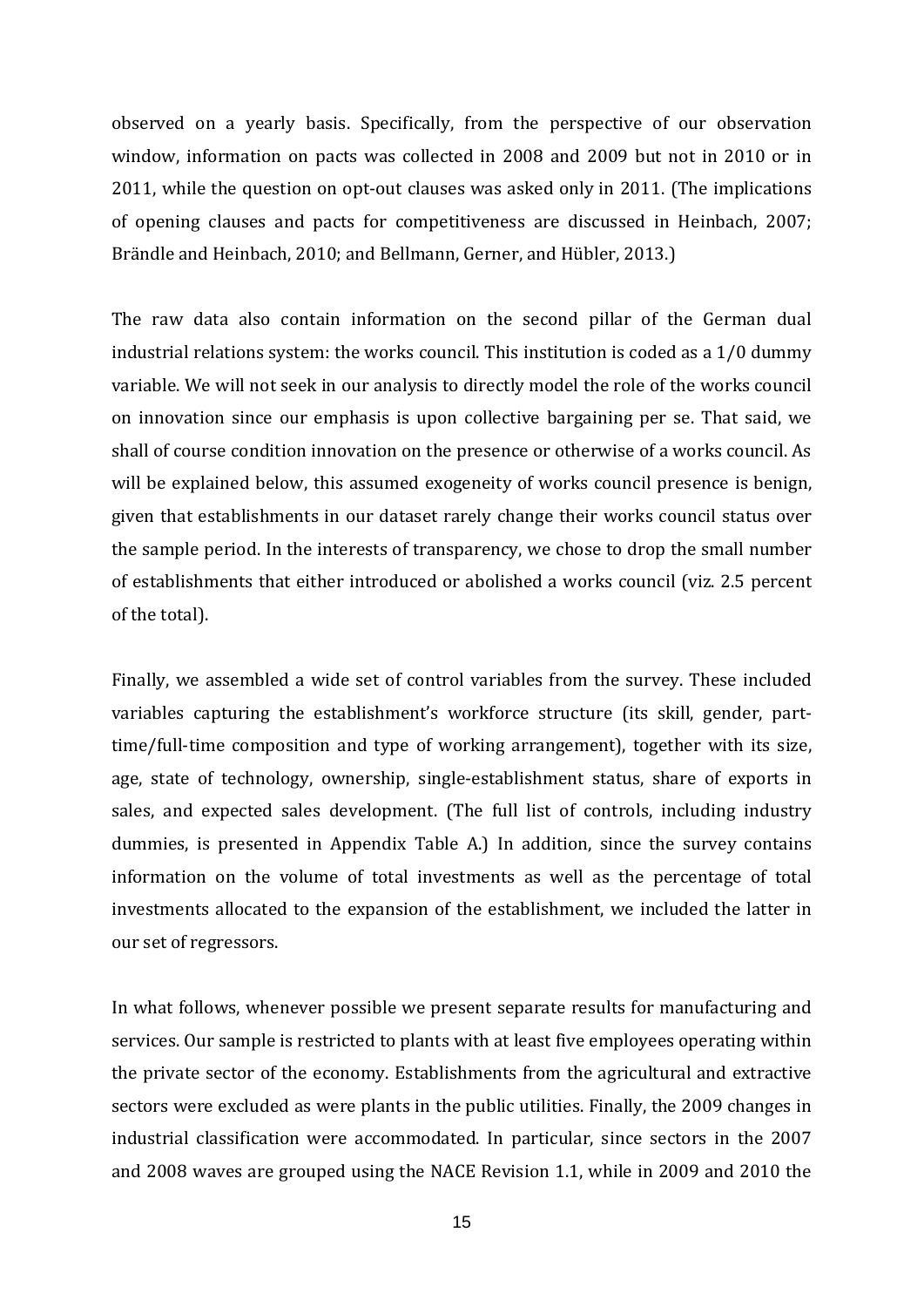classification is based on NACE Revision 2, we decided to use the latter for all establishments coded under both systems. However for establishments in waves 2007 and/or 2008 but not 2009 or 2010, we used the ad hoc procedure of 'the most likely transition,' on the basis of observed transitions (i.e. changes in sector classification from one system to another) for all those establishments that are coded under both systems.

#### **V. Preliminary Analysis**

Our actual 4-year observation window, 2007–2010, allows us to examine innovation both in cross section and longitudinally. This is an interesting starting point as we need to ensure that single- and multi-observed (i.e. panel) units are not too "distinct" from the perspective of their innovation profile.

#### [Table 1 near here]

At the outset, note that our variable of interest – the innovation outcome – flags whether or not an establishment has actually introduced some process or product innovation. We are therefore not considering some innovation input such as R&D intensity. As a result, establishments are not expected to always answer in the affirmative when they are asked about innovation *in the previous business year*. Thus, as shown in Table 1, for those establishments that are observed in each year of the sample period, the proportion of those always responding that they have introduced, say, an incremental innovation is 27 percent (=[1,200/4,436]\*100). For those establishments observed once, twice, and three times over the same interval the proportion of similar such *always*-innovators is rather volatile at 48, 36, and 32 percent, respectively. In contrast, the group of establishments that have never introduced an incremental innovation makes up for 28 percent  $(=1,230/4,436)$  of all cases in which an establishment is continually observed over the four-year span, while the corresponding proportion within the group of establishments observed once, twice, and three times is equal to 52, 38 and 30 percent, respectively. It seems therefore that although there is a fair share of establishments for whom incremental innovation is highly persistent, it is also true that a sizeable sub-set of German establishments is strongly "disconnected" from this type of innovation.**<sup>8</sup>**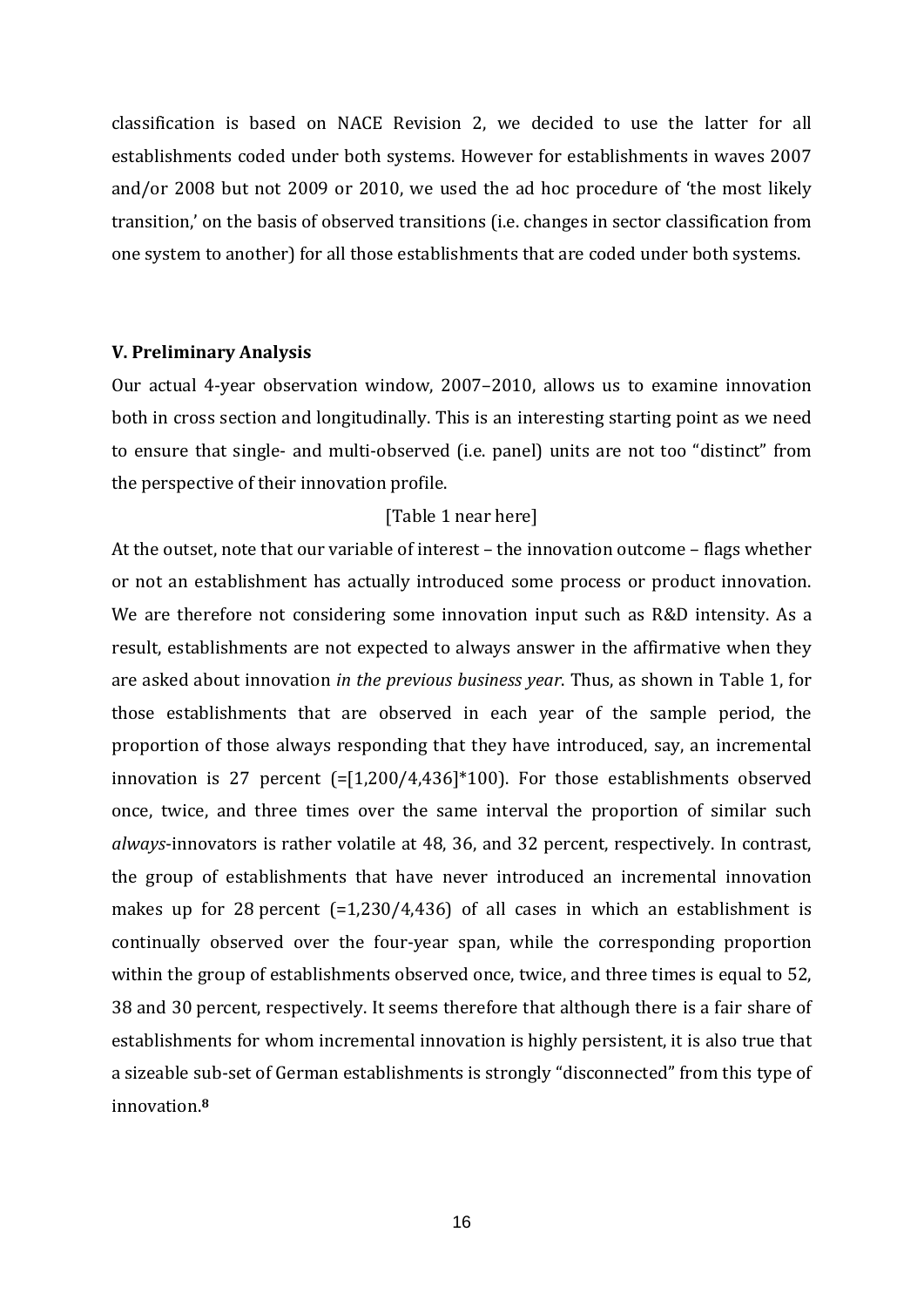In the case of imitative innovation, the corresponding shares of *always-* (*never-*) innovators are 8, 32, 17, and 11 percent (46, 68, 58, and 49 percent) for those establishments that were, respectively, always, once, twice, and three times observed. In turn, the share of *always-* (*never-*) radical innovators are, as expected, substantially lower (higher) than those observed for imitative innovation, at, respectively, 2, 14, 5, and 3 percent (74, 86, 80, and 75 percent), respectively. The corresponding figures for process innovation are slightly larger (smaller), at 7, 28, 14, and 10 percent (54, 72, 64, and 57 percent), respectively. Finally, the proportion of *always*-innovators of any type, that is, the proportion of establishments that have introduced either a product (incremental, imitative or radical) or process innovation continually over the 4-year span is 34 (=1,529/4,433) percent of the total number of units observed consecutively over the selected period, while for those that were observed once, twice and three times the corresponding shares are 62, 46, and 41 percent, respectively. The corresponding shares of *never*-innovators of any type are roughly three-fifths of those in the corresponding group of *always* innovators.

In sum, incremental innovation appears to be the most common type of innovation among establishments in the sample, while radical innovation is both the least common and the least continuous type of innovation. On the other hand, the incidence of product innovation is higher and more continuous than process innovation, whereas a comparison across singly-observed and panel units reveals that the share of *always*innovators is decreasing among those that are observed once, twice, three, and four times. This latter result implies that pure cross-section units tend to reveal a higher incidence of innovation than panel units, a pattern that is common across all types of innovation.

#### [Table 2 near here]

Table 2 presents the conditional and unconditional probability of innovation in the pooled data. The first row, for example, gives the unconditional probability of an establishment having introduced an innovation by type of innovation. Rows 2 through 6 give that probability conditional on works council and collective bargaining status.

Without conditioning on any other observables, it seems that works councils and collective bargaining are associated with a higher incidence of innovation of all types,

17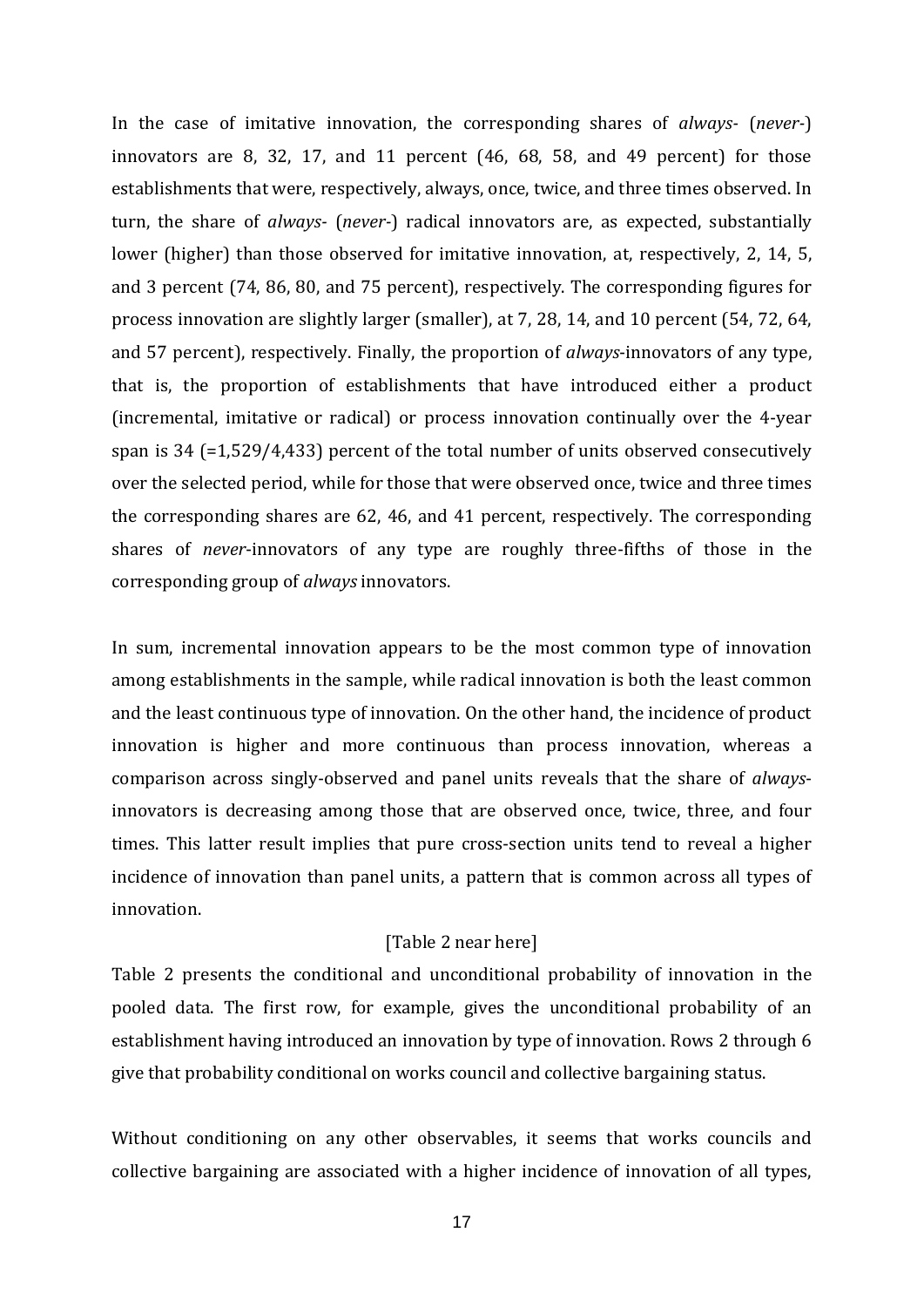although not exactly in the same degree. For example, the incidence of incremental innovation among establishments with (without) works councils is 65 (42) percent, while in establishments with sectoral (no collective agreement) incremental innovation occurs in 50 (47) percent of the cases. The data also suggest that firm agreements are slightly more favorable to innovation than sectoral agreements.

Disaggregating by sector – namely, manufacturing and services in panels (b) and (c) of the table – yields a similar result. That is, innovation is more often found in establishments with works councils than otherwise, while collective bargaining coverage seems more favorable to innovation and especially so in manufacturing.

Finally, although innovation is far more common in large than small establishments, much the same institutional patterns are evident in the data. In particular establishments with works councils and sectoral agreements are generally more favorable to innovation across all establishment size categories groups. (Full details are given in Appendix Table B.)

#### [Table 3 near here]

Table 3 presents tetrachoric correlation coefficients (that is, the correlation between any two pairs of binary variables) for our institutions and innovation measures. These statistics were obtained using a biprobit model with no covariates included in the regression. Panel (a) gives the correlations between works councils/collective bargaining and innovation, while panel (b) repeats the exercise for collective bargaining and innovation after conditioning on works council status.

Observe firstly that works councils are strongly and positively associated with innovation, while the correlation between innovation and sectoral agreements is now weaker, both in absolute terms and statistical significance. Firm-level agreements in particular appear more favorable to innovation than sectoral agreements, especially in the case of incremental and product innovation. The tetrachoric correlation conditional on specific works council-collective bargaining combinations in panel (b) suggests in turn that sectoral agreements in the absence of works councils seem to be highly unfavorable to innovation. For firm-level agreements, however, the reverse seems to be the case although statistical significance is weak. Finally, the combination of no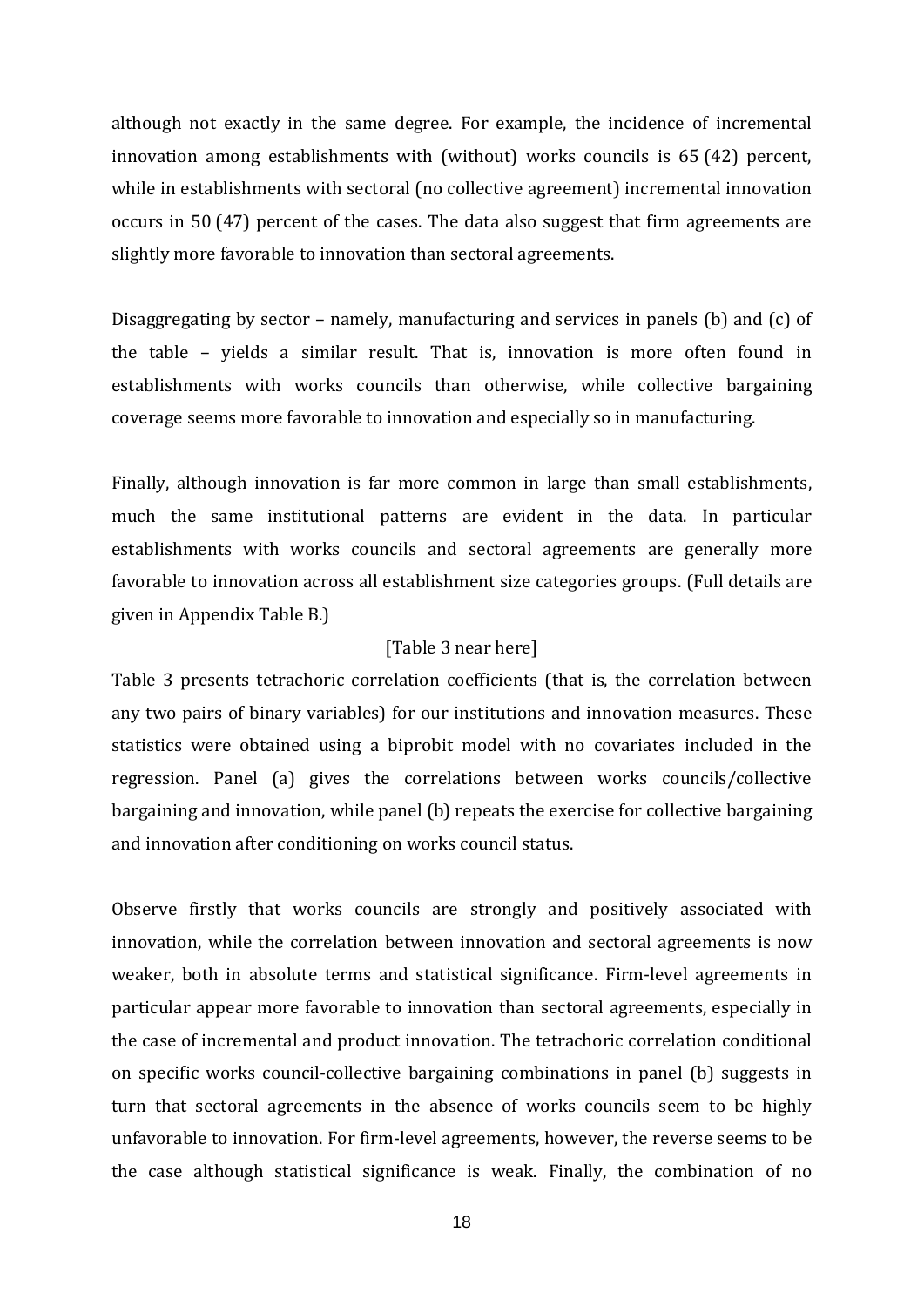collective bargaining and no works council seems more favorable to innovation than a no collective bargaining-works council combination.

These preliminary results do not control for observable, establishment-level characteristics other than the collective bargaining and worker representation institutions. We next consider whether this indicative evidence survives explicit modeling of the innovation decision.

#### **VI. Modeling**

We model innovation in establishment *i* in year *t*,  $Y_{it}$ , as a function of two sets of observables, say  $Z_{it}$  and  $Z'_{it}$ , where the former vector indicates the relevant institutional categories (namely the six combinations of collective bargaining and works council status)<sup>9</sup> and the latter denotes other establishment characteristics, including workforce composition, export orientation, ownership, establishment size, location, and the presence of a R&D department, *inter al.* (see Appendix Table A). Recall that  $Y_{it}$  is a dichotomous outcome indicating the type of innovation that establishment *i* is carrying out in year *t*.

Our regression analysis starts with the simple (and most restrictive) pooled probit model in which all the cross-period (year) correlation is assumed away to yield:  $Pr(Y_i = 1 | X_i) = \Phi(X_i \beta),$  (1)

where, to simplify the notation,  $X$  denotes the full set of time-variant and time-invariant establishment-level observables,  $\beta$  the set of parameters to be estimated, including the institutional interaction terms, and  $\Phi$  denotes the standard normal cumulative distribution function. (In practice, model (1) treats the panel as a pure cross-section case.) In our implementation, we select the group of establishments with no sectoral agreements and no works councils as the reference category, which means that a negative sign for any of the other five institutional combinations implies that the respective institutional setting is unfavorably associated with innovation.**<sup>10</sup>**

Alternatively, one can explicitly model the longitudinal dimension of the panel to obtain the random-effects probit model, given by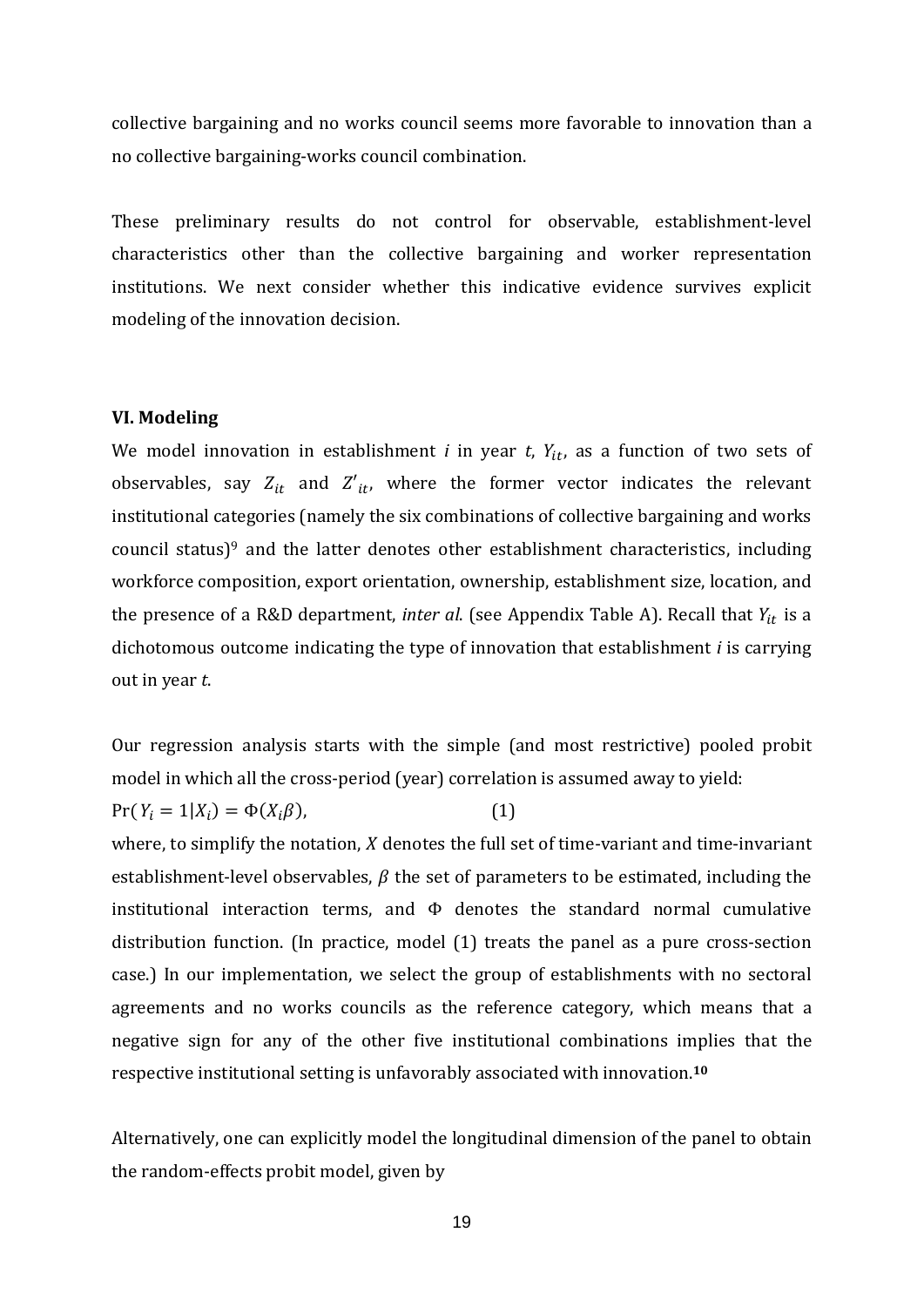$Pr(Y_{it} = 1 | X_{it}, u_i) = \Phi(X_{it} \beta' + u_i),$  (2)

where the random effect  $u_i$  represents the establishment's persistent unobserved traits (or its unobserved propensity to innovate) and  $u_i \sim N(0, \sigma_i^2)$ . Clearly, in this case we do not ignore the possibility that an establishment might have been observed more than once and that the innovation decision might simply be the result of the presence of some unobserved trait (or intra-establishment correlation component) that renders the outcome interdependent over time after conditioning on  $X_{it}$ .<sup>11</sup>

An interesting aspect of model (2) is therefore that it allows us to exploit the (latent) intra-establishment correlation. This statistic is defined as  $\rho = \sigma_u^2/(\sigma_u^2 + 1)$  and gives the correlation between any two observations in the same establishment. Based on model (2) we can also generate the manifest intra-establishment correlation, given by Pearson's  $r$  coefficient, using this time the actual binary outcomes  $Y_{it}$  rather than the latent variable  $Y_{it}^*$  (see, for example, Rodríguez and Elo, 2003). Along with these two statistics, we will also use other measures based on actual outcomes as shown below. Taken together these statistics allow us to have a more comprehensive view of the pattern of innovation in German establishments.

Finally, we tackle establishment unobserved heterogeneity in a more direct way. This is accomplished by selecting different subsamples and looking at differences in changes in innovation over time using appropriate comparison groups. Initially, we retain only those establishments that are observed consecutively over the observation window; next we define a pre-treatment and a treatment period, say,  $t_0$  and  $t_1$ ; and, lastly, we select the comparison groups (viz. the treatment and control groups). Given that our observation window is 2007–2010, our procedure amounts to selecting 2007–2008 as the pre-treatment period (our  $t_0$  period), and 2009–2010 as the treatment period (our  $t_1$  period). We then focus on the group of establishments that in  $t_0$  are not covered by a sectoral agreement and compare the innovation incidence among those establishments that have joined a collective agreement in  $t_1$  with the innovation incidence of those that have stayed uncovered. In other words, by running the innovation variable on sectoral agreement status (both dated in  $t_1$ ) plus some control variables to take account of potential confounding factors – either using a probit or a linear probability model – we have by construction a difference-in-differences estimate of the effect of *joining* a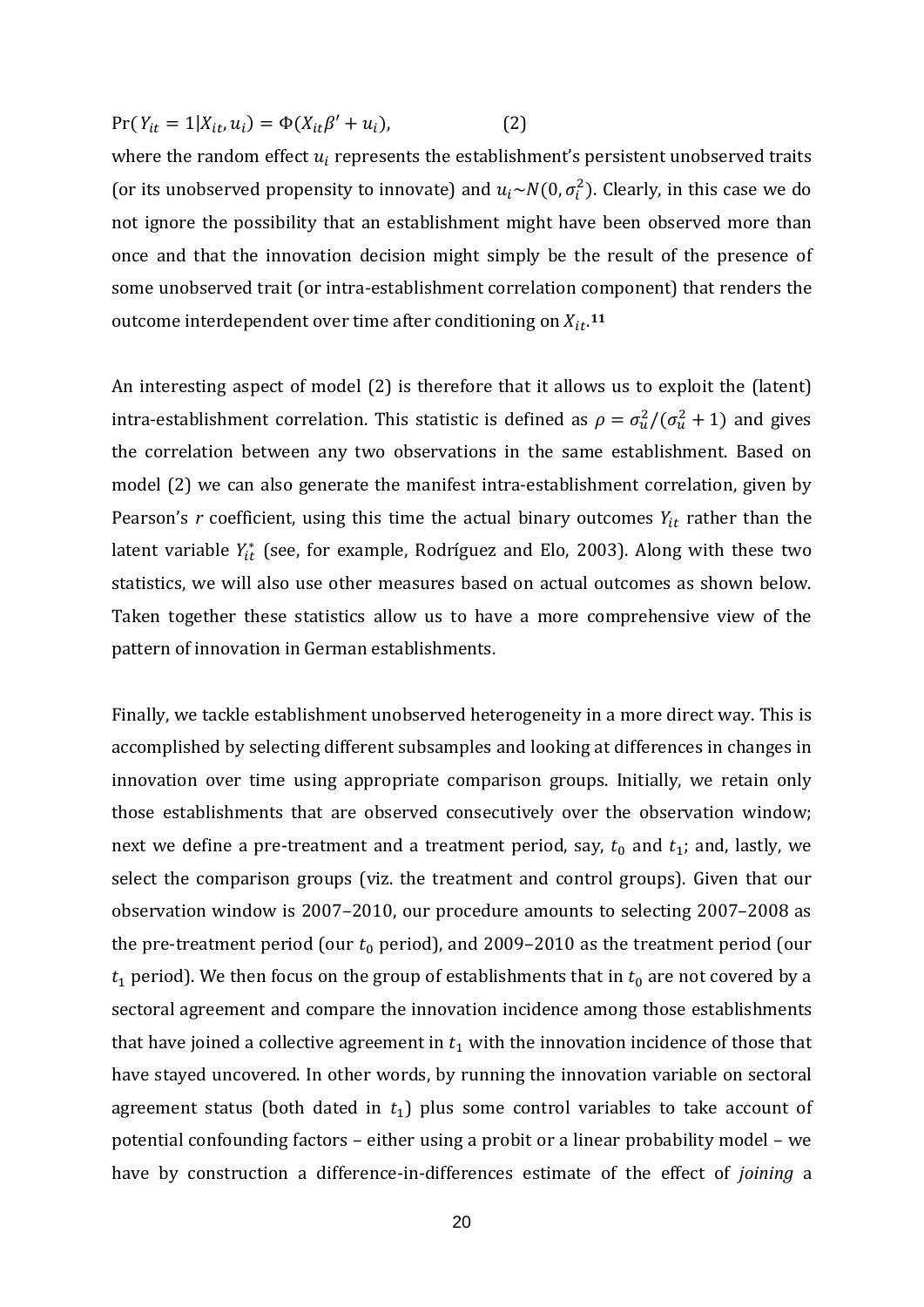sectoral agreement on innovative activity. Mutatis mutandis for the effect of *leaving* a sectoral agreement, in which case one needs to select the subsample of establishments covered by a sectoral agreement in  $t_0$  and again regress innovation on sectoral agreement status, both dated in  $t_1$ .

In the interests of transparency and the obligation to avoid imposing an artificial symmetry on the effects of collective bargaining on innovation, we propose to further refine the selected subsamples. In particular, we separate establishments with a revealed pattern of no innovation (in  $t_0$ ) from those that exhibit some propensity to innovate (in  $t_0$ ). We take an establishment that has no innovation in 2007 and 2008 to be a *non-innovator*, and consider as an *innovator* a plant that introduced an innovation in either 2007 or 2008 (or in both years). Since establishments are classified as either innovators or non-innovators (but not both), this means that we will be dealing with four different scenarios outlined in Appendix Table C. (However, in our actual implementation – in Table 6 below – we shall further identify groups of establishments with and without works councils. For expositional convenience these additional disaggregations are not shown in the appendix table.)

#### **VII. Findings**

Table 4 presents the results from the simple pooled probit model with institutional interaction dummies (and clustered standard errors). As the first five rows of the table negatively-signed coefficients dominate – in 21 out of 30 cases the coefficient estimates are negative. A first inference, then, is that compared with the no collective bargainingno works council combination (the reference category), the presence of the two institutions **–** on their own or in conjunction **–** does not seem favorable to innovation. But the coefficients are in most cases not statistically significant; the exception being the sectoral agreements-no works council case in the second row of the table where 5 out of 6 coefficients are statistically significant (and negative). *Vulgo*: sectoral agreements without works councils are unlikely to be associated with a higher probability of innovation.

[Table 4 near here]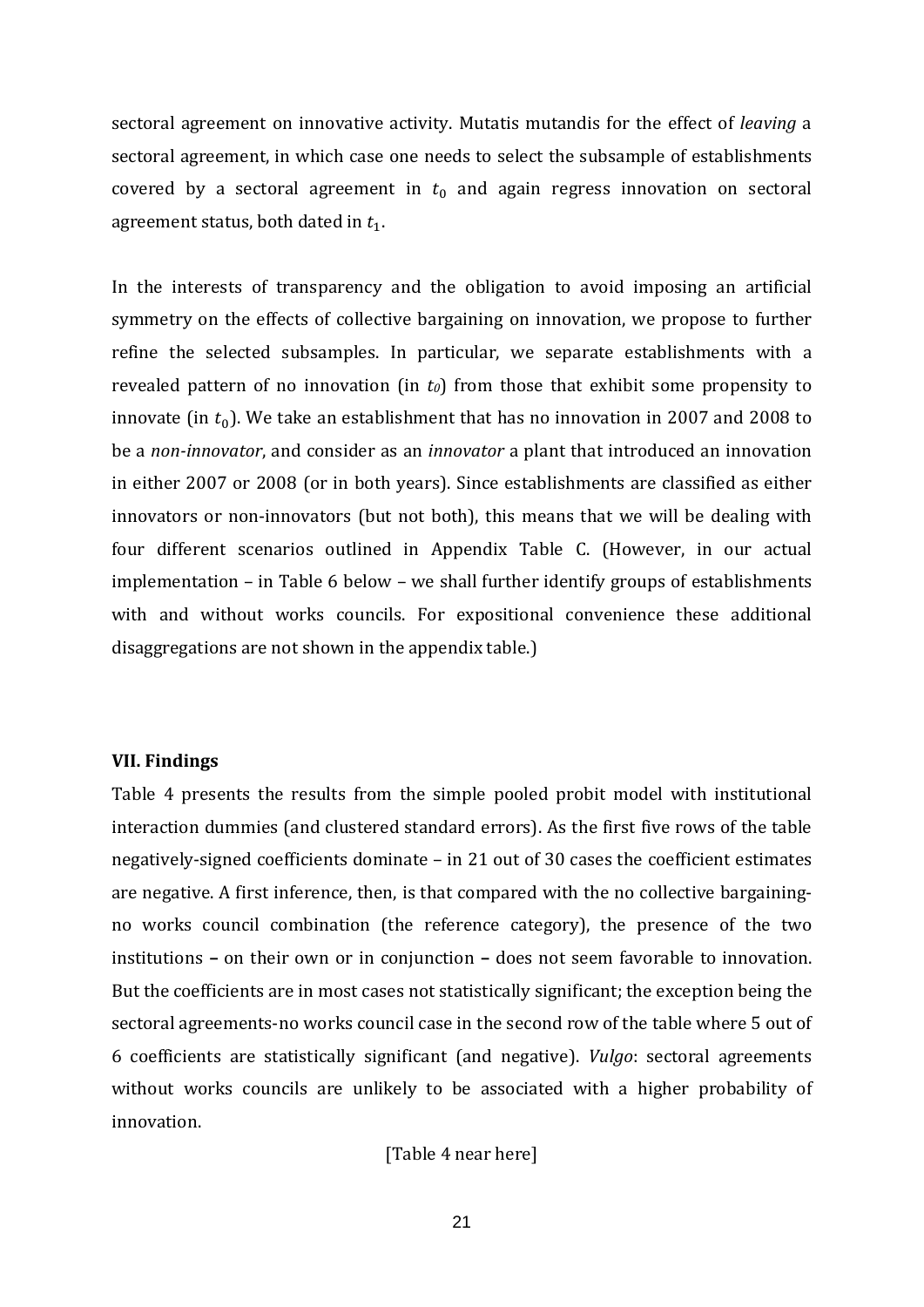Interestingly, the role of institutions is better (worse) determined in the limit case(s) of radical innovation (imitation), while the presence of a R&D department, training, stateof-the-art equipment, a skilled workforce, export orientation, higher expected sales, and establishment size (not separately reported in the table) are strongly favorable to (or at least positively associated with) all types of innovation. In turn, the disaggregation by sector shows that in manufacturing most coefficients are again negative and predominantly insignificant**,** while for services the effect of the sectoral agreement-no works council combination on innovation albeit generally negative is less pronounced than in the manufacturing sector. In contrast, sectoral agrements in conjunction with works councils seem to be slightly more favorable to innovation in services than in the case of the manufacturing sector. (Full results by sector are available upon request.)

#### [Table 5 near here]

The results from fitting model (2) to the data are given in Table 5. Observe firstly that despite the fact that we cannot reject the presence of the unobserved effect  $u_i$  – or, equivalently that we can reject the simple pooled probit model (1) as a proper specification – the results are similar to those presented in Table 4. Given that the intraestablishment correlation *ρ* is relatively small (albeit highly statistically significant), the fact that models (1) and (2) yield comparable results is not unexpected. As can be seen in the first five rows of the table, all but 7 coefficients (as compared with 9 in Table 4) are negative, while 6 are statistically significant (and negative). Similarly, the control variables maintain both their sign and statistical significance.

Based on model (2) we can also compute the manifest intra-establishment correlation (or Pearson's r), focusing in the table on the median percentile and here on the any type of innovation category.12 Pearson's *r* is 0.37 while the joint probability (i.e. the probability of an establishment introducing any type of innovation in any two given years) is 0.39. In turn, the corresponding marginal probability of being an innovator of any type is 0.55, which value closely conforms with the (unconditional) probability shown in the last column of the first row of Table 2 of 0.586, or 58.6 percent. We also computed the odds ratio, that is, the odds of an establishment introducing an innovation in, say, year  $t_0$  and  $t_1$  versus not introducing an innovation in  $t_0$  but in  $t_1$ . Not altogether unexpectedly, the odds ratio is relatively high, at 4.76, meaning that it is more likely for an innovator to stay as an innovator than a non-innovator joining the group of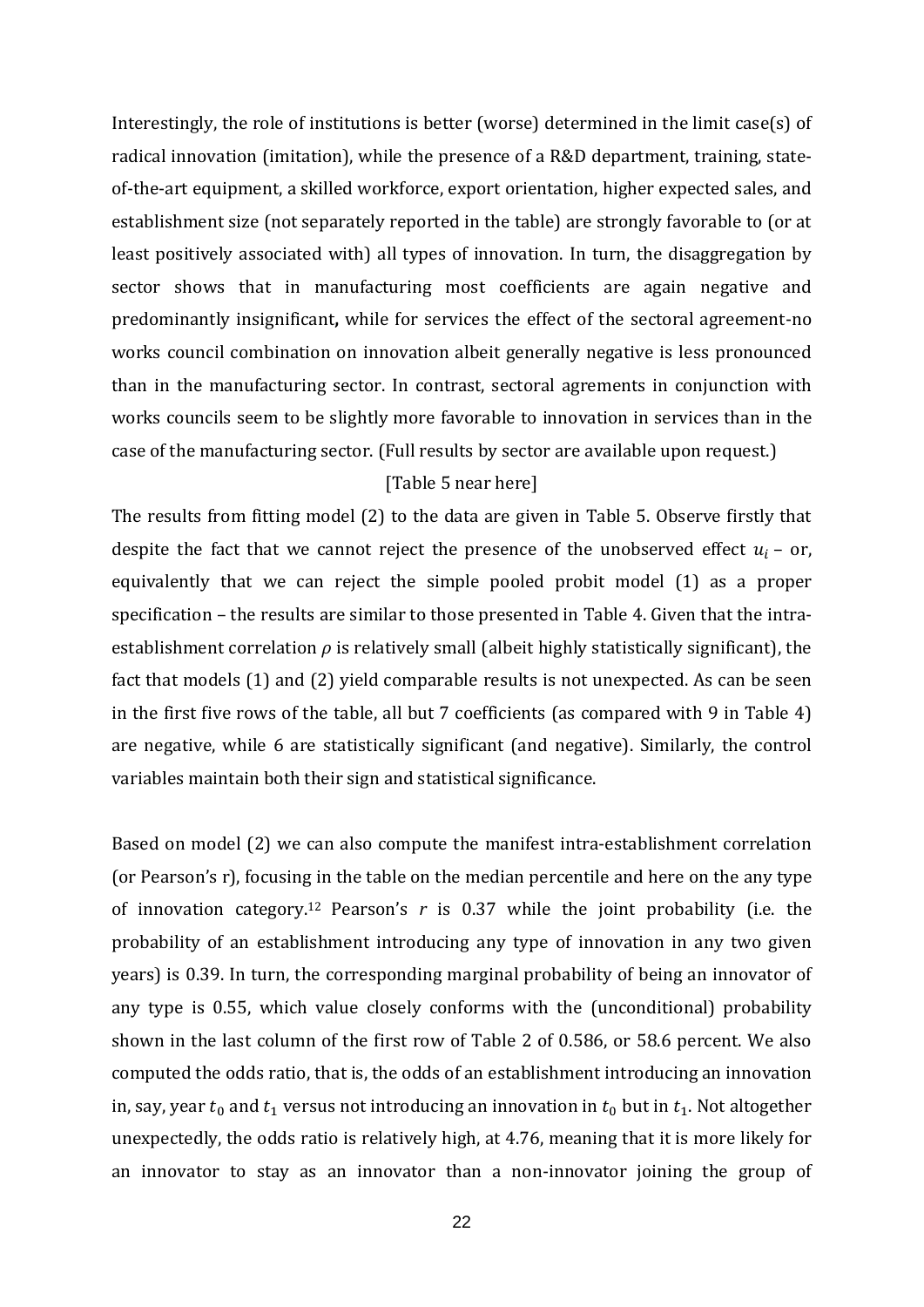innovators. This result confirms the non-negligible persistence in both innovation and non-innovation.

#### [Table 6 near here]

Table 6 presents our DiD estimates of the effect of joining/leaving a sectoral agreement on innovation. As described in the modeling section, in this case we require all included establishments to be observed consecutively over the period 2007–2010. On the other hand, the four yearly observations are by construction collapsed to a single cloud of data, meaning that we end up with a much smaller number of observations than in Tables 4 and 5. Moreover, as reported in Appendix Table C, the selection of relevant subsamples implies a further reduction in sample size. We have therefore to focus exclusively on sectoral agreements *and* upon a single outcome, given by the 'any type of innovation' composite. For the same reasons, we have to forego reporting results for manufacturing and services.

The estimates in Table 6 are from two different implementations: the probit model in the penultimate column and the linear probability model in the final column of the table. Given that our empirical strategy involves a sizable reduction in the estimation sample, we decided to run these two models for checking purposes. (The linear probability model is less computationally demanding and indeed implies a slight increase in the number of observations.) Comparing the last two columns in the table, it is quite striking that they yield virtually the same estimates, while the non-joint significance of all included regressors in the probit case, given by the Wald  $\chi^2$  statistic, is rejected at the .05 level or better in four out of six cases. We note parenthetically that in two cases out of the eight in the penultimate column of the table the estimation sample is too small to permit estimation.

The critical finding, however, is that only in one case do we find a statistically significant causal effect of sectoral agreements on the innovation outcome. As shown by the negative coefficient in the last row of the table, leaving a sectoral agreement in the presence of a works council decreases the probability of innovation in either 2009 and 2010 (or in both years) for an establishment that had introduced some type of innovation in either 2007 and 2008 (or in both years). What this result suggests is that the combination of sectoral agreements with works councils is more favorable to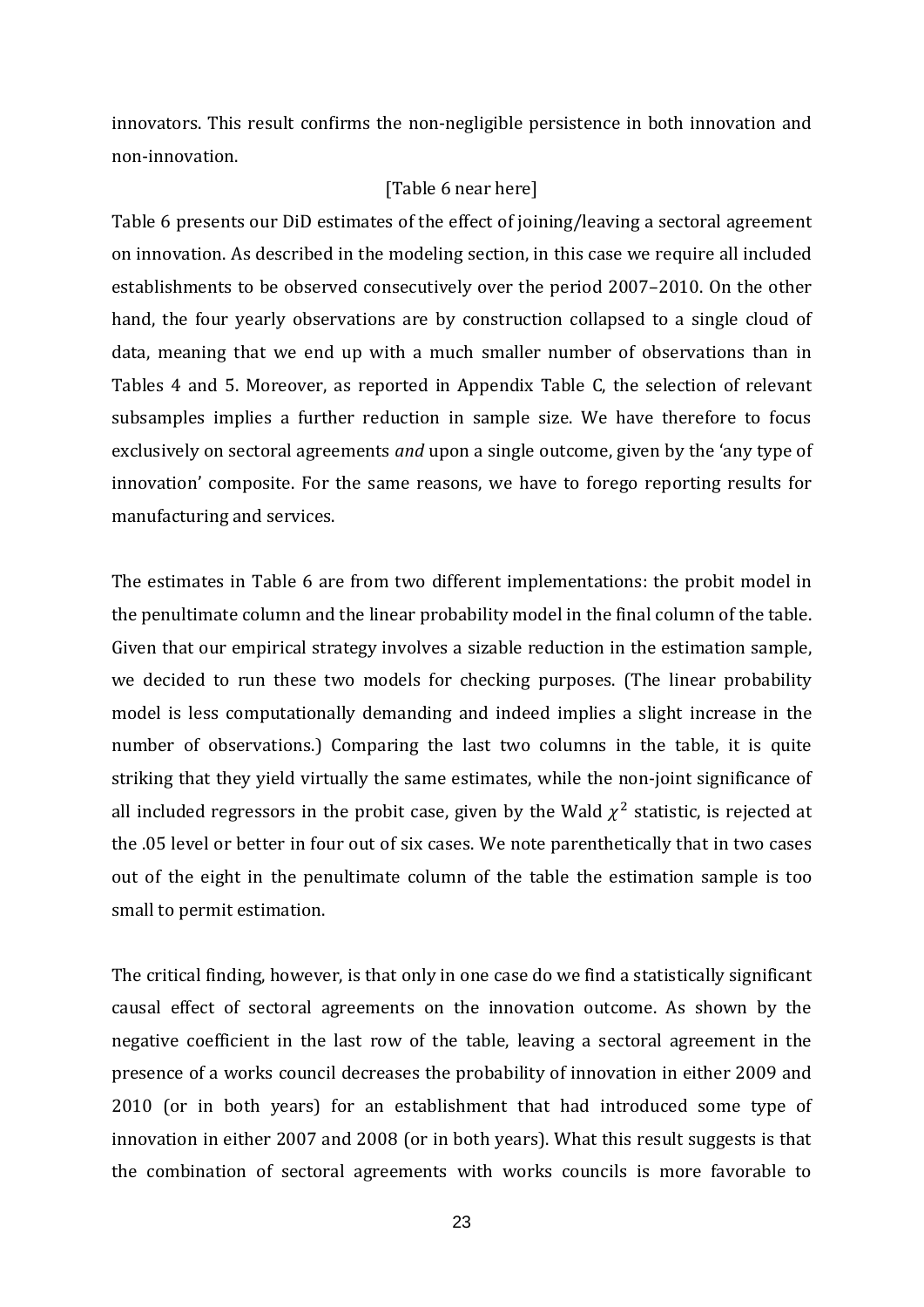innovation than the no sectoral agreements-works council combination, a result that confirms our preliminary findings in Table 3. In turn, the lack of statistical significance on almost all treatment effects across the eight rows in Table 6 implies that collective bargaining does not seem to impair innovation to any discernible degree in Germany.

For completeness, we also ran a different version of the model implemented in Table 6. In this case, we selected separate samples of non-innovating and innovating establishments in combination with the sectoral agreement transition groups, but now without conditioning on works council status in  $t<sub>0</sub>$ . The main goal here was to obtain a larger sample. To illustrate, given both non-innovator status and absence of sectoral agreement coverage in  $t_0$ , we ran the innovation variable on sectoral agreement status (both dated in  $t_1$ ) first with and then without a works council variable in the regression. (The treatment and control groups are exactly the same as in the penultimate column of Table 6, cases 1 through 4.) The results from this exercise are given in Appendix Table D and provide no analytical gain. In no case is there evidence of a statistically significant causal relationship between sectoral agreements and innovation.

#### [Table 7 near here]

As a final exercise, Table 7 shows an alternative route in which we selected the relevant subsamples of innovators and non-innovators but this time interacting the sectoral collective bargaining joiner and never member dummies with the works council variable – and similarly for the sectoral collective bargaining leaver and always member arguments. Taking sectoral collective bargaining leavers versus always members in the sample of non-innovators, for example, the exercise amounts to pooling case 2 in the second and fourth rows of Table 6 and setting sectoral collective bargaining leavers-no works council as the as the control group (the reference category). Clearly, the presumption behind Table 7 is that all establishments with collective agreements in  $t_0$ are comparable, irrespective of whether they have a works council or not. In other words, our implicit assumptions in Table 7 are stronger than those in Table 6, although the exercise allows us to test an additional hypothesis: are sectoral collective bargaining leavers in a comparatively better position with respect to innovation when a works council is present? As can be seen from the table, the sectoral collective bargainingworks council interaction term shown is positive and highly significant. Given the comparison group (viz. the sectoral collective bargaining leaver-no works council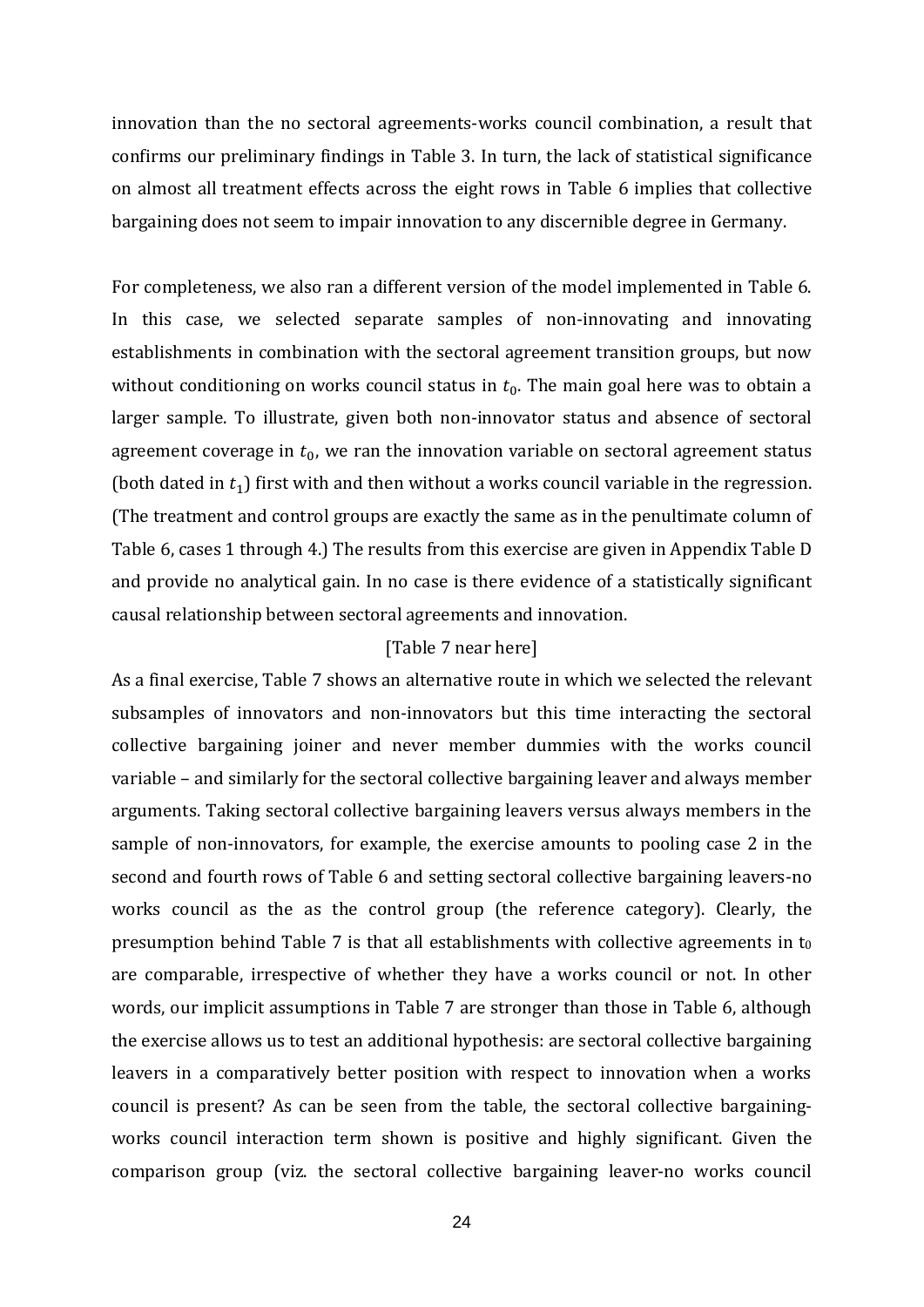category), it follows that leaving sectoral agreements is less favorable to innovation in circumstances where the plant does not have a works council. All the other interaction terms lack statistical significance.

By way of summary, our descriptive analysis shows that the profile of innovators and non-innovators alike has considerable persistence over time. In turn, the regressions on the pooled data suggest that the impact of the two institutions of collective bargaining and worker representation on innovation is not dramatic. The exception is of course the sectoral agreements-no works council combination which appears less favorable to innovation than an alternative combination of no-collective agreement and no works council.

Perhaps not surprisingly, the evidence based on difference-in-difference estimates is less clear-cut as the exercise requires that the included establishments be observed over a period of four consecutive years, a rather demanding data requirement. Our DiD approach also implied a further diminution in estimation sample as we sought to increase the number of meaningful comparisons across treatment and control groups. The limitations of this empirical approach notwithstanding, it does not appear to be the case that establishments materially influence innovation with the decision to leave (join) sectoral agreements as compared with those that decide to stay put, that is remain covered (uncovered). Nor is it plausible to suppose that leaving a sectoral agreement when there is no works council present is more favorable to innovation than the situation where a works council is present.

#### **VIII. Conclusions**

This study seeks to provide a thorough analysis of the effect of collective bargaining on innovation using both cross-section and longitudinal evidence extracted from a nationally representative set of German establishments. Since the theory is inconclusive regarding the impact of collective bargaining on innovation – but of late allowing more scope for country-specific institutions to play a positive role in influencing outcomes – it is appropriate to reinvestigate an exemplar of cooperative industrial relations using a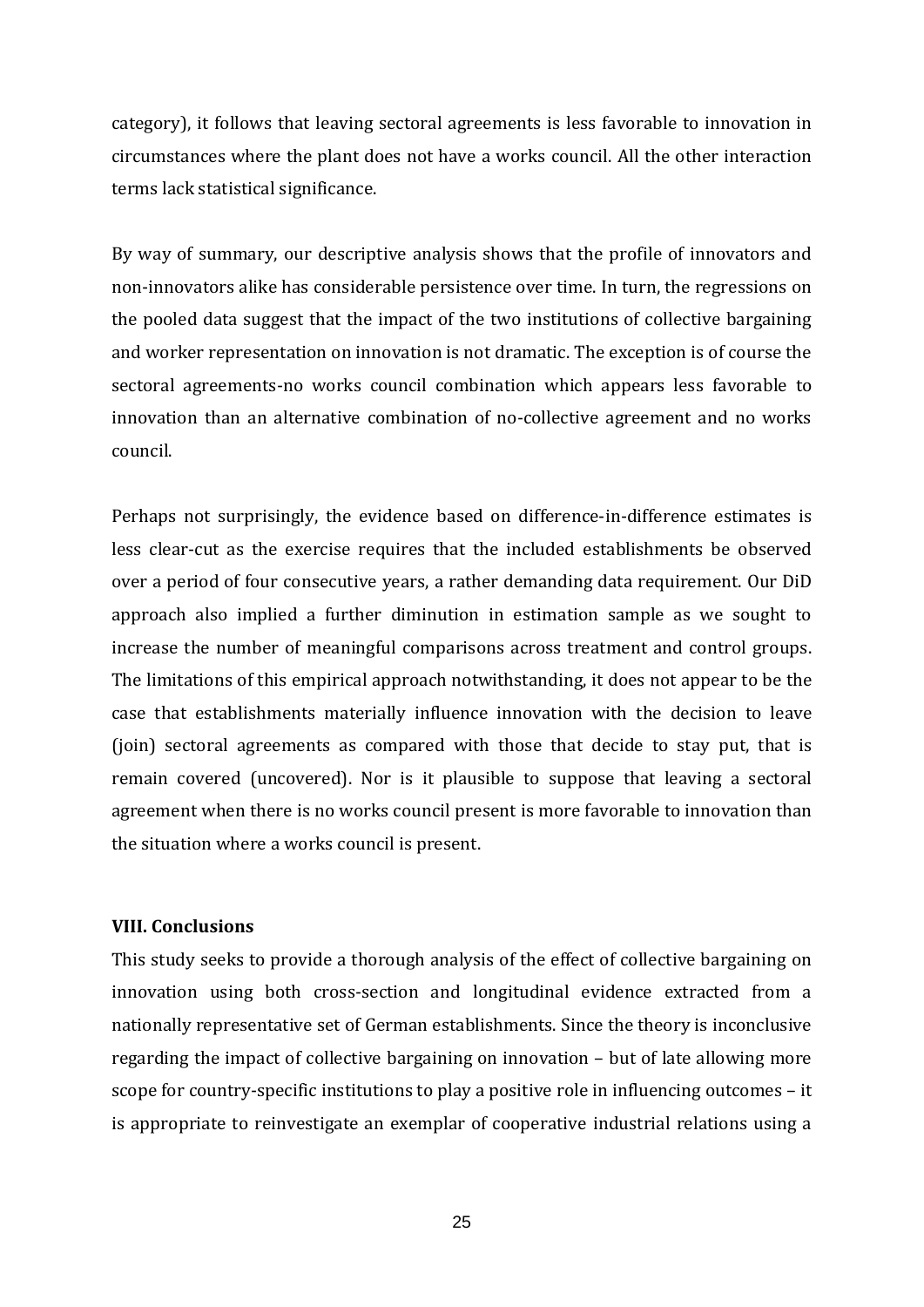rich dataset combining institutional arrangements on the one hand and observes and unobserved individual (establishment) traits on the other.

We conclude that there is no dramatic impact of collective bargaining agreements on innovation for Germany as has been reported for North America. Rather, all is rather quiet on this particular front. The long-standing tradition of industry-wide agreements has not disrupted the observed pattern of innovative activity.

However, not all establishments are innovators and innovating establishments are not always cast in that role. Instead one is struck by the seeming stable attitude towards innovation, one that renders innovation to a large extent independent of *changes* in collective bargaining status. By the same token, nor do we find that the presence of collective bargaining actually enhances innovation either.

Unlike the North American evidence, therefore, bargaining *Sturm und Drang* in innovation behavior is contraindicated. Collective bargaining cannot be construed as inhibiting innovation. Indeed, in conjunction with worker representation entities, it can even be more innovative than otherwise.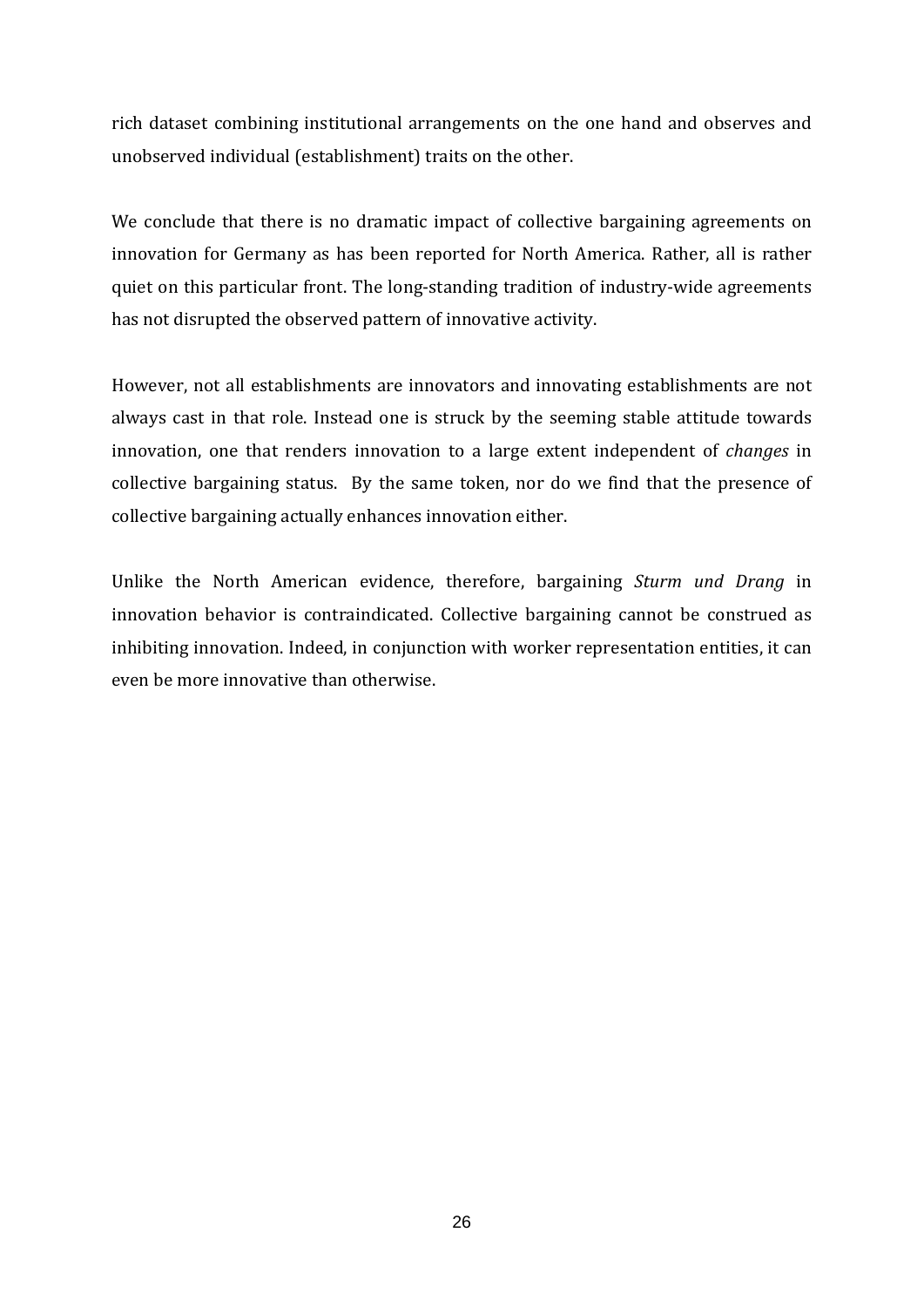### **Footnotes**

1. We ignore for the moment the potential hold-up problem on the part of the employer.

2. The context is a Cournot duopoly model in which separate, firm-specific unions bargain ex post (i.e. there is no bargaining over R&D in the first stage) over wages and employment. Provided the union places sufficient weight on employment vis-à-vis wages, an increase in union bargaining power can be shown to promote employment and lead to higher market share. The firm is then supposed to raise its investment in R&D so as to protect this enhanced market share.

3. Works councils are the expression of codetermination at workplace level. Codetermination is also practised at company or enterprise level, where for practical purposes it can be equated with worker directors. Space constraints pre-empt a theoretical discussion of worker board level representation but empirical findings of innovation activity under quasi-parity representation are provided in section III. The rights and responsibilities of each codetermination body are given in Addison (2009.).

4. The authors also investigate productivity growth (13 studies).

5. Experimentation with an employment protection index also suggested that heightened employment protection yielded smaller negative correlations.

6. The other two exceptions in descending order of importance are the public policy exception protecting whistleblowers, and the implied-contract exception where the employer implicitly signals that termination shall be by just cause.

7. A yet to be resolved issue, however, is the relationship of these findings with those of other studies pointing to adverse effects of employment protection legislation and wrongful discharge procedures in particular in lowering employment and distorting production choices (see Autor, Donohue, and Schwab, 2006; Autor, Kerr, and Kugler, 2007).

8. The analysis of the intra-establishment correlation, or the correlation between innovation in year  $t$  and innovation in year  $t+\tau$  requires some specific modeling and is left to section VI below.

9. The total of six interaction terms comes from the combination of collective bargaining presence (sectoral agreement, firm-level agreement, or no collective bargaining at all) and the presence (or absence) of a works council. By introducing these interaction terms, we avoid dealing directly with any possible endogeneity between works councils and collective agreement (see Gartner, Schank, and Schnabel, 2010, for a similar approach). In any event, since we will ultimately rely on longitudinal evidence, simultaneity issues are substantially reduced as council status seldom changes over time while transitions in collective bargaining status at establishment level are frequent by comparison.

10. At this stage we do not model the possibility of some underlying establishment traits simultaneously determining industrial relations status and the outcome (innovation).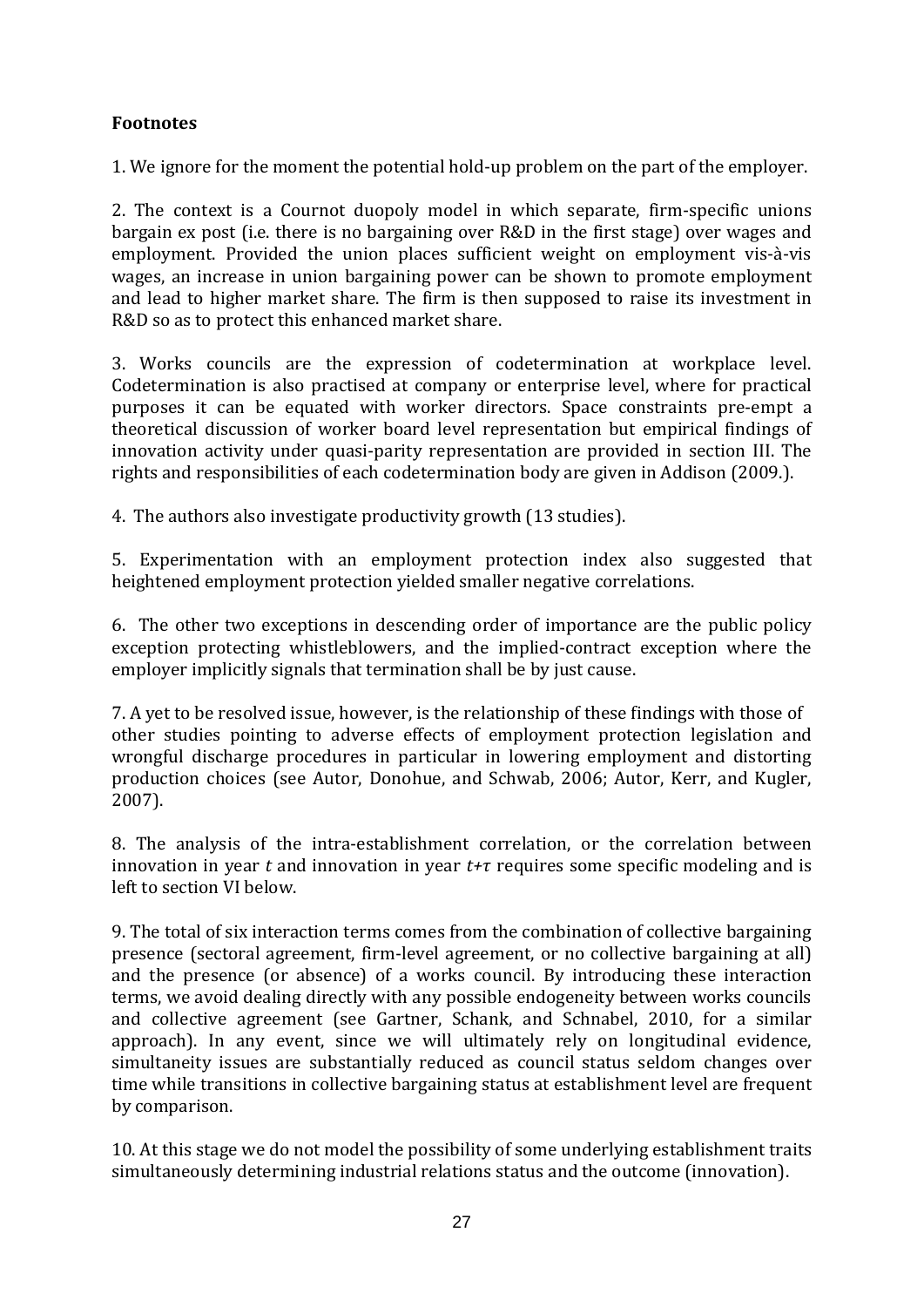11. If this interdependence is sufficiently strong, any association between, say, sectoral agreements with works councils and innovation, as captured in a pure pooled probit analysis, may be simply the result of strong establishment-specific inertia in the innovation process that just happens to be associated with that particular combination of institutions rather than having any causal content.

12. All the statistics based on actual outcomes are obtained using the xtrho command in Stata. The full set of results is available on request.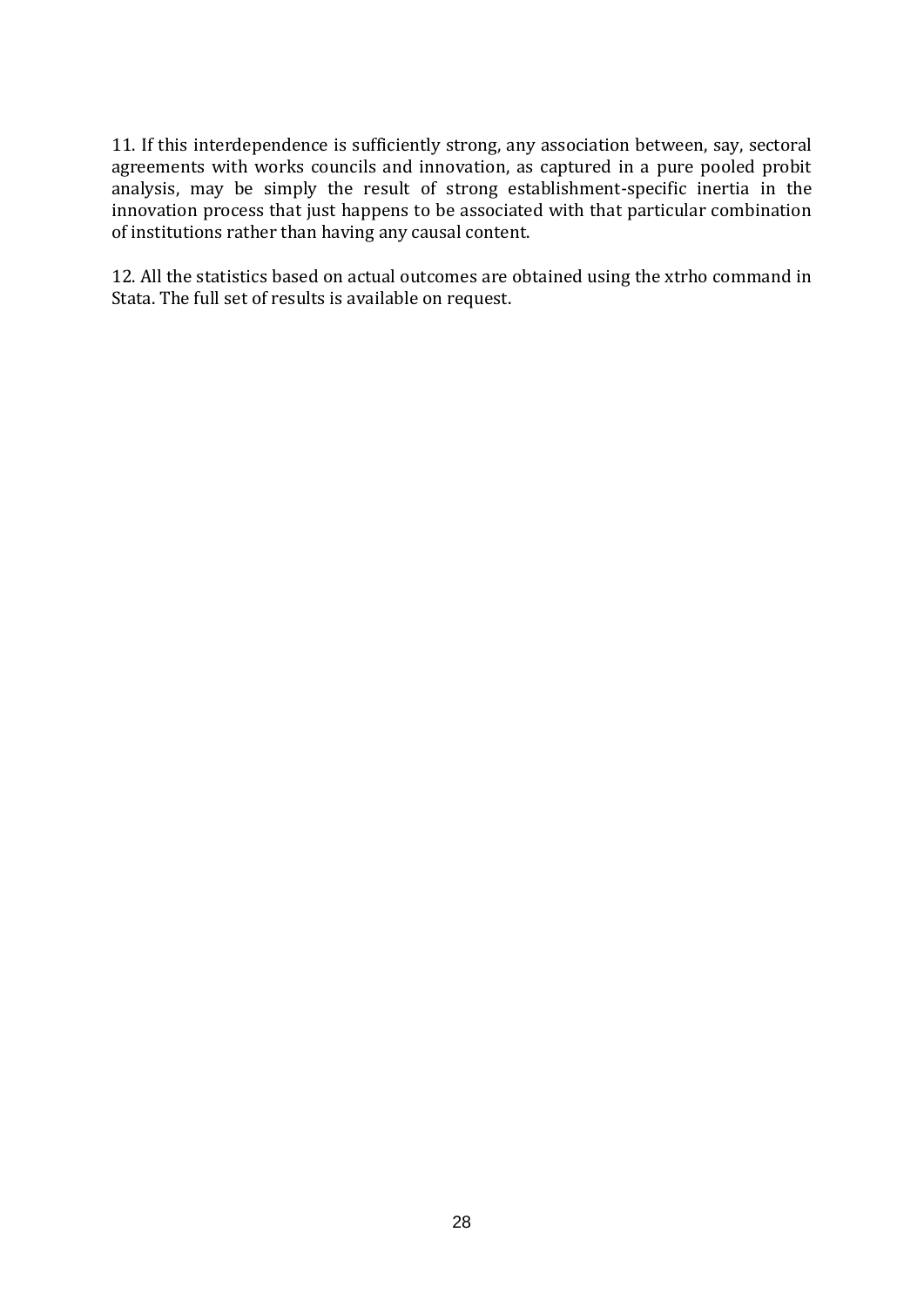#### R**eferences**

Acharya, Viral. V., Ramin P. Baghai, and Krishnamurthy V. Subramanian. 2012. "Wrongful Discharge Laws and Innovation." NBER Working Paper No. 18516. Cambridge MA: National Bureau of Economic Research, November.

Addison, John T. 2009. *The Economics of Codetermiantion: Lessons from the German Experience*. New York: Macmillan Palgrave.

Addison, John T., and John Chilton. 1998. "Self-Enforcing Union Contracts: Efficient Investment and Employment." *Journal of Business*, Vol. 71, No. 3, pp. 349-69.

Addison, John T. and Joachim Wagner. 1997. "The Impact of German Works Councils on Profitability and Innovation: New Evidence from Micro Data." *Jahrbücher für Nationalökonomie und Statistik*, Vol. 216, No. 1, pp. 1-20.

Addison, John T., Claus Schnabel, and Joachim Wagner. 1996. "German Works Councils, Profits and Innovation." *Kyklos*, Vol. 49, No.4, pp. 555-582.

Addison, John T., Claus Schnabel, and Joachim Wagner. 2001. "Works Councils in Germany: Their Effects on Establishment Performance." *Oxford Economic Papers*, Vol. 53, pp. 659-694.

Addison, John T., Paulino Teixeira, Katalin Evers, and Lutz Bellmann. 2012. "Is the Erosion Thesis Overblown? Evidence from the Orientation of Uncovered Employers."<br>IZA Discussion Paper No. 6658. Bonn: Institute for the Study of IZA Discussion Paper No. 6658. Bonn: Institute for the Study of Labor/Forschungsinstitut zur Zukunft der Arbeit.

Autor, David H., William R. Kerr, and Adriana D. Kugler, 2007. "Does Employment Protection Reduce Productivity? Evidence from U.S. States." *Economic Journal*, Vol. 117, No. 521, pp. F189-F217.

Autor, David H., John J. Donahue III, and Stewart J. Schwab. 2006. "The Costs of Wrongful Discharge Laws." *Review of Economics and Statistics*, Vol. 88, No. 2, pp. 211-231.

Baldwin, Carliss Y. 1983. "Productivity and Labor Unions: An Application of the Theory of Self-Enforcing Contracts." *Journal of Business*, Vol. 56, No. 2, pp. 155-85.

Bellmann, Lutz, Hans-Dieter Gerner, and Olaf Hübler. 2013. "Investnment Under Company Level Pacts." IZA Discussion Paper No, 7195. Bonn: Institute for the Study of Labor/Forschungsinstitut zur Zukunft der Arbeit. (Forthcoming in *Economic and Industrial Demomocracy*.)

Brändle, Tobias, and Wolf Dieter Heinbach. 2013. "Opening Clauses in Collective Bargaining Agreements: More Flexibility to Save Jobs? *Review of Economics*, Vol. 64, No. 2, pp. 159-192.

Doucouliagos, Hristos, and Patrice Laroche. 2013. "Unions and Innovation: New Insights From the Cross-Country Evidence." *Industrial Relations*, Vol. 52, No. 2, pp. 467-491.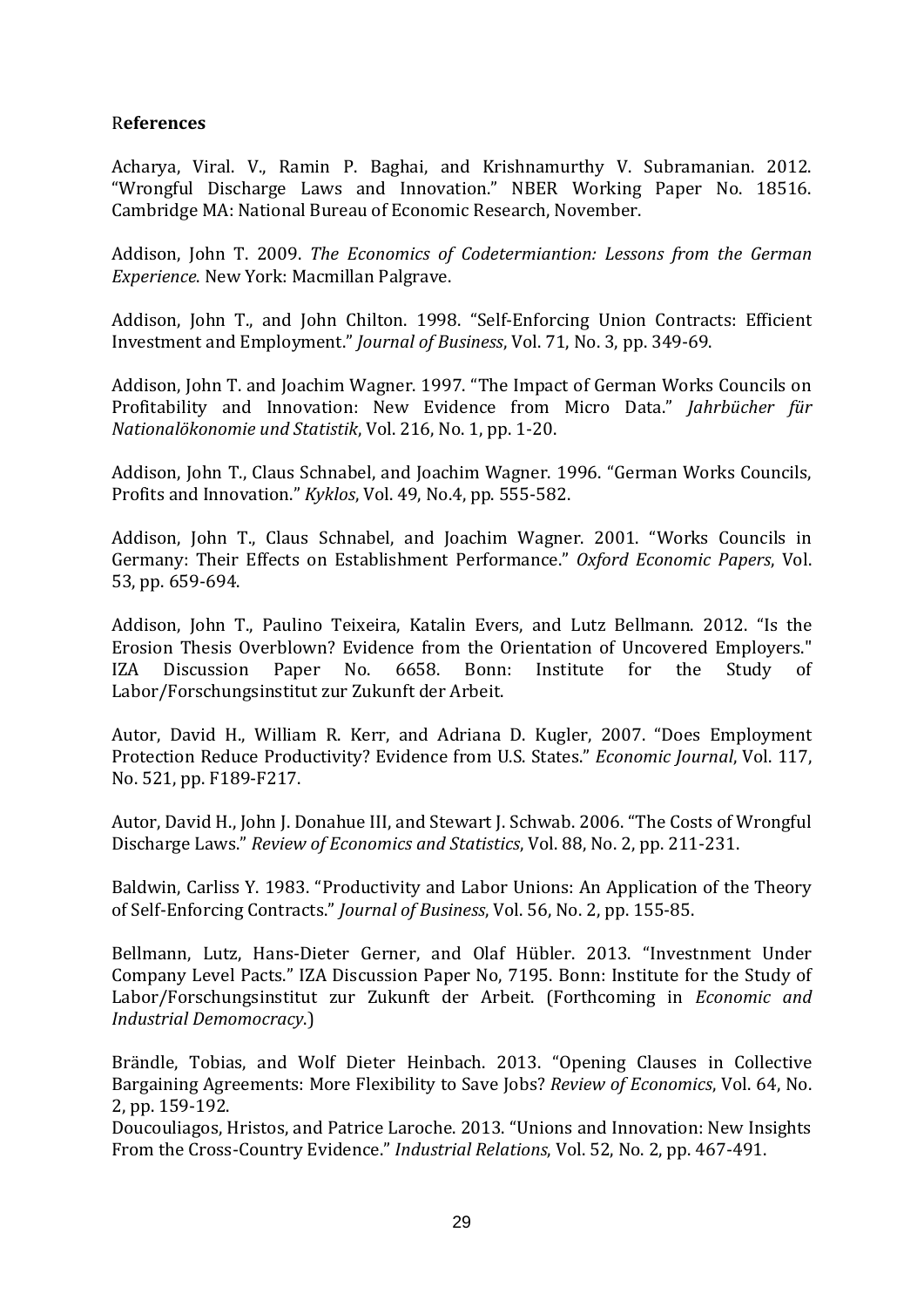Fischer, Gabriele, Florian Janik, Dana Müller, and Alexandra Schmucker. 2009. "The IAB Establishment Panel: Things Users Should Know." *Schmollers Jahrbuch* Vol. 129, No. 1, pp. 133-148.

FitzRoy, Felix, and Kornelius Kraft. 1990. "Innovation, Rent-Sharing and the Organization of Labor in the Federal Republic of Germany." *Small Business Economics*, Vol. 2, No. 4, pp. 95-103.

Freeman, Richard B. 1976. "Individual Mobility and Union Voice in the Labor Market." *American Economic Review*, *Papers and Proceedings*, Vol. 66, No. 2, pp. 361-368.

Freeman Richard B., and James L. Medoff. 1984. *What Do Unions Do?* New York, NY: Basic Books.

Freeman, Richard B., and Edward P. Lazear. 1995. "An Economic Analysis of Works Councils." In Joel Rogers and Wolfgang Streeck (eds.), *Works Councils: Consultation, Representation and Cooperation in Industrial Relations*. Chicago, IL: University of Chicago Press, pp. 27-52.

Gartner, Hermann, Thorsten Schank, and Claus Schnabel. 2010. "Wage Cyclicality under Different Regimes of Industrial Relations." IZA Discussion Paper No. 5228. Bonn: Institute for the Study of Labor/Forschungsinstitut zur Zukunft der Arbeit.

Grout, Paul A. 1984. "Investment and Wages in the Absence of Binding Contracts: A Nash Bargaining Approach." *Econometrica*, Vol. 46, No. 2, pp. 449-60.

Haucap, Justus, and Christian Wey. 2004. "Unionisation Structures and Innovation Incentives." *Economic Journal*, Vol. 114, No. 494, pp. C149-C165.

Heinbach, Wolf Dieter. 2007. "Wages in Wage-Setting Regimes with Opening Clauses."*AStA -Wirtschafts- und Sozialstatistisches Archiv*, Vol. 21, No. 3, pp. 233-245.

Hirsch, Barry T. and Kislaya Prasad. 1995. "Wage-Employment Determination and a Union Tax on Capital: Can Theory and Evidence Be Reconciled?" *Economics Letters*, Vol. 48, No. 1, pp. 61-71.

Kraft, Kornelius, Jörg Stank, and Ralf Dewenter. 2011. "Co-determination and Innovation." *Cambridge Journal of Economics*, Vol. 35, No. 1, pp. 145-172.

Lawrence, Colin, and Robert Z. Lawrence. 1985. "Manufacturing Wage Dispersion: An End Game Interpretation." *Brookings Papers on Economic Activity*, Vol. 1, pp. 4-116.

Malcomson, James M. 1983. "Trade Unions and Economic Efficiency." *Economic Journal*, Vol. 93, No. 369, pp. 51-65.

Menezes-Filho, Naercio, David Ulph, and John van Reenen. 1998. "R&D and Unionism: Comparative Evidence from British Companies and Establishments." *Industrial and Labor Relations Review*, Vol. 52, No. 1, pp. 45-63.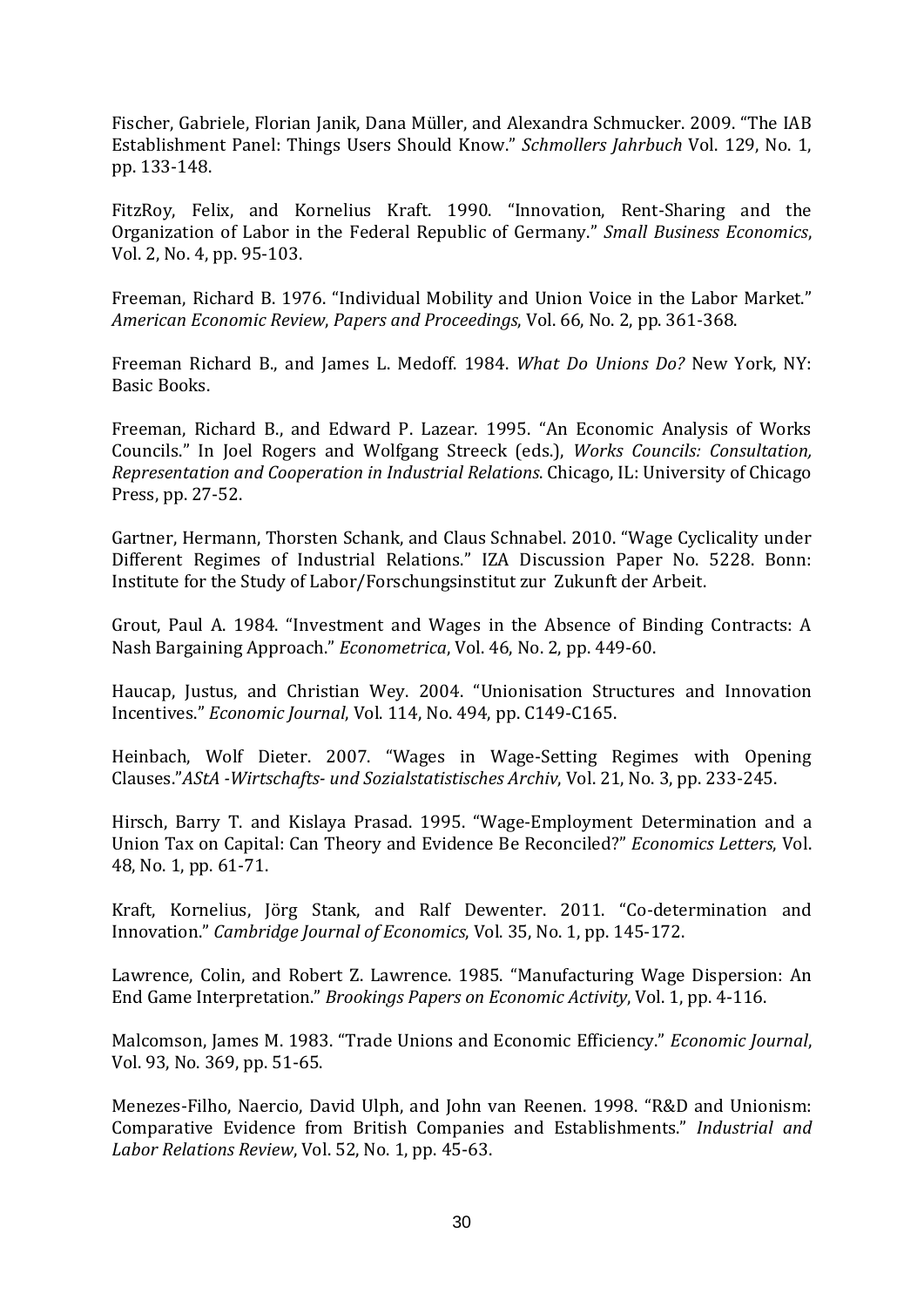Menezes-Filho, Naercio, and John Van Reenen. 2003. "Unions and Innovation: A Survey of the Theory and Empirical Evidence." In John T. Addison and Claus Schnabel, eds., *International Handbook of Trade Unions*. Cheltenham, England, and Northampton MA: Edward Elgar, pp. 293-334.

Schnabel, Claus, and Joachim Wagner. 1992a. "Unions and Innovative Activity in Germany." *Journal of Labor Research*, Vol. 13, No. 8, pp. 393-406.

Schnabel, Claus, and Joachim Wagner. 1992b. "Unions and Innovations: Evidence from German Micro Data." *Economics Letters*, Vol. 39, No. 3, pp. 369-373.

Schnabel, Claus, and Joachim Wagner. 1994. "Industrial Relations and Trade Union Effects on Innovation in Germany." *Labour*, Vol. 8, No. 3, pp. 489-503.

OECD. 2005. *Oslo Manual: Guidelines for Collecting and Interpreting Innovation Data.*. Paris: Organisation for Economic Co-operation and Development.

Rodríguez, Germán, and Irma Elo, 2003. "Intra-class Correlation in Random-Effects Models for Binary Data." *The Stata Journal*, Vol. 3, No. 1, pp. 32-46.

Ulph, Alistair M., and David T. Ulph. 1994. "Labour Markets and Innovation: Ex Post Bargaining." *Europeann Economic Review*, Vol. 38, No. 3-5, pp. 195-210.

Ulph, Alistair M., and David T. Ulph. 2001. "Strategic Innovation with complete and Incomplete Labour Market Contracts." *Scandinavian Journal of Economics*, Vol. 103, No.2, pp. 1465-1492.

van der Ploeg, Frederick. 1987. "Trade Unions and Investment: A Noncooperative Approach." *European Economic Review*, Vol. 31, No. 4, pp. 1465-1492.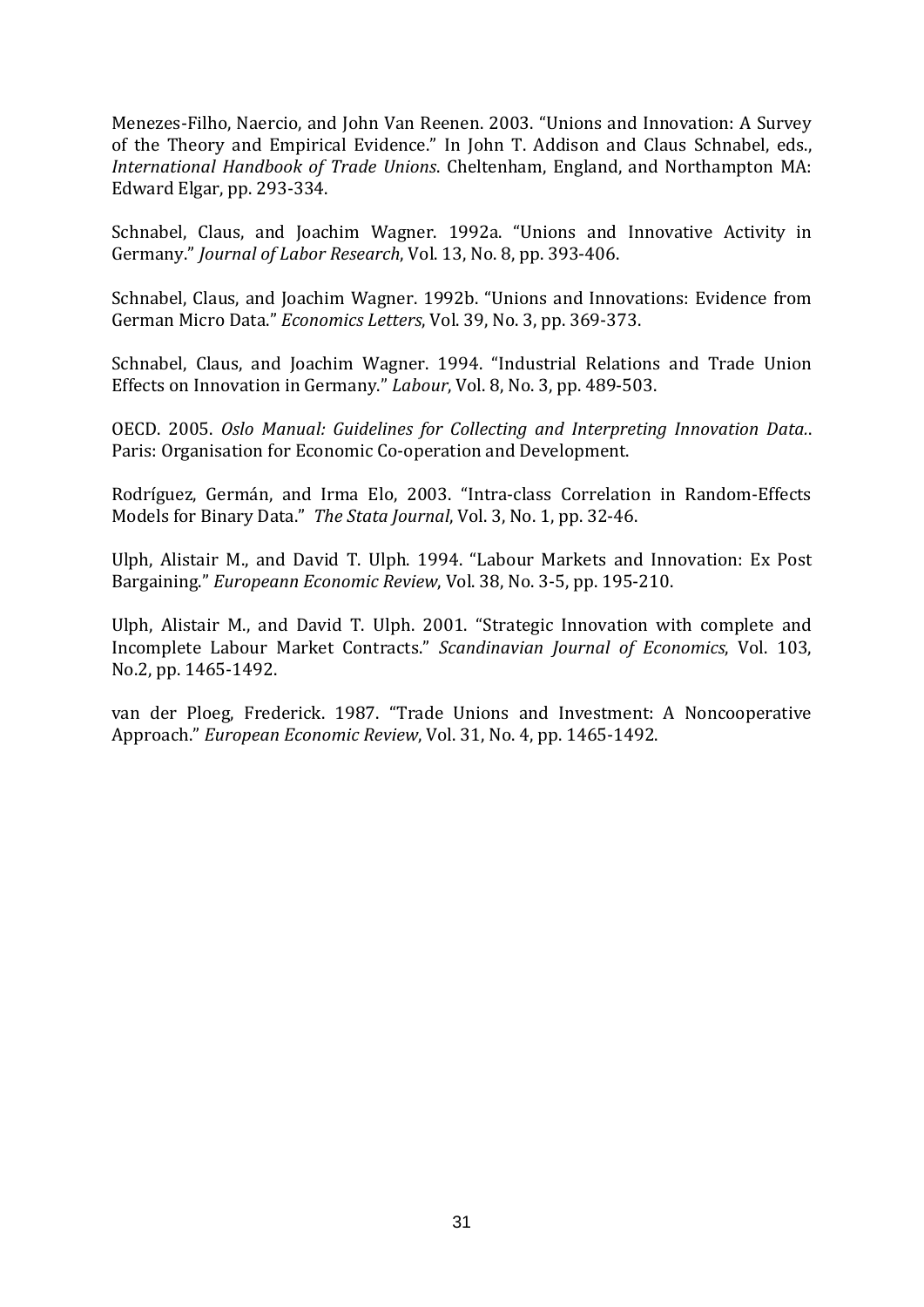|                                    |                           |                  | 2007-2010        |                                                              |                  |                |        |
|------------------------------------|---------------------------|------------------|------------------|--------------------------------------------------------------|------------------|----------------|--------|
|                                    |                           |                  |                  | Number of years an establishment is interviewed and answered |                  |                |        |
|                                    |                           |                  |                  | Yes" or "No" to the innovation question                      |                  |                |        |
|                                    |                           |                  | 1                | $\overline{2}$                                               | 3                | $\overline{4}$ | Total  |
|                                    |                           |                  |                  |                                                              |                  |                |        |
|                                    |                           | 0                | 1,719            | 741                                                          | 527              | 1,230          | 4,217  |
|                                    |                           | 1                | 1,598            | 506                                                          | 328              | 719            | 3,151  |
|                                    |                           | $\overline{c}$   |                  | 703                                                          | 320              | 640            | 1,663  |
|                                    |                           | 3                |                  |                                                              | 565              | 647            | 1,212  |
|                                    |                           | 4                |                  |                                                              |                  | 1,200          | 1,200  |
|                                    | Incremental               | Total            | 3,317            | 1,950                                                        | 1,740            | 4,436          | 11,443 |
|                                    |                           |                  |                  |                                                              |                  |                |        |
|                                    |                           | $\boldsymbol{0}$ | 2,263            | 1,119                                                        | 862              | 2,049          | 6,293  |
|                                    |                           | $\mathbf{1}$     | 1,056            | 502                                                          | 410              | 915            | 2,883  |
|                                    |                           | $\overline{c}$   |                  | 323                                                          | 281              | 642            | 1,246  |
|                                    |                           | $\overline{3}$   |                  |                                                              | 191              | 483            | 674    |
|                                    |                           | 4                |                  |                                                              |                  | 344            | 344    |
|                                    | Imitation                 | Total            | 3,319            | 1,944                                                        | 1,744            | 4,433          | 11,440 |
|                                    |                           |                  |                  |                                                              |                  |                |        |
|                                    |                           | $\boldsymbol{0}$ | 2,849            | 1,548                                                        | 1,306            | 3,268          | 8,971  |
|                                    |                           | 1                | 466              | 293                                                          | 261              | 653            | 1,673  |
|                                    |                           | $\overline{c}$   |                  | 101                                                          | 122              | 274            | 497    |
|                                    |                           | 3                |                  |                                                              | 54               | 153            | 207    |
| Number of years                    |                           | 4                |                  |                                                              |                  | 89             | 89     |
| an establishment<br>has introduced | Radical                   | Total            | 3,315            | 1,942                                                        | 1,743            | 4,437          | 11,437 |
| innovation                         |                           |                  |                  |                                                              |                  |                |        |
|                                    |                           | $\boldsymbol{0}$ | 1,349            | 612                                                          | 420              | 967            | 3,348  |
|                                    |                           | 1                | 1,968            | 498                                                          | 303              | 665            | 3,434  |
|                                    |                           | $\overline{c}$   | $\boldsymbol{0}$ | 835                                                          | 347              | 635            | 1,817  |
|                                    |                           | $\overline{3}$   | $\boldsymbol{0}$ | $\boldsymbol{0}$                                             | 670              | 754            | 1,424  |
|                                    |                           | $\overline{4}$   | $\boldsymbol{0}$ | $\boldsymbol{0}$                                             | $\boldsymbol{0}$ | 1,414          | 1,414  |
|                                    | Product (any<br>type)     | Total            | 3,317            | 1,945                                                        | 1,740            | 4,435          | 11,437 |
|                                    |                           |                  |                  |                                                              |                  |                |        |
|                                    |                           | $\boldsymbol{0}$ | 2,378            | 1,246                                                        | 985              | 2,406          |        |
|                                    |                           |                  | 939              | 421                                                          |                  | 828            | 5,576  |
|                                    |                           | 1                |                  |                                                              | 366              |                | 3,993  |
|                                    |                           | $\overline{c}$   |                  | 276                                                          | 206              | 512            | 994    |
|                                    |                           | $\overline{3}$   |                  |                                                              | 175              | 357            | 532    |
|                                    |                           | $\overline{4}$   |                  |                                                              |                  | 318            | 318    |
|                                    | Process                   | Total            | 3,317            | 1,943                                                        | 1,732            | 4,421          | 11,413 |
|                                    |                           |                  |                  |                                                              |                  |                |        |
|                                    |                           | $\boldsymbol{0}$ | 1,254            | 574                                                          | 394              | 877            | 3,099  |
|                                    |                           | 1                | 2,062            | 477                                                          | 292              | 640            | 3,471  |
|                                    | Any type of<br>innovation | $\overline{c}$   | $\boldsymbol{0}$ | 892                                                          | 339              | 647            | 1,878  |
|                                    | (product or               | $\overline{3}$   | $\boldsymbol{0}$ | $\boldsymbol{0}$                                             | 713              | 740            | 1,453  |
|                                    | process)                  | $\overline{4}$   | $\boldsymbol{0}$ | $\boldsymbol{0}$                                             | $\boldsymbol{0}$ | 1,529          | 1,529  |

| Table 1                                                                                       |
|-----------------------------------------------------------------------------------------------|
| Innovation in Germany, all establishments with at least five employees in the private sector, |
| 2007-2010                                                                                     |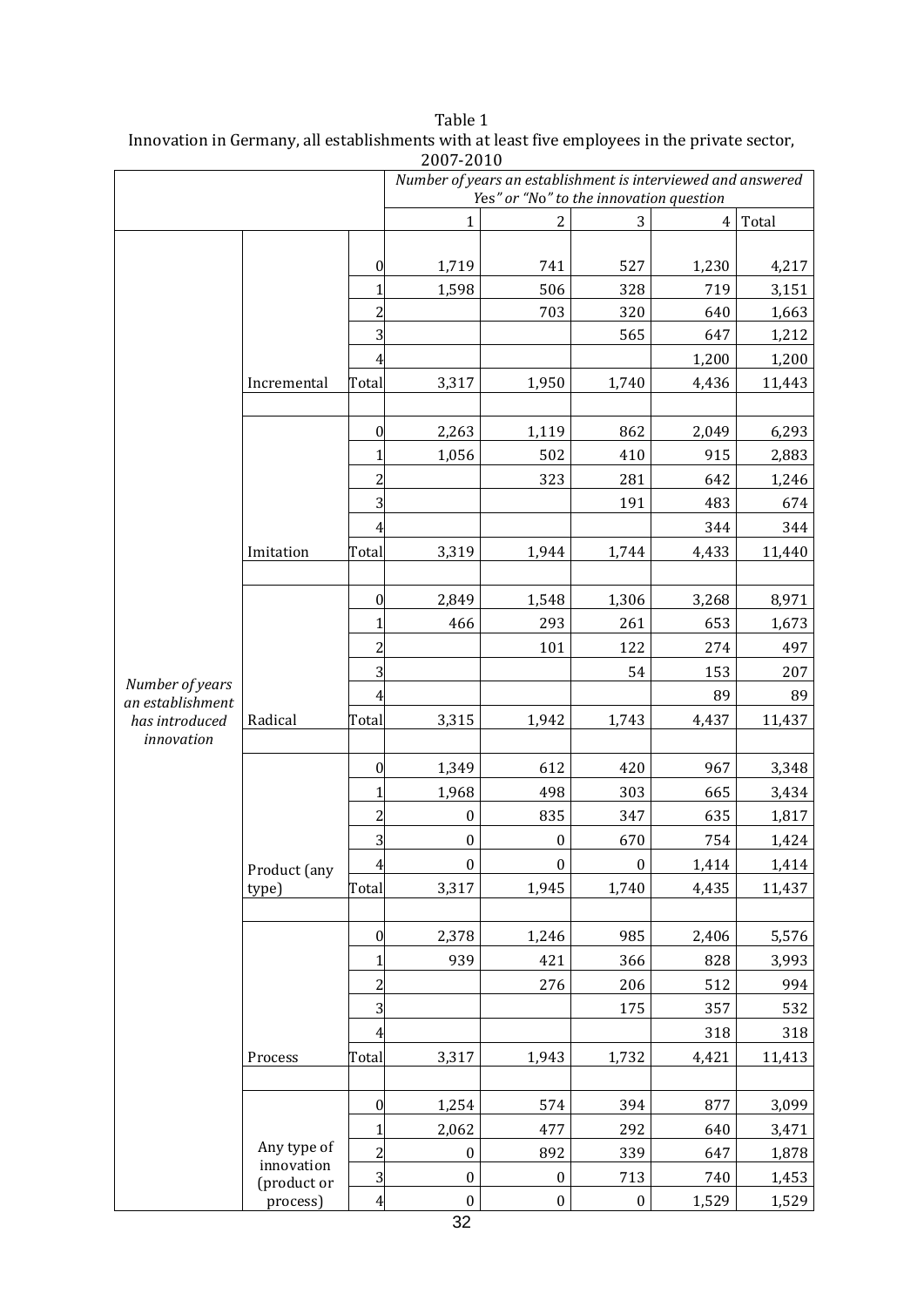|                            |       |                            | $94^\circ$  |           |                 |         |
|----------------------------|-------|----------------------------|-------------|-----------|-----------------|---------|
| Mofoc<br>e ai novestion de | 1 / N | defined<br>alummy variahla | nt leung se | if.<br>าท | actahlichmant – | ranorte |

*Notes*: Innovation is a 1/0 dummy variable defined as equal to 1 if an establishment reports having introduced the given type of innovation in the previous year, 0 otherwise. The first cell in the table, for example, indicates out of 3,317 establishments observed only once over the selected time span, 1,719 claimed not to have introduced an incremental innovation. The corresponding row total indicates that 4,217 establishments (out of a total of 11,443 establishments) did not introduce any incremental innovation at all. The reported results are based on the IAB establishment survey, 2008-2011 waves.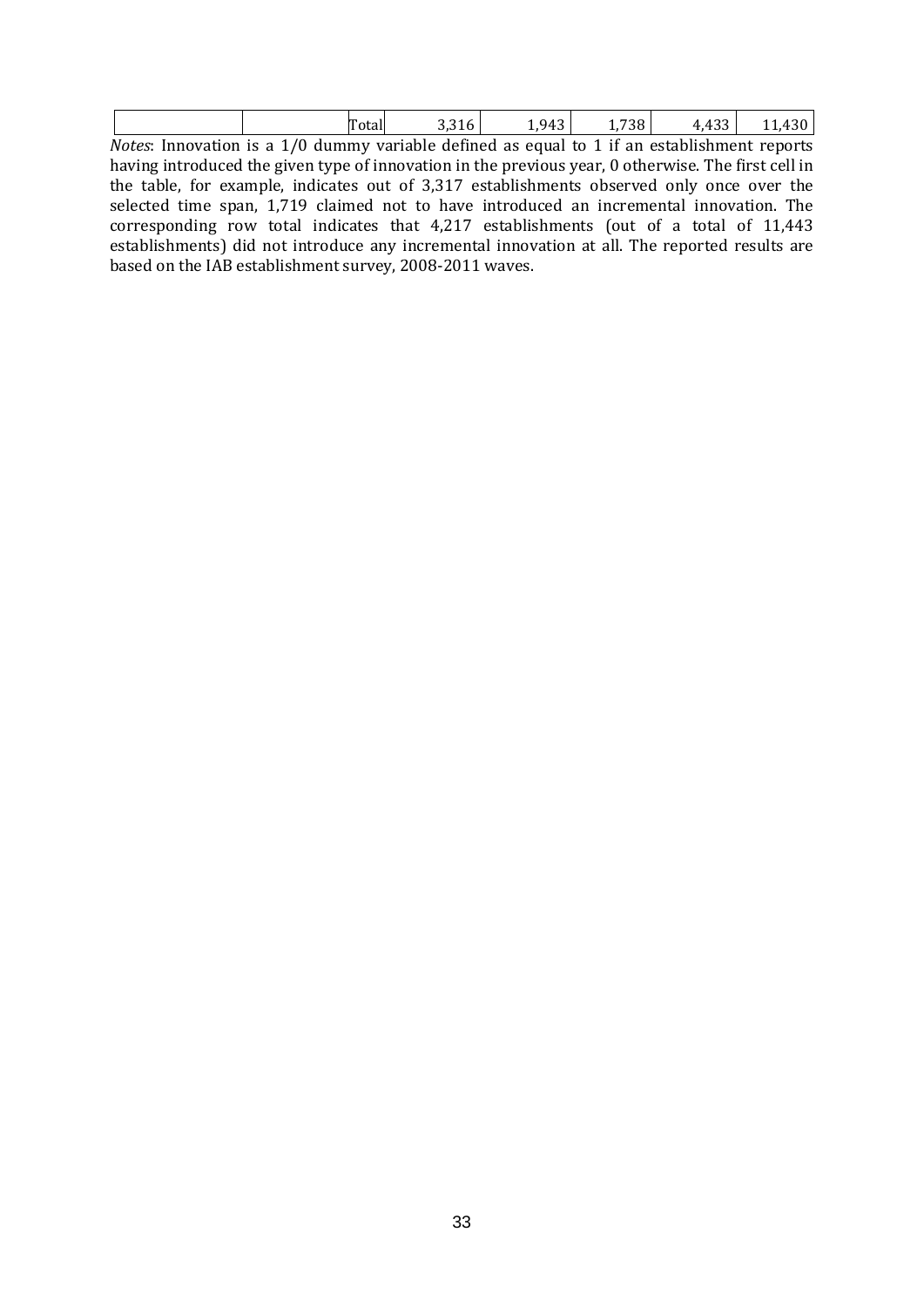Table 2

|                       | Type of innovation |           |         |         |         |          |  |  |
|-----------------------|--------------------|-----------|---------|---------|---------|----------|--|--|
|                       | incremental        | imitation | radical | product | process | any type |  |  |
| (a) Private sector    |                    |           |         |         |         |          |  |  |
| P(.)                  | 49.8               | 29.0      | 12.1    | 56.2    | 24.7    | 58.6     |  |  |
| $P(. woco=0)$         | 41.7               | 25.3      | 9.2     | 48.4    | 17.7    | 50.6     |  |  |
| $P(. woco=1)$         | 64.5               | 34.1      | 16.2    | 69.6    | 36.3    | 72.0     |  |  |
| P(. cb_status=scb)    | 49.4               | 28.5      | 11.4    | 55.4    | 24.8    | 57.5     |  |  |
| P(. cb_status=fcb)    | 58.2               | 30.8      | 12.6    | 62.6    | 30.6    | 64.9     |  |  |
| P(.   cb_status=nocb) | 47.3               | 27.5      | 11.4    | 53.9    | 21.7    | 56.4     |  |  |
| (b) Manufacturing     |                    |           |         |         |         |          |  |  |
| P(.)                  | 63.6               | 33.9      | 17.5    | 68.5    | 34.2    | 71.2     |  |  |
| $P(. woco=0)$         | 52.8               | 29.9      | 13.7    | 58.8    | 23.8    | 61.7     |  |  |
| $P(. woco=1)$         | 76.1               | 37.0      | 21.0    | 79.3    | 45.0    | 81.7     |  |  |
| P(. cb_status=scb)    | 68.9               | 34.3      | 19.1    | 72.9    | 39.7    | 75.2     |  |  |
| P(. cb_status=fcb)    | 72.0               | 36.8      | 16.3    | 74.7    | 37.9    | 77.4     |  |  |
| P(. cb_status=nocb)   | 57.5               | 31.6      | 15.6    | 63.3    | 28.1    | 66.2     |  |  |
| (c) Services          |                    |           |         |         |         |          |  |  |
| P(.)                  | 48.9               | 24.7      | 9.2     | 53.2    | 23.1    | 55.7     |  |  |
| $P(. woco=0)$         | 44.2               | 21.9      | 7.9     | 48.6    | 19.2    | 51.0     |  |  |
| $P(. woco=1)$         | 60.1               | 29.9      | 10.7    | 63.8    | 30.8    | 66.0     |  |  |
| P(. cb_status=scb)    | 47.7               | 25.9      | 7.8     | 52.2    | 22.3    | 54.6     |  |  |
| P(. cb_status=fcb)    | 50.7               | 23.9      | 8.9     | 53.9    | 25.6    | 55.5     |  |  |
| P(.   cb_status=nocb) | 48.3               | 22.4      | 9.1     | 52.4    | 21.5    | 54.9     |  |  |

Sample innovation incidence in Germany, all establishments with at least five employees in the private sector, and manufacturing and services, 2007-2010 (in percent)

*Notes*: P(.) gives the sample probability (or the standardized proportion) of a given innovation type. It is obtained by dividing the number of cases in which an establishment reported having introduced a given type of innovation by the total number of cases observed. The conditional proportion P(.|woco=0), for example, gives the proportion of establishments that introduced a given innovation among the subset of establishments without a works council. P(.|cb\_status=scb) is the corresponding probability within the subset of establishments covered by a sectoral agreement. Note also that the sectoral (firm-level) agreement dummy is equal to 0 if and only if there is no firm-level (sectoral) agreement.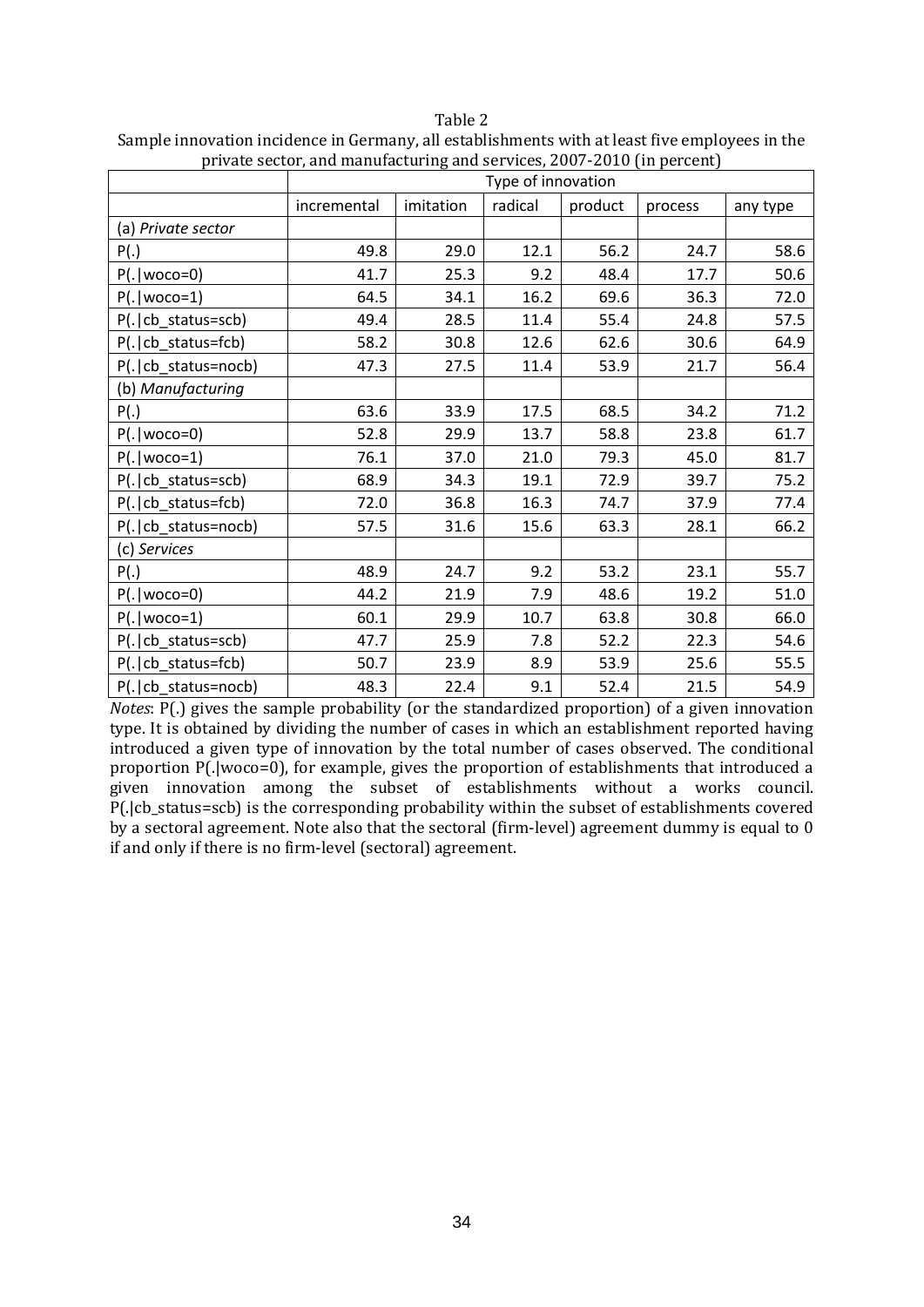#### Table 3

Tetrachoric correlation between innovation and selected combinations of works council and collective bargaining presence, all establishments with at least five employees in the private sector, 2007-2010

| Works council and       |                     |             |       |           |        |          | Type of innovation |          |       |          |       |          |       |
|-------------------------|---------------------|-------------|-------|-----------|--------|----------|--------------------|----------|-------|----------|-------|----------|-------|
| collective bargaining   |                     |             |       |           |        |          |                    |          |       |          |       |          |       |
| presence                |                     | incremental |       | imitation |        | radical  |                    | product  |       | process  |       | any type |       |
| (a)                     |                     |             |       |           |        |          |                    |          |       |          |       |          |       |
| Works council           |                     | 0.343       | ***   | 0.156     | $***$  | 0.209    | $***$              | 0.324    | $***$ | 0.342    | $***$ | 0.333    | $***$ |
| Sectoral agreement      |                     | 0.034       | $***$ | 0.019     | $\ast$ | 0.002    |                    | 0.023    | $***$ | 0.064    | $***$ | 0.017    |       |
| Firm-level agreement    |                     | 0.148       | $***$ | 0.053     | $***$  | 0.033    |                    | 0.119    | ***   | 0.149    | $***$ | 0.118    | $***$ |
| No collective agreement |                     | $-0.057$    | $***$ | $-0.026$  | $***$  | $-0.008$ | $**$               | $-0.042$ | $***$ | $-0.083$ | $***$ | $-0.037$ | $***$ |
| (b)                     |                     |             |       |           |        |          |                    |          |       |          |       |          |       |
|                         | Works               | 0.050       | $***$ | 0.014     |        | 0.038    |                    | 0.028    |       | 0.071    | $***$ | 0.009    |       |
| Sectoral                | council             |             |       |           |        |          |                    |          |       |          |       |          |       |
| agreement               | No works            | $-0.143$    | $***$ | $-0.060$  | $***$  | $-0.164$ | $***$              | $-0.135$ | $***$ | $-0.145$ | $***$ | $-0.139$ | $***$ |
|                         | council             | 0.008       |       | $-0.014$  |        | $-0.062$ | $\ast$             | $-0.026$ |       | 0.023    |       | $-0.041$ |       |
| Firm-level              | Works<br>council    |             |       |           |        |          |                    |          |       |          |       |          |       |
| agreement               | No works<br>council | 0.045       | $***$ | 0.001     |        | 0.008    |                    | 0.021    |       | 0.040    |       | 0.016    |       |
|                         | Works               | $-0.039$    | $***$ | $-0.007$  |        | $-0.017$ |                    | $-0.015$ |       | $-0.059$ | $***$ | 0.002    |       |
| No collective           | council             |             |       |           |        |          |                    |          |       |          |       |          |       |
| agreement               | No works<br>council | 0.122       | $***$ | 0.053     | $***$  | 0.143    | $***$              | 0.118    | $***$ | 0.122    | $***$ | 0.123    | ***   |

*Notes*: The reported coefficients – which give the correlations between pairs of binary variables – are obtained using a biprobit model with no regressors. The works council and collective bargaining variables are dummies defined as equal to 1 if the institution is present and 0 if it is not present. \*, \*\*, and \*\*\* denote statistical significance at the 0.1, 0.05, and 0.01, levels, respectively.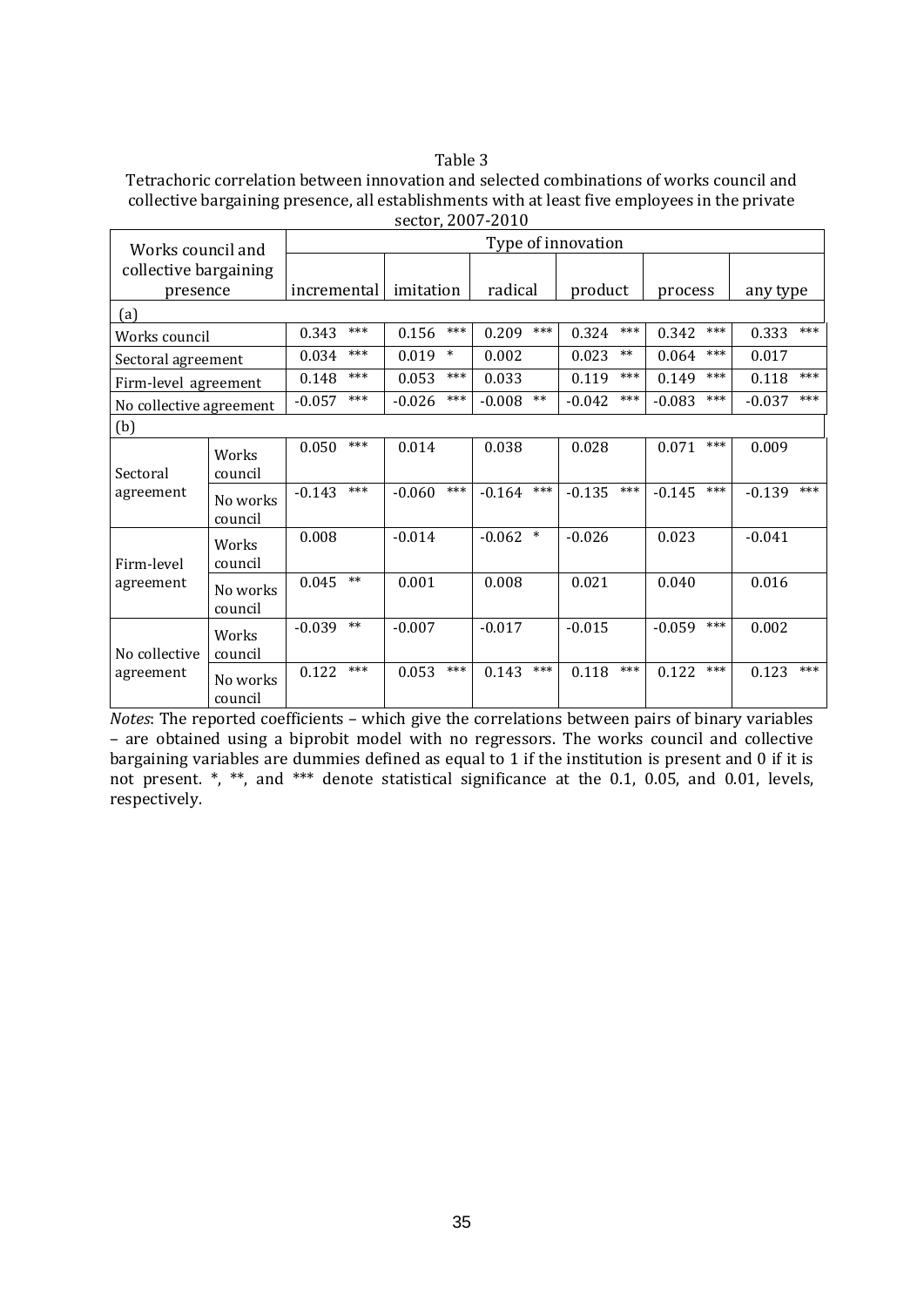|                                                                     | Type of innovation |                   |              |              |                 |                 |  |
|---------------------------------------------------------------------|--------------------|-------------------|--------------|--------------|-----------------|-----------------|--|
| Variable                                                            | incremental        | imitation         | radical      | product      | process         | any type        |  |
| No sectoral agreement-no works council<br>(reference group)         | -----              | -----             | -----        | -----        | $- - - - -$     | -----           |  |
| No sectoral agreement-works council                                 | $-0.017$           | $-0.010$          | $-0.026$ **  | $-0.011$     | $-0.007$        | 0.000           |  |
|                                                                     | (0.018)            | (0.016)           | (0.010)      | (0.018)      | (0.013)         | (0.018)         |  |
| Sectoral agreement-no works council                                 | $-0.029$ ***       | $-0.006$          | $-0.013$ *   | $-0.030$ *** | $-0.034$ ***    | $-0.033$ ***    |  |
|                                                                     | (0.010)            | (0.010)           | (0.007)      | (0.010)      | (0.009)         | (0.010)         |  |
| Sectoral agreement-works council                                    | $0.034$ **         | $-0.006$          | $-0.006$     | $0.027$ *    | 0.014           | 0.021           |  |
|                                                                     | (0.014)            | (0.014)           | (0.009)      | (0.015)      | (0.011)         | (0.015)         |  |
| Firm-level agreement-no works council                               | 0.029              | $-0.025$          | $-0.010$     | 0.007        | 0.010           | 0.000           |  |
|                                                                     | (0.022)            | (0.022)           | (0.015)      | (0.022)      | (0.019)         | (0.022)         |  |
| Firm-level agreement-works council                                  | $-0.010$           | $-0.001$          | $-0.043$ *** | $-0.016$     | $-0.005$        | $-0.017$        |  |
|                                                                     | (0.021)            | (0.019)           | (0.012)      | (0.021)      | (0.016)         | (0.021)         |  |
| No R&D (reference group)                                            |                    |                   | -----        | -----        |                 | -----           |  |
| R&D in establishment                                                | $0.279$ ***        | $***$<br>0.088    | $0.096$ ***  | $0.270$ ***  | $0.115$ ***     | $0.265$ ***     |  |
|                                                                     | (0.012)            | (0.012)           | (0.007)      | (0.013)      | (0.010)         | (0.013)         |  |
| R&D in enterprise                                                   | $0.045$ **         | 0.005             | $0.043$ ***  | 0.035        | $0.045$ **      | 0.033           |  |
|                                                                     | (0.023)            | (0.023)           | (0.014)      | (0.023)      | (0.019)         | (0.023)         |  |
| Individually owned                                                  | $-0.027$ **        | $-0.008$          | $-0.010$     | $-0.017$     | $-0.026$ **     | $-0.017$        |  |
|                                                                     | (0.012)            | (0.012)           | (0.008)      | (0.012)      | (0.011)         | (0.012)         |  |
| Further training                                                    | $0.083$ ***        | $***$<br>0.065    | $0.031$ ***  | $0.091$ ***  | $0.055$ ***     | $0.089$ ***     |  |
|                                                                     | (0.008)            | (0.008)           | (0.006)      | (0.008)      | (0.008)         | (0.008)         |  |
| Expected business volume development:<br>increase (reference group) | -----              | $- - - - -$       | -----        | $- - - - -$  | -----           | -----           |  |
| Expected business volume development:                               | $-0.052$ ***       | $***$<br>$-0.040$ | $-0.013$ **  | $-0.057$ *** | $-0.031$<br>*** | $-0.058$ ***    |  |
| constant                                                            | (0.008)            | (0.008)           | (0.005)      | (0.008)      | (0.007)         | (0.008)         |  |
| Expected business volume development:                               | $-0.059$ ***       | $***$<br>$-0.029$ | $-0.012$ **  | $-0.055$ *** | $-0.015$ *      | ***<br>$-0.046$ |  |
| decrease                                                            | (0.009)            | (0.009)           | (0.006)      | (0.009)      | (0.008)         | (0.009)         |  |
| State of the technical equipment: state of                          | $\cdots$           | $- - - - -$       |              | $- - - - -$  | $- - - - -$     | -----           |  |

Table 4 Probit estimates of the determinants of innovation in Germany, all establishments with at least 5 employees in the private sector, 2007-2010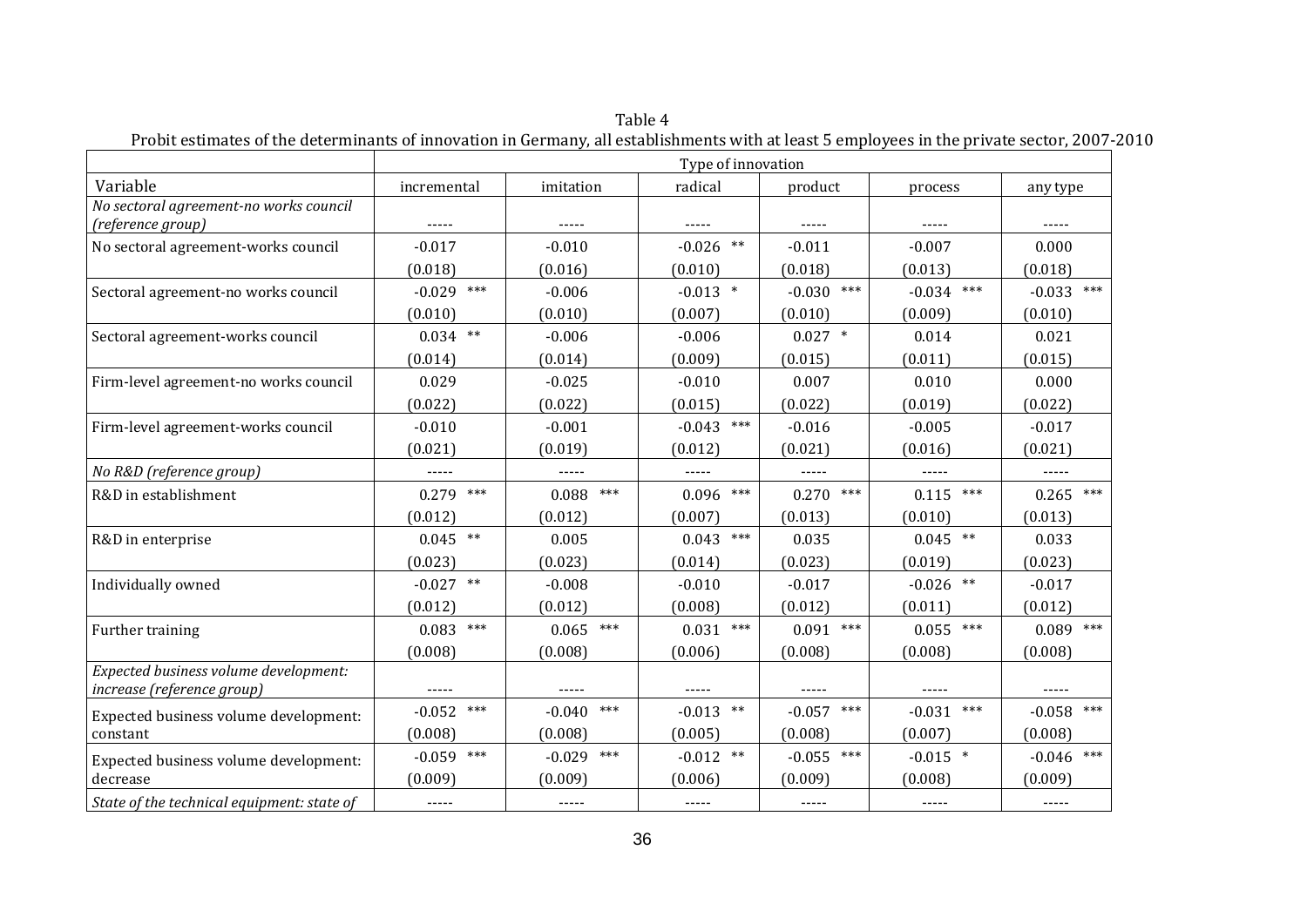| art (reference group)                    |              |              |              |              |              |                |
|------------------------------------------|--------------|--------------|--------------|--------------|--------------|----------------|
| State of the technical equipment: rather | $-0.025$ *** | $-0.019$ **  | $-0.015$ **  | $-0.017$ *   | $-0.052$ *** | $-0.024$ **    |
| new                                      | (0.009)      | (0.009)      | (0.006)      | (0.010)      | (0.008)      | (0.010)        |
| State of the technical equipment: medium | $-0.069$ *** | $-0.035$ *** | $-0.028$ *** | $-0.052$ *** | $-0.083$ *** | $-0.058$ ***   |
| or worse                                 | (0.011)      | (0.011)      | (0.007)      | (0.011)      | (0.009)      | (0.011)        |
| Share of part-time workers               | 0.000        | $0.001$ ***  | $0.000$ *    | 0.000        | 0.000        | 0.000          |
|                                          | (0.000)      | (0.000)      | (0.000)      | (0.000)      | (0.000)      | (0.000)        |
| Share of fixed-term contract workers     | 0.000        | 0.000        | 0.000        | 0.000        | 0.000        | 0.000          |
|                                          | (0.000)      | (0.000)      | (0.000)      | (0.000)      | (0.000)      | (0.000)        |
| Share of high-skilled workers            | $0.002$ ***  | $0.001$ ***  | $0.001$ ***  | $0.001$ ***  | 0.000        | $0.001$ ***    |
|                                          | (0.000)      | (0.000)      | (0.000)      | (0.000)      | (0.000)      | (0.000)        |
| Single-establishment                     | $-0.025$ **  | $-0.041$ *** | $-0.013$ **  | $-0.035$ *** | $-0.033$ *** | $-0.037$ ***   |
|                                          | (0.010)      | (0.009)      | (0.006)      | (0.010)      | (0.008)      | (0.010)        |
| Foreign ownership                        | $-0.018$     | $-0.054$ *** | $-0.012$     | $-0.031$ *   | $-0.015$     | $-0.038$ **    |
|                                          | (0.017)      | (0.016)      | (0.010)      | (0.018)      | (0.013)      | (0.018)        |
| West-Germany                             | ***<br>0.083 | 0.008        | 0.005        | $0.071$ ***  | $0.063$ ***  | $0.075$ ***    |
|                                          | (0.009)      | (0.009)      | (0.006)      | (0.009)      | (0.007)      | (0.009)        |
| Share of exports in sales                | ***<br>0.005 | $0.003$ ***  | $0.002$ ***  | $0.005$ ***  | ***<br>0.002 | $0.005$ ***    |
|                                          | (0.001)      | (0.001)      | (0.000)      | (0.001)      | (0.001)      | (0.001)        |
| Share of exports in sales squared        | ***<br>0.000 | $0.000$ ***  | ***<br>0.000 | ***<br>0.000 | ***<br>0.000 | $0.000$ ***    |
|                                          | (0.000)      | (0.000)      | (0.000)      | (0.000)      | (0.000)      | (0.000)        |
| Share of expansion-investment            | ***<br>0.001 | $0.001$ ***  | ***<br>0.000 | ***<br>0.001 | ***<br>0.001 | $***$<br>0.001 |
|                                          | (0.000)      | (0.000)      | (0.000)      | (0.000)      | (0.000)      | (0.000)        |
| Time dummies                             | yes          | yes          | yes          | yes          | yes          | yes            |
| Size dummies                             | yes          | yes          | yes          | yes          | yes          | yes            |
| Industry dummies                         | yes          | yes          | yes          | yes          | yes          | yes            |
| Pseudo-R <sup>2</sup>                    | 0.170        | 0.060        | 0.120        | 0.160        | 0.150        | 0.160          |
| Number of establishments                 | 8,359        | 8,361        | 8,359        | 8,359        | 8,357        | 8,358          |
| Number of observations                   | 20,470       | 20,478       | 20,474       | 20,472       | 20,460       | 20,472         |

*Notes*: Clustered (by establishment) standard errors in parentheses. The model specification is given by equation (1) in the text. \*, \*\*, and \*\*\* denote statistical significance at the 0.1, 0.05, and 0.01, levels, respectively.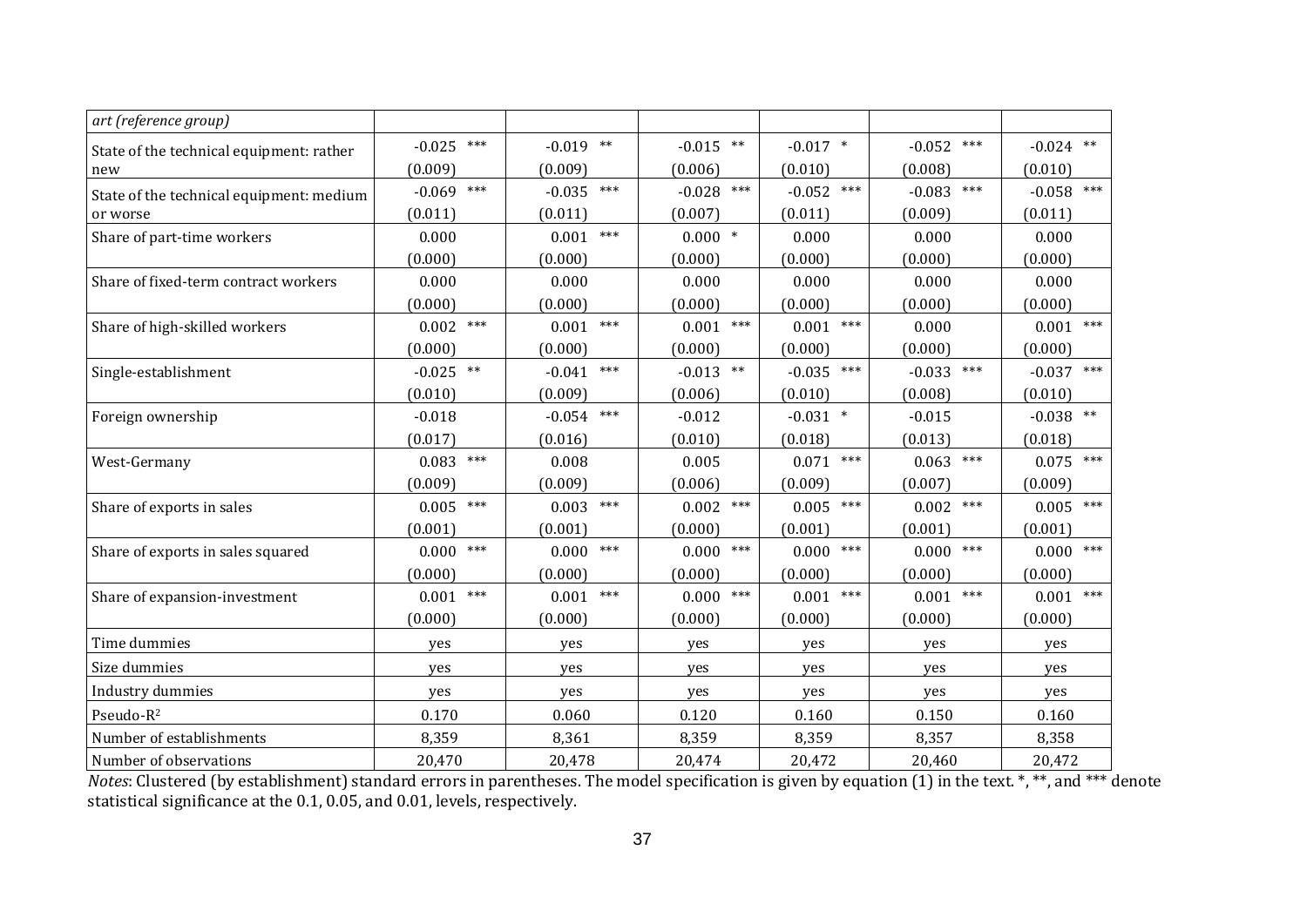| Probit estimates of the determinants of innovation in Germany, all establishments with at least 5 employees in the private sector, 2007-2010 |                        |              |              |                   |                |                       |
|----------------------------------------------------------------------------------------------------------------------------------------------|------------------------|--------------|--------------|-------------------|----------------|-----------------------|
|                                                                                                                                              | incremental            | imitation    | radical      | product           | process        | innovation            |
| No sectoral agreement & no works council (reference)                                                                                         |                        |              |              |                   |                |                       |
| No sectoral agreement & works council                                                                                                        | $-0.060$               | $-0.009$     | $-0.170$ **  | $-0.009$          | $-0.028$       | 0.036                 |
|                                                                                                                                              | $-0.074$               | $(-0.068)$   | $-0.081$     | $(-0.074)$        | $(-0.068)$     | (0.076)               |
| Sectoral agreement & no works council                                                                                                        | $-0.099$ <sup>**</sup> | $-0.004$     | $-0.088$     | $-0.142$ ***      | $-0.087$ **    | $-0.094$ **           |
|                                                                                                                                              | $-0.044$ )             | $-0.044$ )   | $-0.060$     | $(-0.043)$        | $(-0.049)$     | (0.043)               |
| Sectoral agreement & works council                                                                                                           | $***$<br>0.180         | $-0.009$     | $-0.021$     | 0.095             | $***$<br>0.161 | $0.144$ <sup>**</sup> |
|                                                                                                                                              | $(-0.062)$             | $(-0.058)$   | $-0.069$     | $(-0.062)$        | $(-0.059)$     | (0.062)               |
| Firm-level agreement & no works council                                                                                                      | 0.087                  | $-0.112$     | $-0.050$     | 0.022             | $-0.015$       | $-0.045$              |
|                                                                                                                                              | $(-0.088)$             | $(-0.09)$    | $(-0.117)$   | $(-0.087)$        | $(-0.095)$     | (0.087)               |
| Firm-level agreement & works council                                                                                                         | $-0.045$               | $-0.025$     | $-0.295$ *** | $-0.039$          | $-0.080$       | $-0.107$              |
|                                                                                                                                              | $-0.085$ )             | $(-0.079)$   | $-0.097$     | $-0.086$          | $(-0.079)$     | (0.086)               |
| No R&D (reference)                                                                                                                           |                        |              |              |                   |                |                       |
| R&D in establishment                                                                                                                         | $***$<br>1.063         | $0.347$ ***  | $0.717$ ***  | ***<br>0.532      | 1.028<br>$***$ | ***<br>1.028          |
|                                                                                                                                              | $-0.054$               | $(-0.048)$   | $(-0.055)$   | $(-0.056)$        | $(-0.047)$     | (0.057)               |
| R&D in enterprise                                                                                                                            | $0.176$ *              | 0.008        | $0.345$ ***  | $0.199$ **        | 0.145          | 0.158                 |
|                                                                                                                                              | $-0.095$               | $(-0.091)$   | $(-0.105)$   | $(-0.096)$        | $(-0.092)$     | (0.097)               |
| Individually owned                                                                                                                           | $***$<br>$-0.127$      | $-0.063$     | $-0.122$ *   | $***$<br>$-0.147$ | $-0.088$ *     | $-0.083$              |
|                                                                                                                                              | $-0.052$               | $(-0.052)$   | $(-0.070)$   | $(-0.051)$        | $(-0.058)$     | (0.051)               |
| Further training                                                                                                                             | $***$<br>0.265         | $0.200$ ***  | $0.208$ ***  | $0.219$ ***       | $***$<br>0.280 | $0.271$ ***           |
|                                                                                                                                              | $(-0.034)$             | $(-0.035)$   | $(-0.047)$   | $(-0.034)$        | $(-0.038)$     | (0.034)               |
| Expected business volume development: increase (reference).                                                                                  |                        |              |              |                   |                |                       |
| Expected business volume development:                                                                                                        |                        |              |              |                   |                |                       |
| constant                                                                                                                                     | $-0.172$ ***           | $-0.112$ *** | $-0.067$ *   | $-0.123$ ***      | $-0.187$ ***   | $-0.190$ ***          |
|                                                                                                                                              | $(-0.032)$             | $(-0.031)$   | $(-0.040)$   | $(-0.032)$        | $(-0.033)$     | (0.032)               |
| Expected business volume development:                                                                                                        |                        |              |              |                   |                |                       |
| decrease                                                                                                                                     | $***$<br>$-0.187$      | $-0.071$ *   | $-0.073$     | $-0.049$          | $-0.184$ ***   | $-0.148$ ***          |
|                                                                                                                                              | $(-0.038)$             | $(-0.037)$   | $(-0.049)$   | $-0.038$          | $(-0.040)$     | (0.038)               |
| State of the technical equipment: state-of-the-art (reference)                                                                               |                        |              |              |                   |                |                       |
| State of the technical equipment: rather                                                                                                     |                        |              |              |                   |                |                       |
| new                                                                                                                                          | $-0.080$ **            | $-0.067$ *   | $-0.114$ **  | $-0.242$ ***      | $-0.047$       | $-0.073$ *            |
|                                                                                                                                              | $-0.038$               | $(-0.036)$   | $-0.045$     | $(-0.038)$        | $(-0.038)$     | (0.038)               |
| State of the technical equipment: medium                                                                                                     | ***<br>$-0.233$        | $-0.146$ *** | $-0.224$ *** | $-0.357$ ***      | $-0.170$ ***   | $-0.187$ ***          |
|                                                                                                                                              |                        |              |              |                   |                |                       |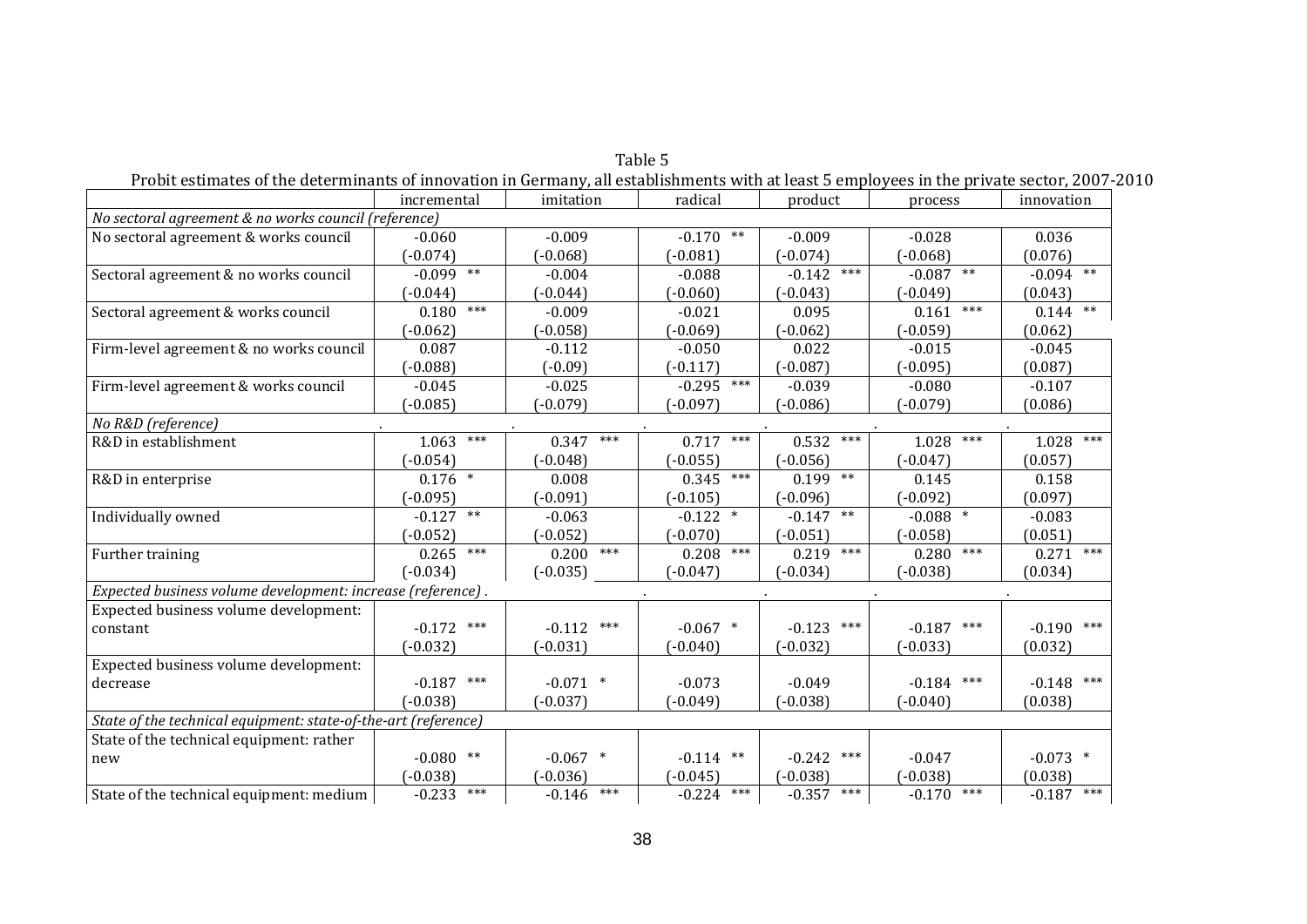| or worse                             |                        |                 |                |                |                   |                   |
|--------------------------------------|------------------------|-----------------|----------------|----------------|-------------------|-------------------|
|                                      | $(-0.045)$             | $(-0.043)$      | $(-0.055)$     | $(-0.044)$     | $(-0.045)$        | (0.044)           |
| Share of part-time workers           | $-0.001$               | $0.002$ ***     | 0.002          | $-0.001$       | 0.000             | 0.000             |
|                                      | $(-0.001)$             | $(-0.001)$      | $(-0.001)$     | $(-0.001)$     | $(-0.001)$        | (0.001)           |
| Share of fixed-term contract workers | 0.001                  | 0.000           | 0.001          | 0.000          | 0.001             | 0.001             |
|                                      | $(-0.001)$             | $(-0.001)$      | $(-0.002)$     | $(-0.001)$     | $(-0.001)$        | (0.001)           |
| Share of high-skilled workers        | $***$<br>0.007         | $0.003$ **      | 0.007<br>***   | $0.002$ *      | $***$<br>0.006    | 0.005<br>***      |
|                                      | $(-0.001)$             | $(-0.001)$      | $(-0.001)$     | $(-0.001)$     | $(-0.001)$        | (0.001)           |
| Single-establishment                 | $\ast\ast$<br>$-0.103$ | ***<br>$-0.171$ | $-0.092$ *     | $-0.164$ ***   | $***$<br>$-0.124$ | $***$<br>$-0.121$ |
|                                      | $-0.042$               | $(-0.039)$      | $(-0.047)$     | $(-0.042)$     | $(-0.040)$        | (0.042)           |
| Foreign ownership                    | $-0.038$               | $-0.235$ ***    | $-0.052$       | $-0.062$       | $-0.102$          | $-0.131$ *        |
|                                      | $-0.070$               | $(-0.065)$      | $(-0.073)$     | $(-0.071)$     | $(-0.064)$        | (0.072)           |
| West-Germany                         | $***$<br>0.355         | 0.022           | 0.031          | $***$<br>0.323 | $***$<br>0.296    | 0.319<br>$***$    |
|                                      | $(-0.039)$             | $(-0.038)$      | $(-0.047)$     | $(-0.039)$     | $(-0.040)$        | (0.039)           |
| Share of exports in sales            | $***$<br>0.022         | $0.015$ ***     | $***$<br>0.019 | ***<br>0.012   | $***$<br>0.023    | ***<br>0.025      |
|                                      | $(-0.003)$             | $(-0.003)$      | $(-0.003)$     | $(-0.003)$     | $(-0.003)$        | (0.003)           |
| Share of exports in sales squared    | $***$<br>0.000         | $***$<br>0.000  | $***$<br>0.000 | $***$<br>0.000 | $***$<br>0.000    | $***$<br>0.000    |
|                                      | (0.000)                | (0.000)         | (0.000)        | (0.000)        | (0.000)           | (0.000)           |
| Share of expansion-investment        | $***$<br>0.004         | $***$<br>0.004  | $***$<br>0.004 | $***$<br>0.006 | $***$<br>0.005    | $***$<br>0.005    |
|                                      | (0.000)                | (0.000)         | $(-0.001)$     | (0.000)        | (0.000)           | (0.000)           |
| Time dummies                         | ves                    | ves             | ves            | ves            | ves               | yes               |
| Size dummies                         | yes                    | yes             | yes            | yes            | yes               | yes               |
| Industry dummies                     | yes                    | yes             | yes            | yes            | yes               | yes               |
|                                      |                        |                 |                |                |                   |                   |
|                                      | $0.56***$              | $0.52***$       | $0.50***$      | $0.55***$      | $0.49***$         | $0.55***$         |
| Rho                                  | (0.01)                 | (0.01)          | (0.02)         | (0.01)         | (0.01)            | (0.01)            |
|                                      |                        |                 |                |                |                   |                   |
| Number of establishments             | 8,359                  | 8,361           | 8,359          | 8,359          | 8,357             | 8,358             |
| Number of observations               | 20,470                 | 20,478          | 20,474         | 20,472         | 20,460            | 20,472            |
|                                      |                        |                 |                |                |                   |                   |
| Pearson's r                          | 0.37                   | 0.32            | 0.24           | 0.37           | 0.28              | 0.37              |
| Joint probability.                   | 0.29                   | 0.14            | 0.02           | 0.36           | 0.08              | 0.39              |
| Marginal probability                 | 0.44                   | 0.27            | 0.08           | 0.52           | 0.19              | 0.55              |
| Odds ratio                           | 4.85                   | 4.59            | 6.47           | 4.82           | 4.62              | 4.76              |

*Notes*: Clustered (by establishment) standard errors in parentheses. The model specification is given by equation (2) in the text. \*, \*\*, and \*\*\* denote statistical significance at the 0.1, 0.05, and 0.01, levels, respectively.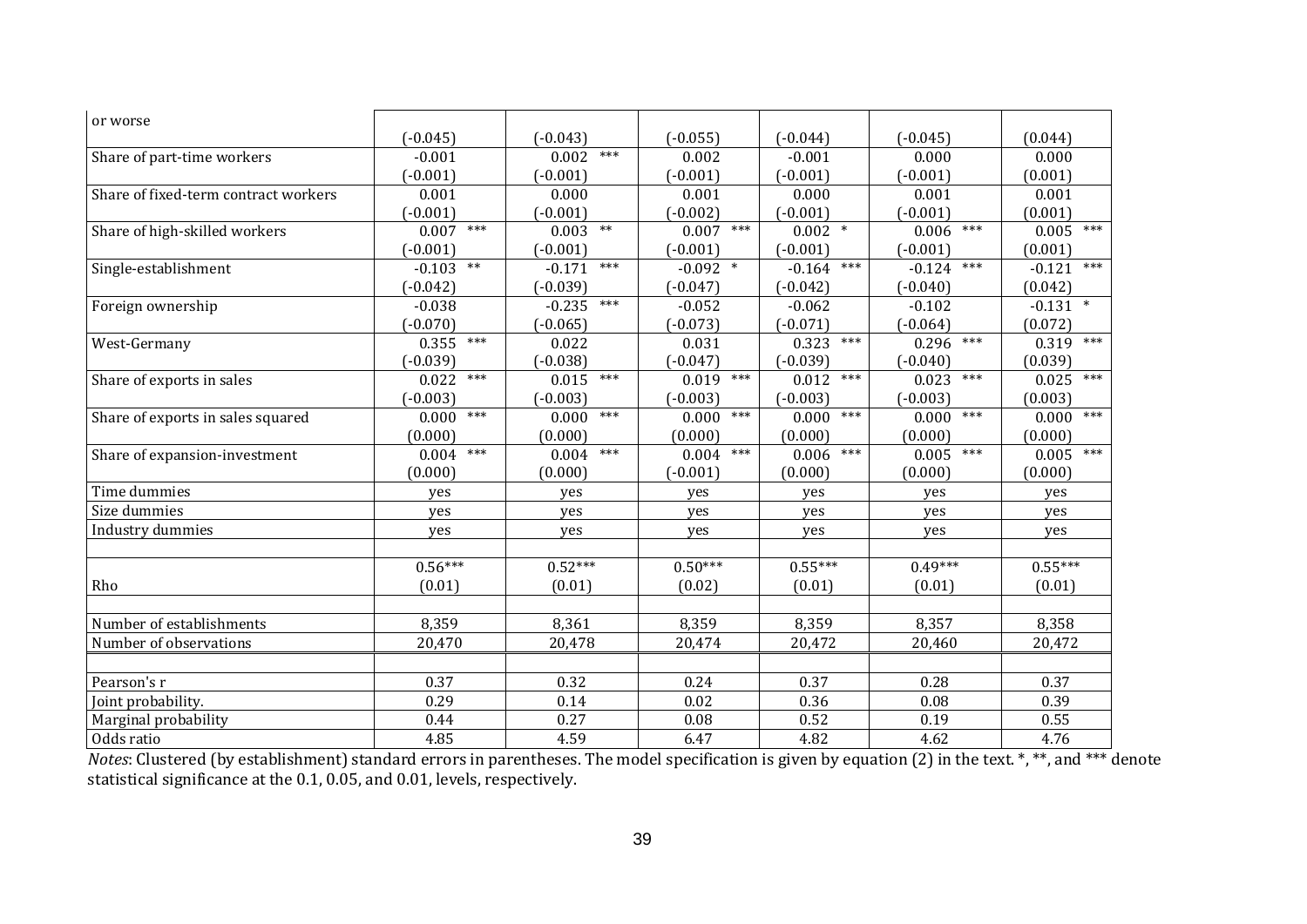#### Table 6

| The difference-in-differences effect of joining/leaving sectoral collective bargaining agreements |
|---------------------------------------------------------------------------------------------------|
| on the probability of any type of innovation in Germany, for innovating and non-innovating        |
| establishments with at least 5 employees, private sector, 2007-2010                               |

|                                                                             |                                               | <b>Treatment effect</b>         |                             |  |
|-----------------------------------------------------------------------------|-----------------------------------------------|---------------------------------|-----------------------------|--|
| Sample                                                                      | Experiment                                    | Probit model                    | Linear probabilty<br>model  |  |
| Non-innovating<br>establishments without a<br>works council                 | Scb joiners vs. scb never<br>members (Case 1) | 0.04<br>$(N=426; \chi^2=35.51)$ | 0.03<br>$(N=426; R^2=0.08)$ |  |
|                                                                             | Sch leavers vs. sch                           | $-0.03$                         | $-0.03$                     |  |
|                                                                             | always members (Case 2)                       | $(N=266; \chi^2=40.39**)$       | $(N=272; R^2=0.17)$         |  |
| Non-innovating<br>establishments with a<br>works council                    | Scb joiners vs. scb never<br>members (Case 1) | The sample is too small.        | The sample is too<br>small. |  |
|                                                                             | Sch leavers vs. sch                           | 0.32                            | 0.25                        |  |
|                                                                             | always members (Case 2)                       | $(N=89; \chi^2=43.29^*)$        | $(N=95; R2=0.42)$           |  |
| Innovating establishments Scb joiners vs. scb never                         | members (Case 3)                              | 0.04                            | 0.04                        |  |
| without a works council                                                     |                                               | $(N=890; \chi^2=107.85***)$     | $(N=892; R^2=0.10)$         |  |
|                                                                             | Scb leavers vs. scb                           | $-0.01$                         | $-0.01$                     |  |
|                                                                             | always members (Case 4)                       | (N=330; $\chi^2$ =48.59**)      | $(N=343; R^2=0.17)$         |  |
| Innovating establishments Scb joiners vs. scb never<br>with a works council | members (Case 3)                              | The sample is too small.        | 0.06<br>$(N=157; R^2=0.23)$ |  |
|                                                                             | Scb leavers vs. scb                           | $-0.56*$                        | $-0.44***$                  |  |
|                                                                             | always members (Case 4)                       | $(N=360; \chi^2=60.32***)$      | $(N=444; R^2=0.17)$         |  |

*Notes*: The treatment effect in the final two columns is given by the marginal effect obtained by running probit and linear probability models, respectively. Both the dependent variable – any type of innovation – and the treatment variable (i.e. sectoral collective bargaining agreement status) are dated in t<sub>1</sub>. The control variables are in first differences. Establishments recording a change in works council status were excluded from the estimation sample. See Appendix Table C for full details on model implementation and interpretation. \*, \*\*, and \*\*\* denote statistical significance at the 0.1, 0.05, and 0.01, levels, respectively.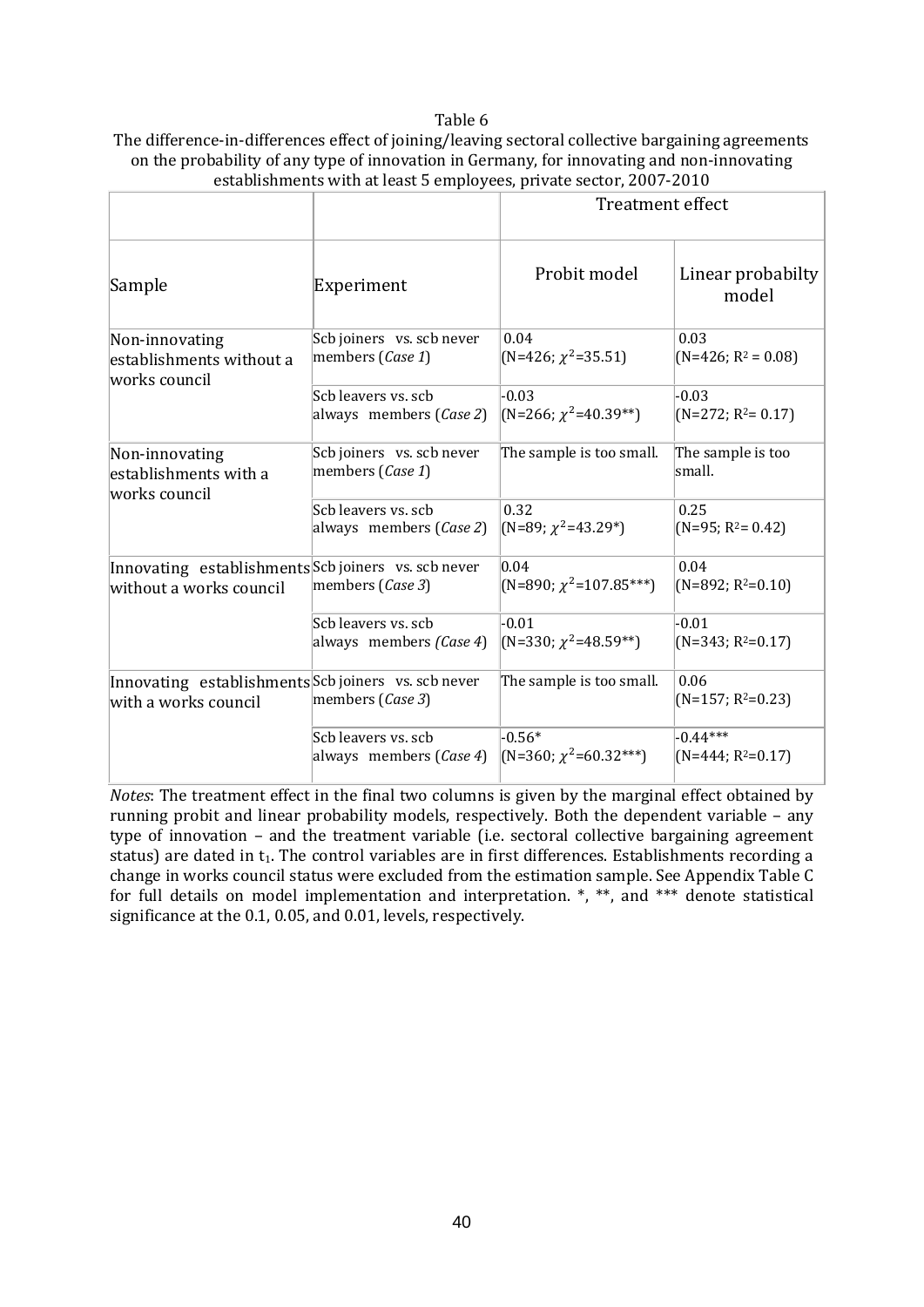#### Table 7

The difference-in-differences effect of joining/leaving sectoral collective bargaining agreements on the probability of any type of innovation in Germany, for innovating and non-innovating establishments with at least 5 employees, private sector, 2007-2010, with interaction dummies

|                                      | Treatment effect |                                 |                                 |                |  |  |  |
|--------------------------------------|------------------|---------------------------------|---------------------------------|----------------|--|--|--|
|                                      |                  | Experiment: scb joiners vs. scb | Experiment: scb leavers vs. scb |                |  |  |  |
|                                      |                  | never members                   | always members                  |                |  |  |  |
|                                      | Sample:          | Sample:                         | Sample:                         | Sample:        |  |  |  |
|                                      | Non-innovating   | Innovating                      | Non-Innovating                  | Innovating     |  |  |  |
| Interaction terms                    | innovating       | establishments                  | establishments                  | establishments |  |  |  |
|                                      |                  |                                 |                                 |                |  |  |  |
| scb never member-no woco (reference) |                  |                                 |                                 |                |  |  |  |
| scb never members-woco               | $-0.01$          | 0.03                            |                                 |                |  |  |  |
| Scb joiner-no woco                   | 0.06             | 0.03                            |                                 |                |  |  |  |
| Scb joiner-woco                      |                  |                                 |                                 |                |  |  |  |
|                                      |                  |                                 |                                 |                |  |  |  |
| Scb leaver-no woco (reference)       |                  |                                 |                                 |                |  |  |  |
| Scb leaver-woco                      |                  |                                 | $0.50***$                       | $-0.15$        |  |  |  |
| scb always members-no woco           |                  |                                 | 0.03                            | 0.01           |  |  |  |
| scb always members-woco              |                  |                                 | 0.13                            | 0.11           |  |  |  |

*Notes*: See notes to Table 6. The scb joiner-woco term in the first block is missing due to the presence of perfect collinearity. Establishments recording a change in works council status were excluded from the estimation sample.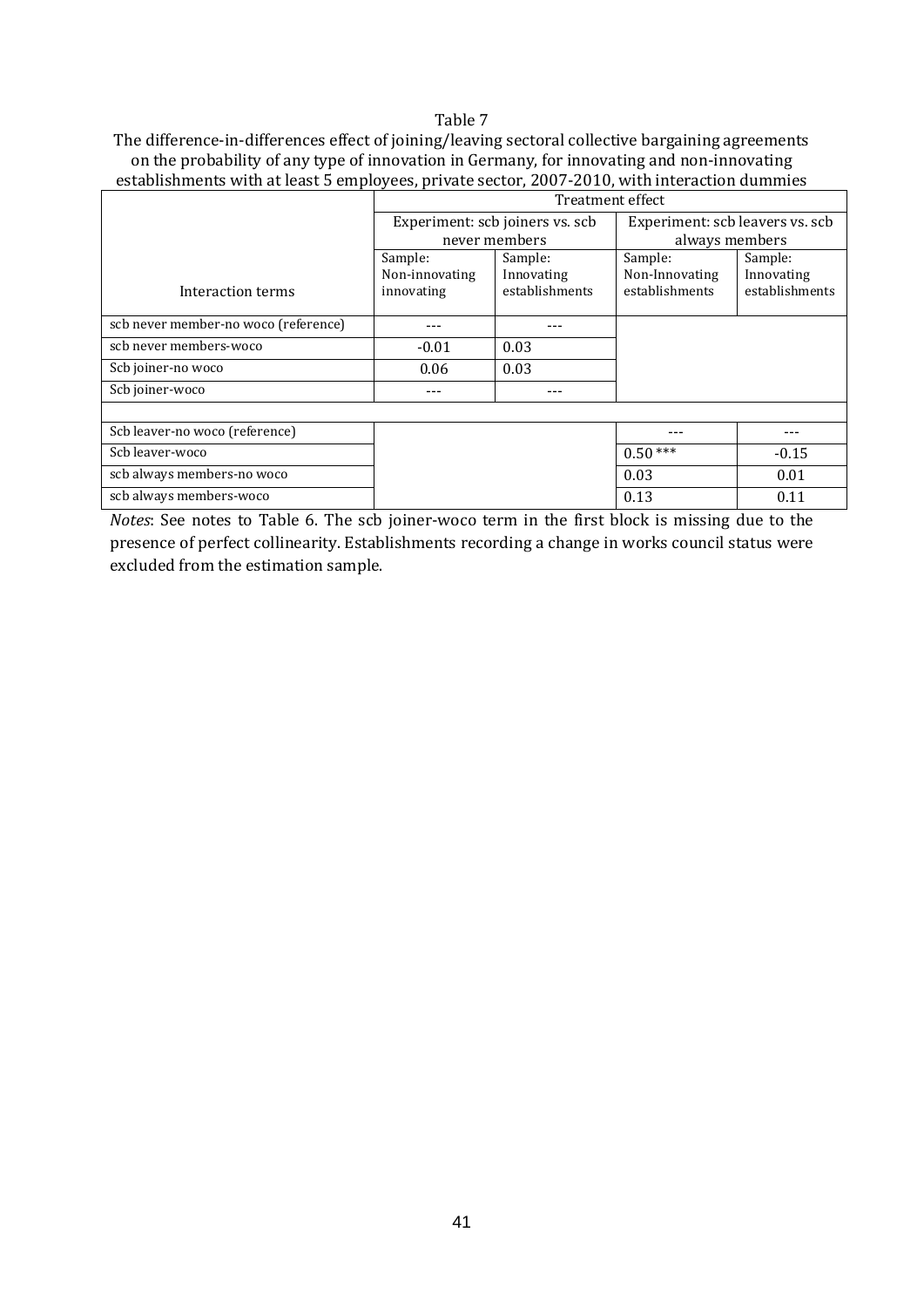#### Appendix Table A Variable definition

| No R&D (reference)                                               |
|------------------------------------------------------------------|
| R&D in establishment                                             |
| R&D in enterprise                                                |
| Individually owned                                               |
| Further training                                                 |
| Expected business volume development: increase (reference)       |
| Expected business volume development: constant                   |
| Expected business volume development: decrease                   |
| State of the technical equipment: state-of-the-art (reference)   |
| State of the technical equipment: rather new                     |
| State of the technical equipment: medium or worse                |
| Share of part-time workers                                       |
| Share of fixed-term contract workers                             |
| Share of high-skilled workers                                    |
| Single-establishment                                             |
| Foreign ownership                                                |
| West-Germany                                                     |
| Share of exports in sales                                        |
| Share of exports in sales squared                                |
| Share of expansion-investment                                    |
| Firm size: <9 employees (reference)                              |
| Firm size: 10-19 employees                                       |
| Firm size: 20-49 employees                                       |
| Firm size: 50-249 employees                                      |
| Firm size: 250-999 employees                                     |
| Firm size: 1000 or more employees                                |
| Industry: Manufacture of investment & consumer goods (reference) |
| Industry: Manufacture of food products                           |
| Industry: Manufacture of commodities                             |
| Industry: Manufacture of durables                                |
| <b>Industry: Construction</b>                                    |
| Industry: Trade                                                  |
| <b>Industry: Transport and Warehousing</b>                       |
| Industry: Information and communication                          |
| Industry: Hotel business and gastronomy                          |
| Industry: Financial and insurance services                       |
| Industry: Industrial services                                    |
| <b>Industry: Education</b>                                       |
| Industry: Human health                                           |
| Industry: Other services                                         |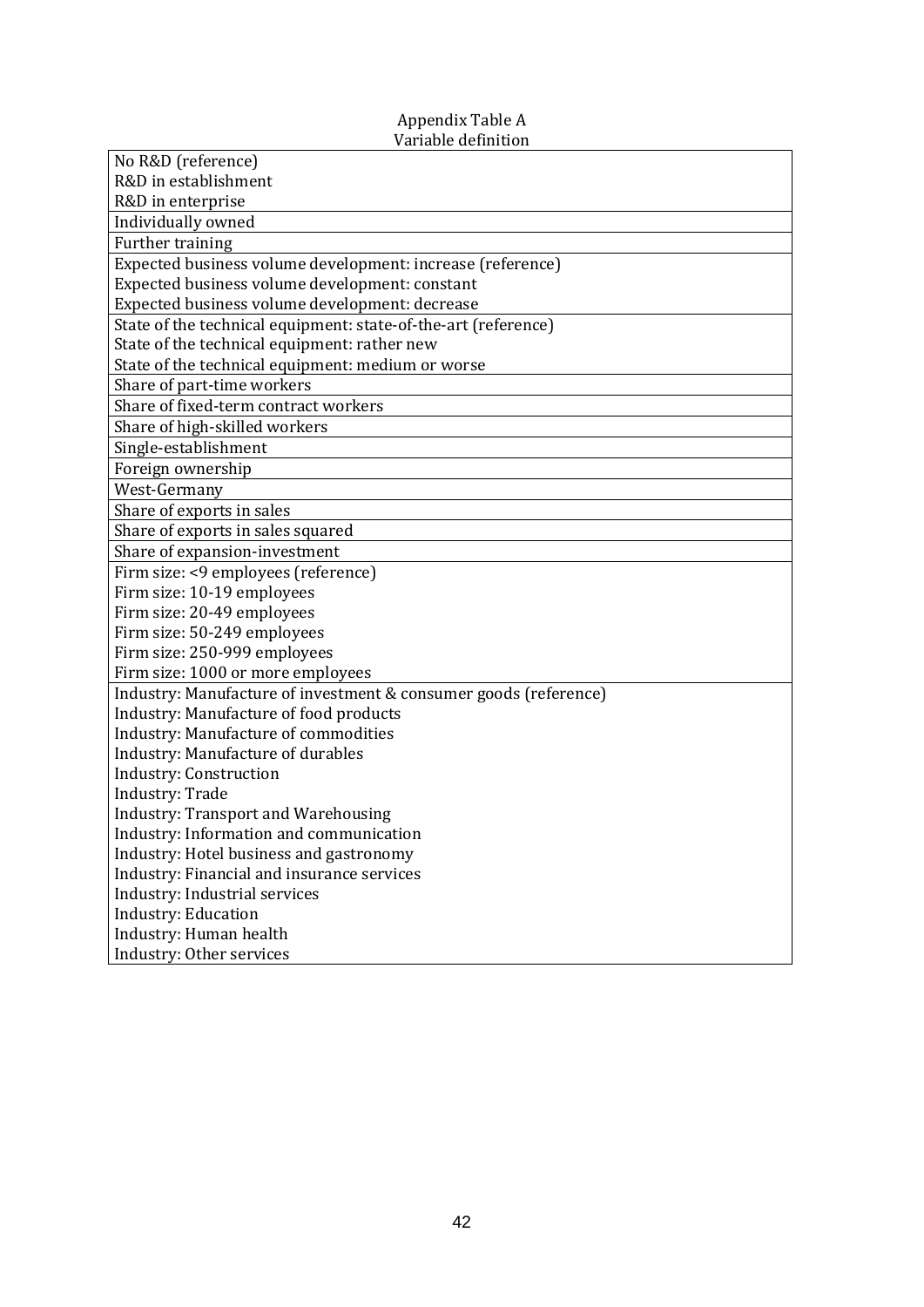### Appendix Table B

| Sample innovation incidence in Germany by firm size, all establishments with at least five |
|--------------------------------------------------------------------------------------------|
| employees in the private sector, 2007-2010 (in percent)                                    |

|                       | Type of innovation |           |         |         |         |          |  |
|-----------------------|--------------------|-----------|---------|---------|---------|----------|--|
|                       | incremental        | imitation | radical | product | process | Any type |  |
| <9 employees          |                    |           |         |         |         |          |  |
| P(.)                  | 33.1               | 20.7      | 6.2     | 39.6    | 12.4    | 41.1     |  |
| $P(. l_$ woco=0)      | 32.3               | 19.1      | 5.5     | 38.5    | 11.4    | 40.0     |  |
| $P(. l_$ woco=1)      | 36.3               | 27.4      | 8.1     | 44.4    | 12.9    | 45.2     |  |
| P(. l_cb_status=scb)  | 26.8               | 18.2      | 4.6     | 33.7    | 9.2     | 34.8     |  |
| P(. l_cb_status=fcb)  | 42.9               | 21.4      | 7.1     | 46.8    | 17.6    | 47.6     |  |
| P(. l_cb_status=nocb) | 34.4               | 19.7      | 6.0     | 40.5    | 12.0    | 42.2     |  |
| 10-19 employees       |                    |           |         |         |         |          |  |
| P(.)                  | 38.4               | 24.2      | 8.1     | 45.5    | 14.7    | 47.9     |  |
| $P(. l_$ woco=0)      | 36.5               | 22.9      | 7.3     | 43.5    | 13.2    | 45.6     |  |
| $P(. I_{woco=1})$     | 43.2               | 25.4      | 7.6     | 50.7    | 17.7    | 54.8     |  |
| P(. l_cb_status=scb)  | 33.3               | 23.7      | 5.4     | 40.8    | 11.6    | 42.9     |  |
| P(. l_cb_status=fcb)  | 42.5               | 27.0      | 8.5     | 49.5    | 17.0    | 52.5     |  |
| P(. l_cb_status=nocb) | 38.5               | 22.7      | 8.3     | 45.4    | 14.4    | 47.7     |  |
| 20-49 employees       |                    |           |         |         |         |          |  |
| P(.)                  | 43.8               | 27.4      | 9.9     | 51.8    | 19.6    | 54.0     |  |
| $P(. I_$ woco=0)      | 42.8               | 26.3      | 9.2     | 50.5    | 18.4    | 52.7     |  |
| $P(. I_{woco=1})$     | 45.9               | 27.4      | 9.9     | 53.4    | 20.1    | 55.5     |  |
| P(. l_cb_status=scb)  | 39.8               | 26.2      | 7.4     | 47.9    | 14.3    | 49.5     |  |
| P(. l_cb_status=fcb)  | 43.7               | 23.9      | 8.5     | 48.5    | 19.4    | 50.5     |  |
| P(. l_cb_status=nocb) | 45.5               | 27.1      | 10.6    | 53.2    | 21.3    | 55.7     |  |
| 50-249 employees      |                    |           |         |         |         |          |  |
| P(.)                  | 57.9               | 32.1      | 14.6    | 64.0    | 29.9    | 67.0     |  |
| $P(. l_$ woco=0)      | 53.0               | 30.6      | 13.9    | 58.9    | 26.0    | 61.7     |  |
| $P(. l_wood=1)$       | 61.3               | 32.0      | 14.3    | 67.1    | 31.7    | 69.9     |  |
| P(. l_cb_status=scb)  | 53.1               | 29.4      | 12.5    | 59.4    | 26.7    | 62.2     |  |
| P(. l_cb_status=fcb)  | 60.6               | 31.5      | 11.9    | 65.2    | 30.3    | 67.7     |  |
| P(. l_cb_status=nocb) | 60.3               | 33.3      | 16.3    | 66.1    | 30.6    | 69.0     |  |
| 250-999 employees     |                    |           |         |         |         |          |  |
| P(.)                  | 76.1               | 40.2      | 20.2    | 79.3    | 46.8    | 81.7     |  |
| $P(. I_{woco=0})$     | 63.3               | 41.5      | 20.5    | 66.9    | 39.7    | 70.9     |  |
| $P(. l_$ woco=1)      | 78.2               | 39.5      | 19.7    | 81.1    | 47.0    | 83.2     |  |
| P(. l_cb_status=scb)  | 76.9               | 37.1      | 19.4    | 78.6    | 47.3    | 80.7     |  |
| P(. l_cb_status=fcb)  | 74.9               | 38.6      | 17.7    | 77.9    | 43.8    | 79.7     |  |
| P(. l_cb_status=nocb) | 74.7               | 46.9      | 21.9    | 81.0    | 44.3    | 84.3     |  |
| 1000 or mor employees |                    |           |         |         |         |          |  |
| P(.)                  | 86.2               | 45.3      | 32.7    | 87.5    | 69.2    | 89.2     |  |
| $P(. I_{woco=0})$     | 64.3               | 31.0      | 21.4    | 66.7    | 38.1    | 66.7     |  |
| $P(. I_{woco=1})$     | 87.4               | 46.3      | 33.6    | 88.5    | 70.4    | 90.1     |  |
| P(. l_cb_status=scb)  | 86.8               | 44.3      | 32.4    | 87.7    | 68.3    | 88.9     |  |
| P(. l_cb_status=fcb)  | 83.3               | 42.7      | 32.1    | 84.5    | 75.0    | 88.2     |  |
| P(. l_cb_status=nocb) | 82.5               | 59.7      | 36.8    | 86.0    | 59.7    | 87.7     |  |

*Note*: See notes to Table 2.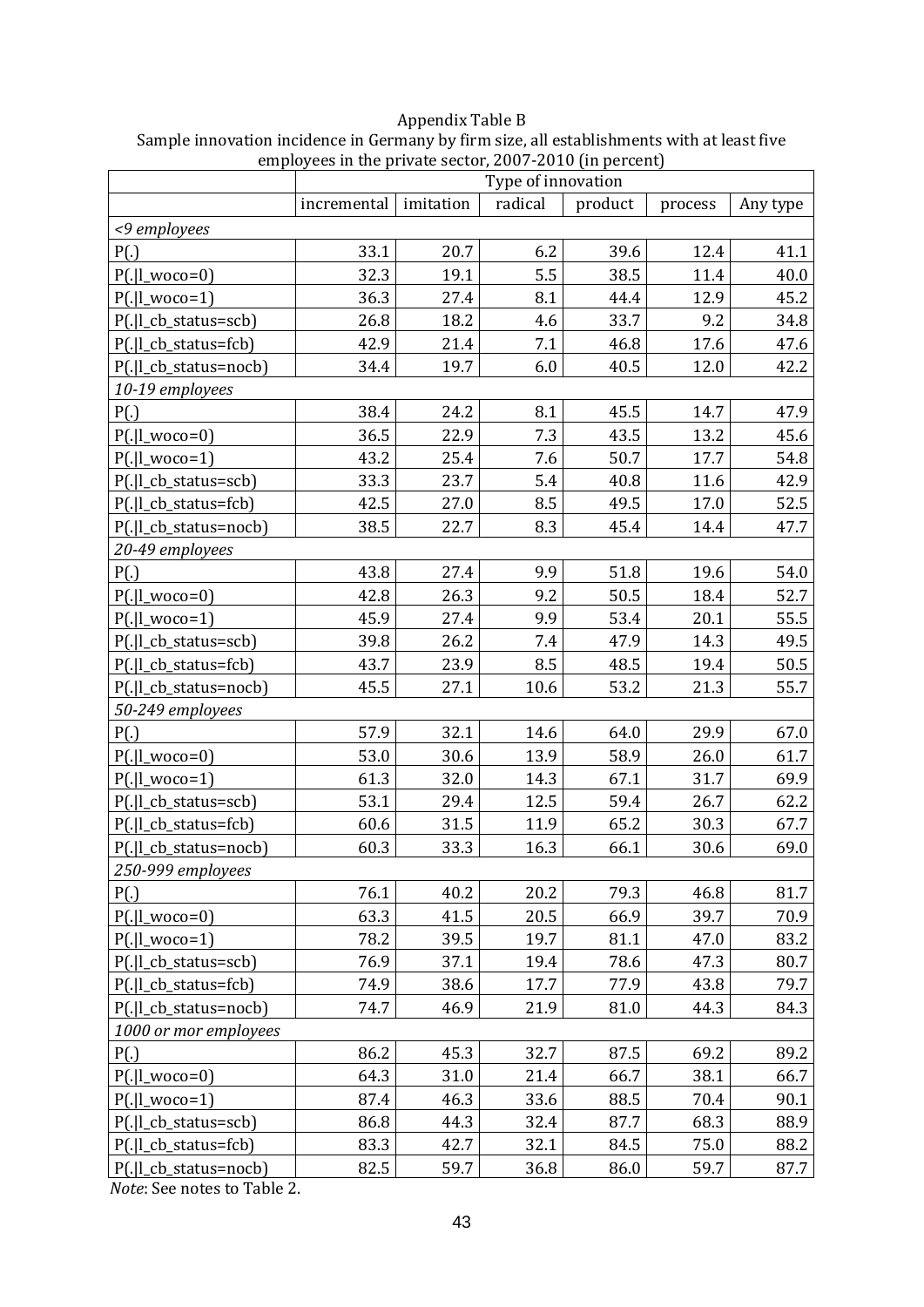|        | The selection of subsamples                                                                                                                                                                            |                                                                                                          |                                                                                                    |                                                                                                                                         |  |  |
|--------|--------------------------------------------------------------------------------------------------------------------------------------------------------------------------------------------------------|----------------------------------------------------------------------------------------------------------|----------------------------------------------------------------------------------------------------|-----------------------------------------------------------------------------------------------------------------------------------------|--|--|
|        | Subsample<br>[Given by the<br>sectoral bargaining<br>and innovation<br>status in t0 (i.e.<br>2007-2008)]                                                                                               | Sectoral<br>bargaining<br>status in t1 [i.e.<br>2009-2010]                                               | <b>Outcome</b><br>Innovation in<br>t1 [i.e. 2009-<br>2010]                                         | Interpretation<br>A positive<br>coefficient on the<br>scb variable<br>means that:                                                       |  |  |
| Case 1 | <b>Establishments that</b><br>are both non-<br><i>innovators</i> and <i>not</i><br>covered by a sectoral<br>agreement; that is,<br>Innov=0 in both<br>2007 and 2008<br>scb=0 in both 2007<br>and 2008  | $1/0$ dummy<br>$(1 if sch=1 in$<br>both 2009 and<br>$2010$ ); 0 if<br>scb=0 in both<br>2009 and<br>2010) | $1/0$ dummy<br>$(1 if Innov=1 in$<br>either 2009<br>and 2010, or in<br>both; 0<br>otherwise)       | Joining a sectoral<br>agreement<br>increases the<br>probability of<br>innovation for<br>plant without any<br>innovation at all in<br>t0 |  |  |
| Case 2 | Establishments that<br>are both non-<br><i>innovators</i> and<br>covered by a sectoral<br>agreement; that is,<br>Innov=0 in both<br>2007 and 2008<br>scb=1 in both 2007<br>and 2008                    | $1/0$ dummy<br>$(1 if seb=0 in$<br>both 2009 and<br>$2010$ ; 0 if<br>scb=1 in both<br>2009 and<br>2010)  | $1/0$ dummy<br>$(1 if Innov=1 in$<br>either 2009<br>and 2010, or in<br>both years; 0<br>otherwise) | Leaving sectoral<br>agreement<br>decreases the<br>probability of<br>innovation for<br>plant without any<br>innovation at all in<br>t0   |  |  |
| Case 3 | Establishments that<br>are both innovators<br>and not covered by a<br>sectoral agreement;<br>that is,<br>Innov=1 in either<br>2007 and 2008 (or<br>in both)<br>scb=0 in both 2007<br>and 2008          | $1/0$ dummy<br>$(1 if sch=1 in$<br>both 2009 and<br>$2010$ ); 0 if<br>scb=0 in both<br>2009 and<br>2010) | 1/0 dummy<br>$(1 if Innov=1 in$<br>either 2009<br>and 2010, or in<br>both years; 0<br>otherwise)   | Joining a sectoral<br>agreement<br>increases the<br>probability of<br>innovation for<br>plant with some<br>innovation in t0             |  |  |
| Case 4 | Establishments that<br>are both <i>innovators</i><br>and covered by a<br>sectoral agreement,<br>that is,<br>Innov=1 in either<br>2007 and 2008 (or<br>in both years)<br>scb=1 in both 2007<br>and 2008 | $1/0$ dummy<br>$(1 if sch=0 in$<br>both 2009 and<br>$2010$ ; 0 if<br>scb=1 in both<br>2009 and<br>2010)  | $1/0$ dummy<br>$(1 if Innov=1 in$<br>either 2009<br>and 2010, or in<br>both years; 0<br>otherwise) | Leaving sectoral<br>agreement<br>increases the<br>probability of<br>innovation for<br>plant with some<br>innovation in t0               |  |  |

Appendix Table C